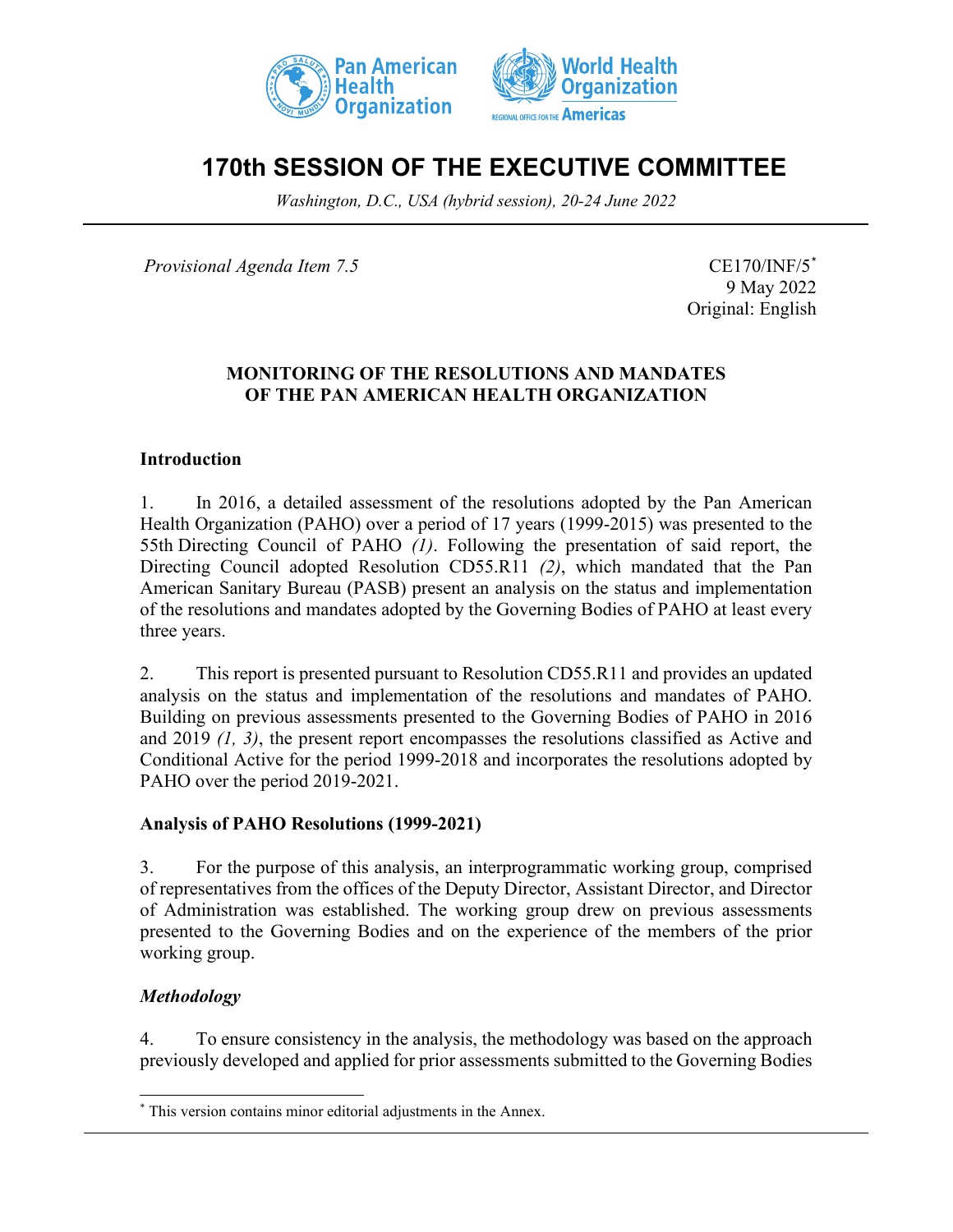in 2016 and 2019 and includes adaptations to align with the Strategic Plan of the Pan

American Health Organization 2020-2025 *(4)*. The methodology consisted of the following steps:

- a) Determine the period of analysis of resolutions (1999-2021).
- b) Use the previously established criteria for determining whether a resolution can be classified as Active, Conditional Active, or Sunset (Table 1).

| <b>ACTIVE</b>                                                                                                                                     | <b>CONDITIONAL ACTIVE</b>                                                                                                                                                                                       | <b>SUNSET</b>                                                                                                                                                                                                                                                                                                                                       |
|---------------------------------------------------------------------------------------------------------------------------------------------------|-----------------------------------------------------------------------------------------------------------------------------------------------------------------------------------------------------------------|-----------------------------------------------------------------------------------------------------------------------------------------------------------------------------------------------------------------------------------------------------------------------------------------------------------------------------------------------------|
| All resolutions whose<br>stipulated lifespan<br>remains in effect                                                                                 | All resolutions whose lifespan<br>has ended, but it is unknown<br>whether compliance with some<br>commitment is pending due to a<br>lack of information at the time<br>of the study or for some other<br>reason | All resolutions that by their very nature<br>do not require subsequent monitoring<br>(e.g., the election of the members of a<br>committee, subcommittee, working<br>group, etc.; approval of the scale of<br>quota assessments; approval of the<br>Director's salary; or modifications to<br>the Staff Rules or Financial Rules and<br>Regulations) |
| All resolutions whose<br>commitments have not<br>been met or renewed in a<br>subsequent resolution and<br>whose continuity is<br>deemed important | All resolutions that are no<br>longer relevant, even though<br>some of their commitments<br>have not been met                                                                                                   | All resolutions whose lifespan has<br>ended <sup>1</sup> and/or whose commitments are<br>considered to have been met <sup>2</sup> or have<br>been revisited in a subsequent<br>resolution                                                                                                                                                           |
|                                                                                                                                                   |                                                                                                                                                                                                                 | All resolutions whose lifespan has not<br>been stipulated but the conditions that<br>gave rise to them are considered to have<br>changed, making them irrelevant <sup>3</sup>                                                                                                                                                                       |
|                                                                                                                                                   |                                                                                                                                                                                                                 | All resolutions that have been<br>superseded by another more recent one                                                                                                                                                                                                                                                                             |

**Table 1. Criteria for Determining the Classification of Resolutions** 

c) Align the structure of this report with the Strategic Plan of the Pan American Health Organization 2020-2025 *(4)* (see Annex A).

<span id="page-1-0"></span>When the resolution or the document endorsed or approved by the resolution clearly stipulates the lifespan, that information should be included in the analytical section of the resolution.

<span id="page-1-1"></span><sup>&</sup>lt;sup>2</sup> The working group shall review all operative paragraphs in each resolution and determine whether each commitment made by the Member States and PASB has been met, whether there is no information at the time of the study, or whether the commitment remains in force.

<span id="page-1-2"></span><sup>&</sup>lt;sup>3</sup> For the purposes of this study, a resolution is considered to be relevant if it meets one or more of the following criteria: *a)* the subject is included in the PAHO Strategic Plan 2020-2025; *b)* the preamble section of the resolution is still valid; *c*) it is explicitly related to the global mandates of an international organization of importance to PAHO; or *d)* it calls for PAHO technical cooperation at the regional level.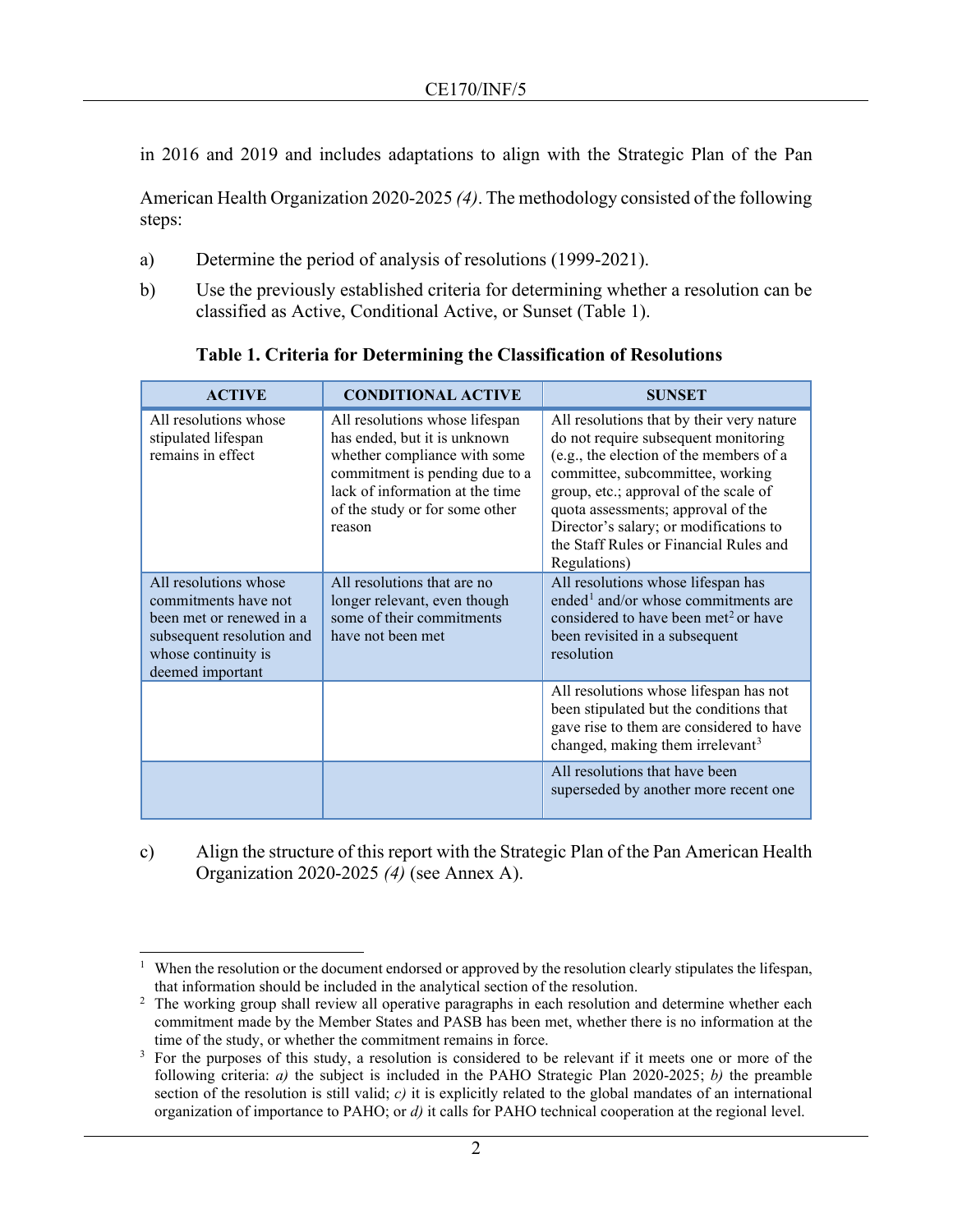- d) Analyze the resolutions in the updated document of mandates according to the following aspects:
	- i. *Lifespan:* Whether the resolution or document endorsed by the resolution explicitly includes time-marked information.
	- ii. *Replacement:* Whether the resolution was superseded by another more recent one, in which case the one that superseded it shall be noted.
	- iii. *Compliance with mandates*: Whether each commitment established for PASB and the Member States has been met or whether the mandate remains in force. If information was unavailable at the time of the study, this fact shall be stated in the report.
	- iv. *Progress reports*: Whether the resolution or the document endorsed by the resolution stipulates the periodicity with which progress reports must be submitted. If so, it shall be determined whether the reports were submitted as stipulated.
- e) Issue a recommendation for each resolution pursuant to its findings.
- f) Submit a report on the status of resolutions to the 30th Pan American Sanitary Conference of PAHO in September 2022.

5. In previous assessments, the resolutions were organized by category, following the structure of the Strategic Plan of the Pan American Health Organization 2014-2019 (Amended) *(5)*. Given the change in programmatic structure between the Strategic Plan 2014-2019 and the Strategic Plan 2020-2025, the resolutions were classified according to grouped thematic areas related to the 28 outcomes (OCMs) of the Strategic Plan 2020-2025 and reviewed from the oldest to the newest. The thematic areas align with the grouping presented in the End-of-biennium Assessment of the PAHO Program Budget 2020- 2021/First Interim Report on the Implementation of the PAHO Strategic Plan 2020-2025 (Document CE170/13) *(6)*. The thematic areas and related OCMs include:

- a) Health emergencies (OCMs 23-25)
- b) Health systems and services (OCMs 1, 7-11)
- c) Health throughout the life course, determinants of health, and health promotion (OCMs 2, 3, 18, and 19)
- d) Noncommunicable diseases and their risk factors, malnutrition, mental health, violence, and injuries (OCMs 5, 6, 13-16)
- e) Prevention, control, and elimination of communicable diseases (OCMs 4, 12, and 17)
- f) Information systems for health, evidence, and research (OCMs 20-22)
- g) Cross-cutting themes: equity, gender, ethnicity, and human rights (OCM 26)
- h) Leadership, governance, and enabling functions (OCMs 27 and 28)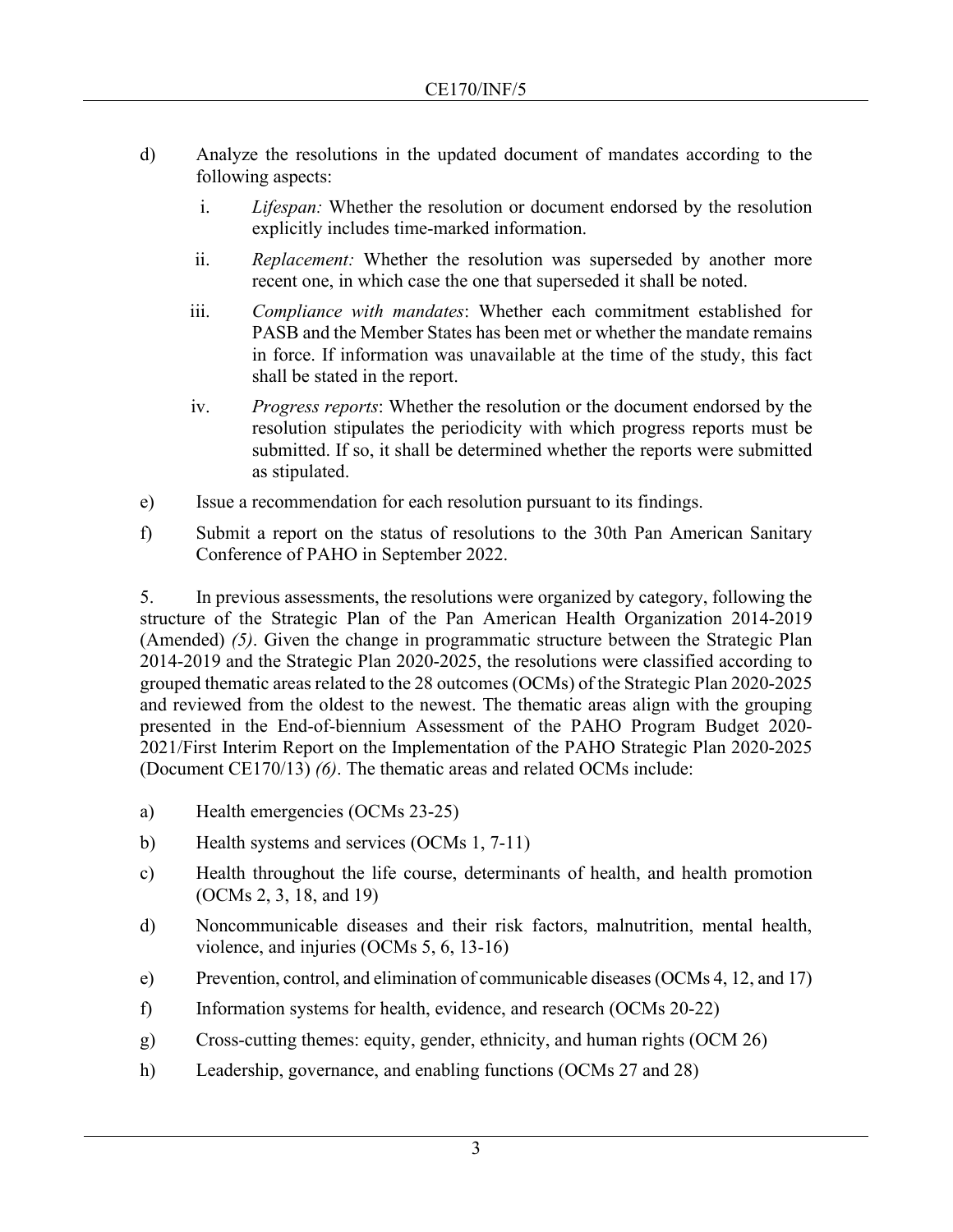6. The resolutions that were determined to be sunset by the 57th Directing Council were removed, and those resolutions adopted in the last three cycles of Governing Body meetings were included. The document also includes updated information related to progress, midterm, and final reports presented during 2019-2021.

## *Results*

7. During the period 1999-2021, 363 resolutions were adopted by the Governing Bodies, 220 of which were sunset by the 55th Directing Council and 57th Directing Council and are therefore not included in this report. The remaining 143 resolutions were categorized by relevant thematic area (Figure 1). Leadership, governance, and enabling functions had the largest number of resolutions (52, or 36%), mainly because of the longstanding nature of the resolutions in this area.



**Figure 1. Percentage of PAHO Resolutions, by Thematic Area**

8. Following the defined methodology, the working group proposes to classify 74 resolutions as Active (52%), 17 as Conditional Active (12%), and 52 as Sunset (36%) (see Table 2). A summary of the resolutions by thematic area, including their number, title, year of adoption and finalization, type of document, reporting requirement, and progress reports presented to the Governing Bodies is available in the Annex. For each resolution, a recommendation on the status is presented for consideration by the Governing Bodies.

4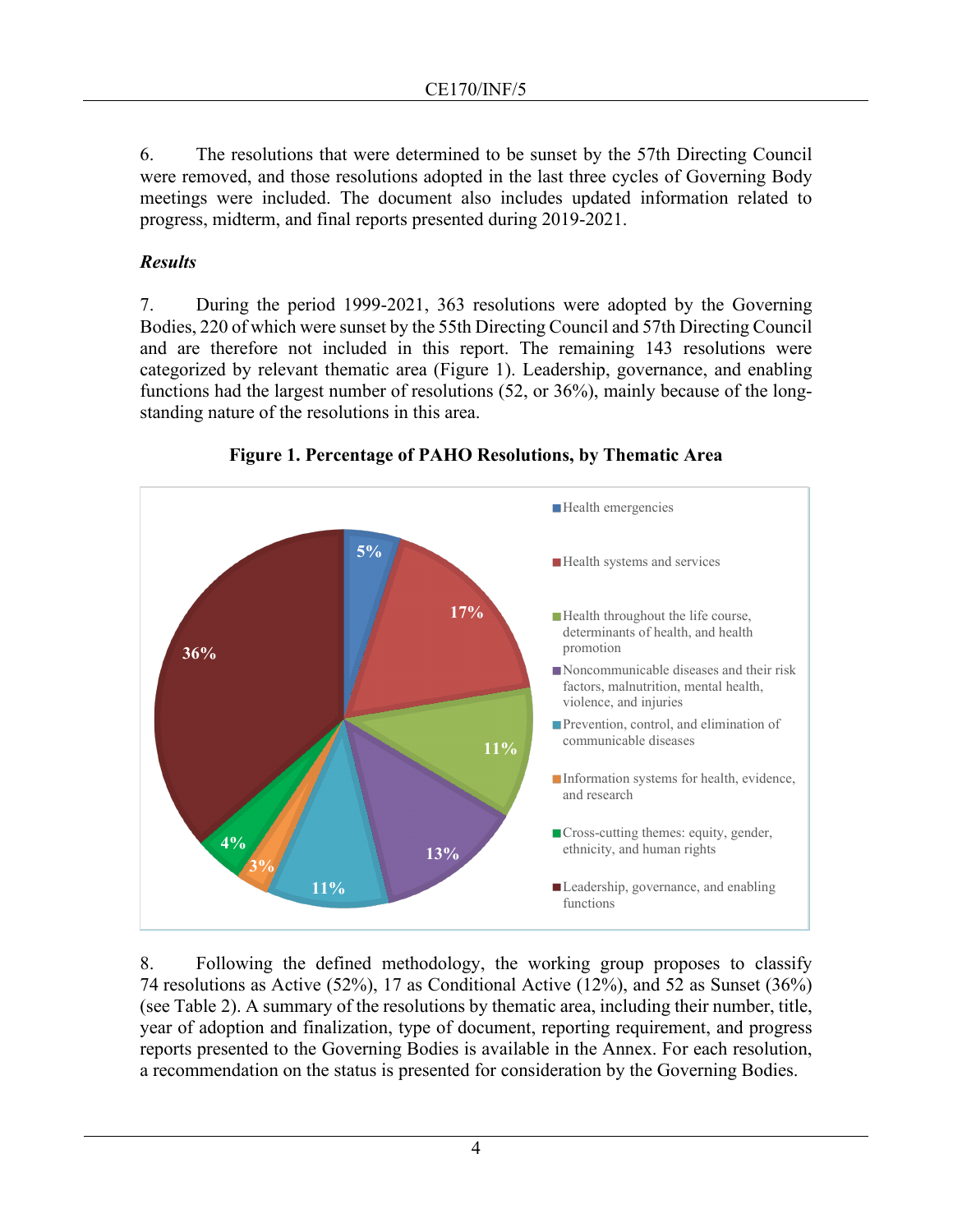| Table 2. Results of the Analysis, by Thematic Area                                                                               |               |                              |               |                          |
|----------------------------------------------------------------------------------------------------------------------------------|---------------|------------------------------|---------------|--------------------------|
| Thematic Area and related OCM(s)                                                                                                 | <b>Active</b> | Conditional<br><b>Active</b> | <b>Sunset</b> | Number of<br>resolutions |
| Health emergencies (OCMs 23-25)                                                                                                  | 2             | L                            | 4             | 7                        |
| Health systems and services (OCMs 1, 7-11)                                                                                       | 12            | 5                            | 8             | 25                       |
| Health throughout the life course,<br>determinants of health, and health promotion<br>(OCMs 2, 3, 18, and 19)                    | 4             | $\overline{2}$               | 10            | 16                       |
| Noncommunicable diseases and their risk<br>factors, malnutrition, mental health,<br>violence, and injuries (OCMs $5, 6, 13-16$ ) |               | 5                            | 6             | 18                       |
| Prevention, control, and elimination of<br>communicable diseases (OCMs 4, 12, and 17)                                            | 8             | $\theta$                     | 7             | 15                       |
| Information systems for health, evidence,<br>and research (OCMs 20-22)                                                           | 4             | $\Omega$                     | $\Omega$      | 4                        |
| Cross-cutting themes: equity, gender,<br>ethnicity, and human rights (OCM 26)                                                    | 5             | $\theta$                     |               | 6                        |
| Leadership, governance, and enabling<br>functions (OCMs 27 and 28)                                                               | 32            | $\overline{4}$               | 16            | 52                       |
| TOTAL                                                                                                                            | 74            | 17                           | 52            | 143                      |

## **Conclusions**

9. The working group found some limitations in determining compliance with the mandates, especially in the case of older resolutions that lacked information on reporting requirements. Discrepancies around categorizing some of the resolutions were also noted, in part due to difficulties in standardizing and harmonizing the language. Although there has been a notable improvement in the harmonization of documents and resolutions in recent years, a number of resolutions will require further review to determine whether and when a report will be presented. It is imperative that future resolutions include specific reporting requirements, clear mandates, and capacity for implementation. It is also recommended that PASB continue monitoring resolutions on a regular basis in order to follow up on compliance with the mandates and present reports to the Governing Bodies every three years.

## **Action by the Executive Committee**

10. The Executive Committee is invited to take note of this report and provide any comments it deems pertinent.

Annex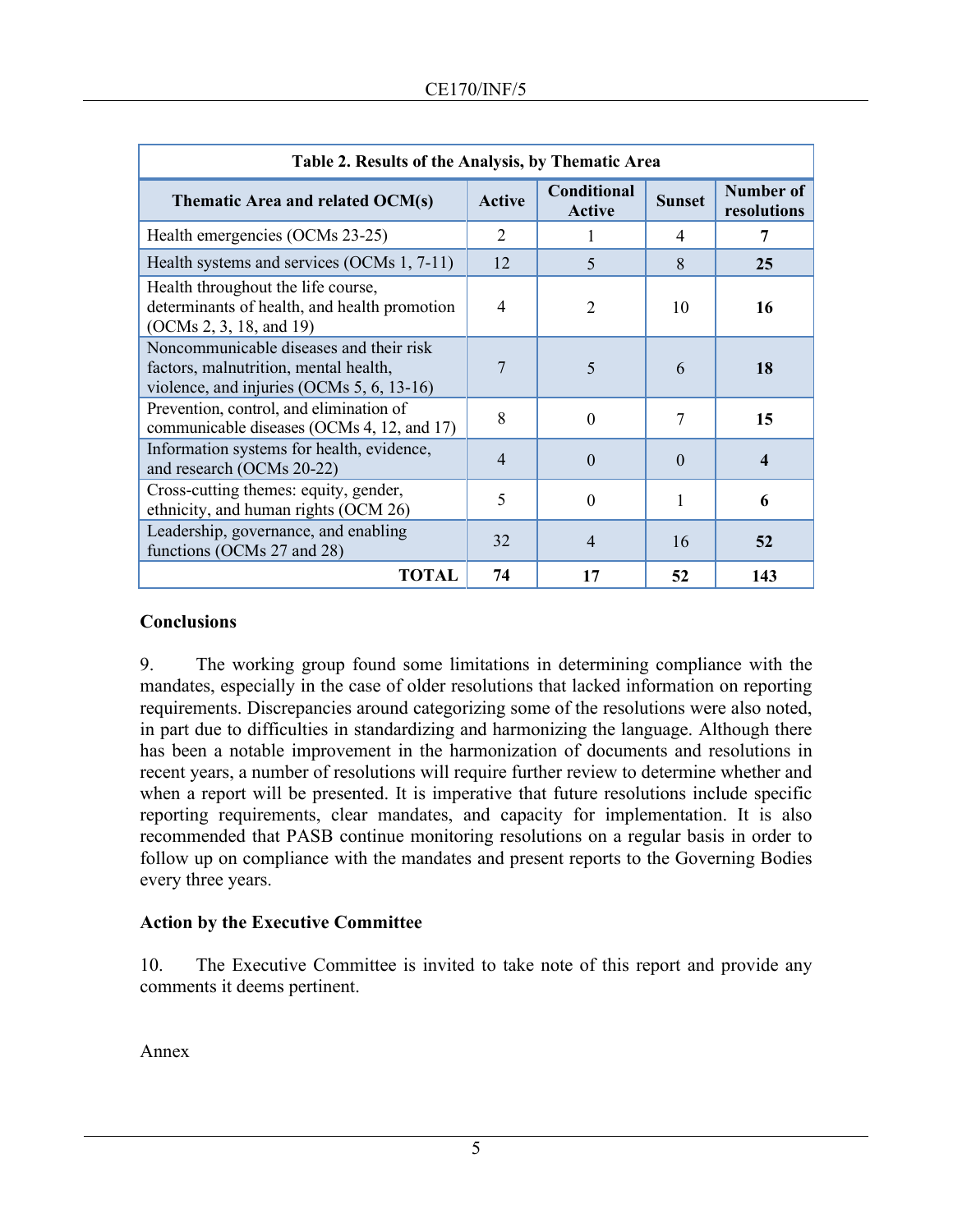## **References**

- 1. Pan American Health Organization. Analysis of the mandates of the Pan American Health Organization. 55th Directing Council of PAHO, 68th Session of the Regional Committee of WHO for the Americas; 2016 Sep 26-30; Washington, DC. Washington, DC: PAHO; 2016 (Document CD55/18, Rev.1) [cited 2022 February 1]. Available from: [https://www.paho.org/hq/dmdocuments/2016/CD55-18-e.pdf.](https://www.paho.org/hq/dmdocuments/2016/CD55-18-e.pdf)
- 2. Pan American Health Organization. Analysis of the mandates of the Pan American Health Organization. 55th Directing Council of PAHO, 68th Session of the Regional Committee of WHO for the Americas; 2016 Sep 26-30; Washington, DC. Washington, DC: PAHO; 2016 (Resolution CD55.R11) [cited 2022 February 1]. Available from: [https://www.paho.org/hq/dmdocuments/2016/CD55-R11-e.pdf.](https://www.paho.org/hq/dmdocuments/2016/CD55-R11-e.pdf)
- 3. Pan American Health Organization. Monitoring of the Resolutions and Mandates of the Pan American Health Organization. 57th Directing Council of PAHO, 71st Session of the Regional Committee of WHO for the Americas; 2019 Sep 30-Oct 4; Washington, DC. Washington, DC: PAHO; 2019 (Document CD57/INF/3) [cited 2022 February 1]. Available from: [https://www3.paho.org/hq/index.php?option=com\\_docman&view=download&alias=](https://www3.paho.org/hq/index.php?option=com_docman&view=download&alias=49725-cd57-inf-3-e-paho-resolutions-mandates&category_slug=cd57-en)

[49725-cd57-inf-3-e-paho-resolutions-mandates&category\\_slug=cd57-en.](https://www3.paho.org/hq/index.php?option=com_docman&view=download&alias=49725-cd57-inf-3-e-paho-resolutions-mandates&category_slug=cd57-en)

4. Pan American Health Organization. Strategic Plan of the Pan American Health Organization 2020-2025. 57th Directing Council of PAHO, 71st Session of the Regional Committee of WHO for the Americas; 2019 Sep 30-Oct 4; Washington, DC. Washington, DC: PAHO; 2019 (Official Document 359) [cited 2022 February 1]. Available from:

[https://www3.paho.org/hq/index.php?option=com\\_docman&view=download&alias=](https://www3.paho.org/hq/index.php?option=com_docman&view=download&alias=50290-cd57-od359-e-strategic-plan-paho&category_slug=cd57-en) [50290-cd57-od359-e-strategic-plan-paho&category\\_slug=cd57-en.](https://www3.paho.org/hq/index.php?option=com_docman&view=download&alias=50290-cd57-od359-e-strategic-plan-paho&category_slug=cd57-en)

- 5. Pan American Health Organization. Strategic Plan of the Pan American Health Organization 2014-2019 (Amended) [Internet]. 29th Pan American Sanitary Conference, 69th session of the WHO Regional Committee for the Americas; 2017 Sep 25-29; Washington, DC. Washington, DC: PAHO; 2017 (Official Document 345) [cited 2022 February 1]. Available from: [https://www.paho.org/hq/dmdocuments/2017/paho-strategic-plan-eng-2014-2019.pdf.](https://www.paho.org/hq/dmdocuments/2017/paho-strategic-plan-eng-2014-2019.pdf)
- 6. Pan American Health Organization. Preliminary Report of the End-of-biennium Assessment of the PAHO Program Budget 2020-2021/First Interim Report on the Implementation of the PAHO Strategic Plan 2020-2025 [Internet]. 170th Session of the Executive Committee of PAHO; 2022 Jun 20 24; hybrid session. Washington, DC: PAHO; 2022 (Document CE170/13) [forthcoming].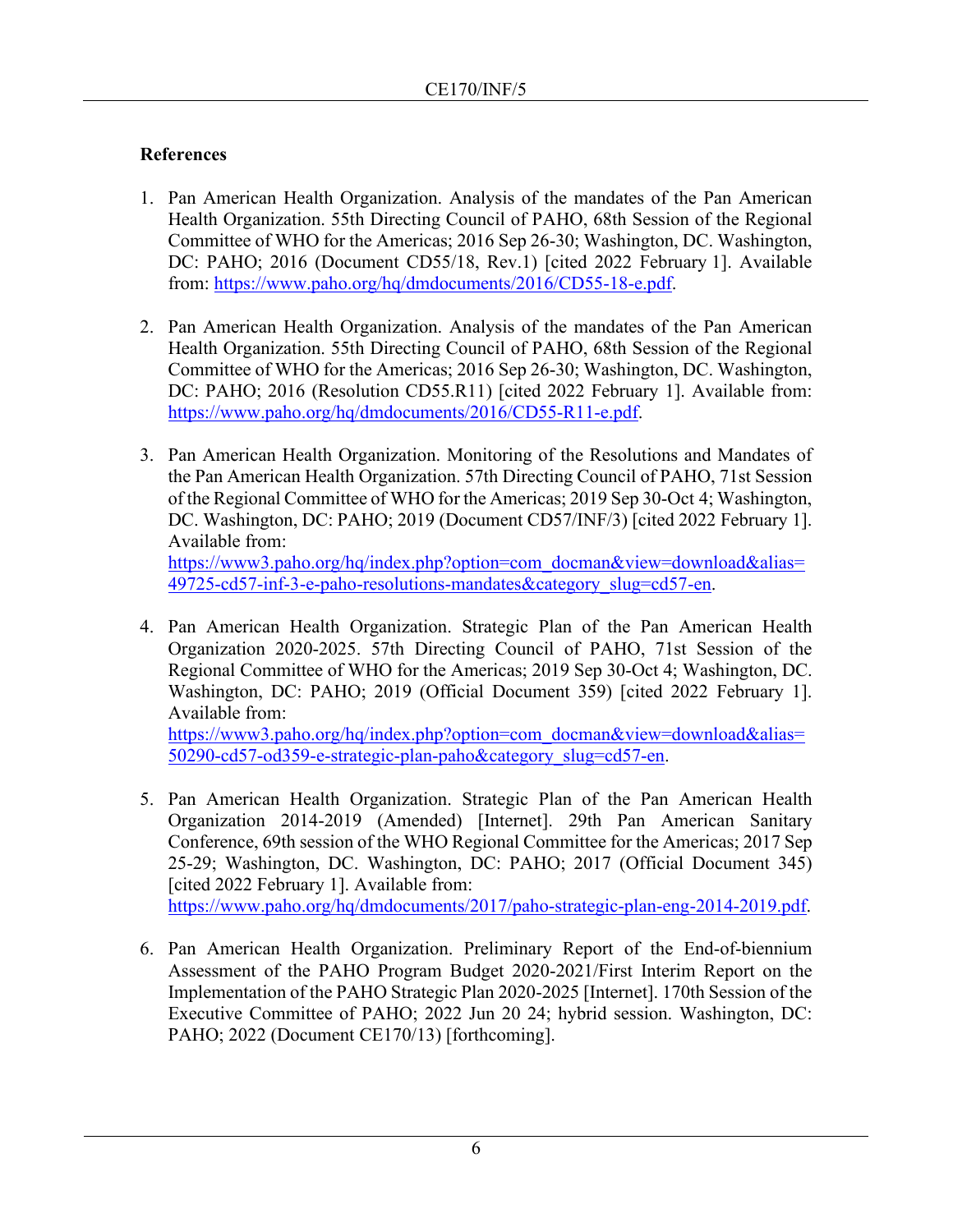#### **Annex**

## **Summary Report of PAHO Resolutions (1999-2021), by Thematic Area**

## **Health Emergencies**

#### **Related Outcomes:**

Outcome 23: Health emergencies preparedness and risk reduction Outcome 24: Epidemic and pandemic prevention and control Outcome 25: Health emergencies detection and response

| <b>CD41.R6</b>                       | Title: Hurricanes Georges, Mitch, and Floyd (Document CD41/8)          |                     |                              |  |
|--------------------------------------|------------------------------------------------------------------------|---------------------|------------------------------|--|
| Adopted: 1999                        | <b>Type of document:</b>                                               | <b>Reporting</b>    | <b>Report(s) to Regional</b> |  |
|                                      | Resolution                                                             | requirement: $N/A1$ | Committee $(RC):^2$          |  |
| End date: $N/A$                      |                                                                        |                     | Progress Report              |  |
|                                      |                                                                        |                     | CD47/34 (2006)               |  |
| <b>Recommendation:</b>               | Justification: As of 2021, only one mandate in Resolution CD41.R6      |                     |                              |  |
| <b>Sunset</b>                        | remained as Active. The other mandates have been superseded by         |                     |                              |  |
|                                      | Resolution CD55.R10 (2016), Plan of Action for Disaster Risk Reduction |                     |                              |  |
|                                      | 2016-2021. A new Strategy on Regional Genomic Surveillance for         |                     |                              |  |
|                                      | Epidemic and Pandemic Preparedness and Response is to be presented to  |                     |                              |  |
|                                      | the 30th Pan American Sanitary Conference in 2022. This Strategy will  |                     |                              |  |
|                                      | carry forward the ongoing mandate from Resolution CD41.R6.             |                     |                              |  |
| Proposal: Sunset Resolution CD41.R6. |                                                                        |                     |                              |  |

| <b>CD44.R8</b>                              | Title: Influenza Pandemic: Preparation in the Hemisphere         |                  |                     |
|---------------------------------------------|------------------------------------------------------------------|------------------|---------------------|
|                                             | (Document CD44/13)                                               |                  |                     |
| Adopted: 2003                               | Type of document:                                                | <b>Reporting</b> | Report(s) to $RC$ : |
|                                             | Report                                                           | requirement: N/A | Final Report        |
| End date: N/A                               |                                                                  |                  | CD59/INF/13 (2021)  |
| <b>Recommendation:</b>                      | Justification: A final report summarizing the achievements made  |                  |                     |
| <b>Sunset</b>                               | toward the implementation of Resolution CD44.R8 was presented to |                  |                     |
|                                             | the Governing Bodies in 2021. PASB continues to provide direct   |                  |                     |
|                                             | technical support to the Member States on the implementation of  |                  |                     |
|                                             | surveillance for influenza and other respiratory viruses.        |                  |                     |
| <b>Proposal:</b> Sunset Resolution CD44.R8. |                                                                  |                  |                     |

| <b>CSP28.R19</b>                       | Title: Coordination of International Humanitarian Assistance in  |                                         |                    |  |
|----------------------------------------|------------------------------------------------------------------|-----------------------------------------|--------------------|--|
|                                        | <b>Health in Case of Disasters (Document CSP28/13)</b>           |                                         |                    |  |
| Adopted: 2012                          | <b>Type of document:</b>                                         | <b>Reporting</b><br>Report(s) to $RC$ : |                    |  |
|                                        | Policy                                                           | requirement: N/A                        | Final Report       |  |
| End date: $2016$                       |                                                                  |                                         | CD59/INF/14 (2021) |  |
| <b>Recommendation:</b>                 | Justification: The lifespan of Resolution CSP28.R19 has ended. A |                                         |                    |  |
| <b>Sunset</b>                          | final report was presented to the Governing Bodies in 2021.      |                                         |                    |  |
| Proposal: Sunset Resolution CSP28.R19. |                                                                  |                                         |                    |  |

<span id="page-6-0"></span><sup>&</sup>lt;sup>1</sup> Not applicable or not available.

<span id="page-6-1"></span><sup>&</sup>lt;sup>2</sup> Refers to the Directing Council or the Pan American Sanitary Conference.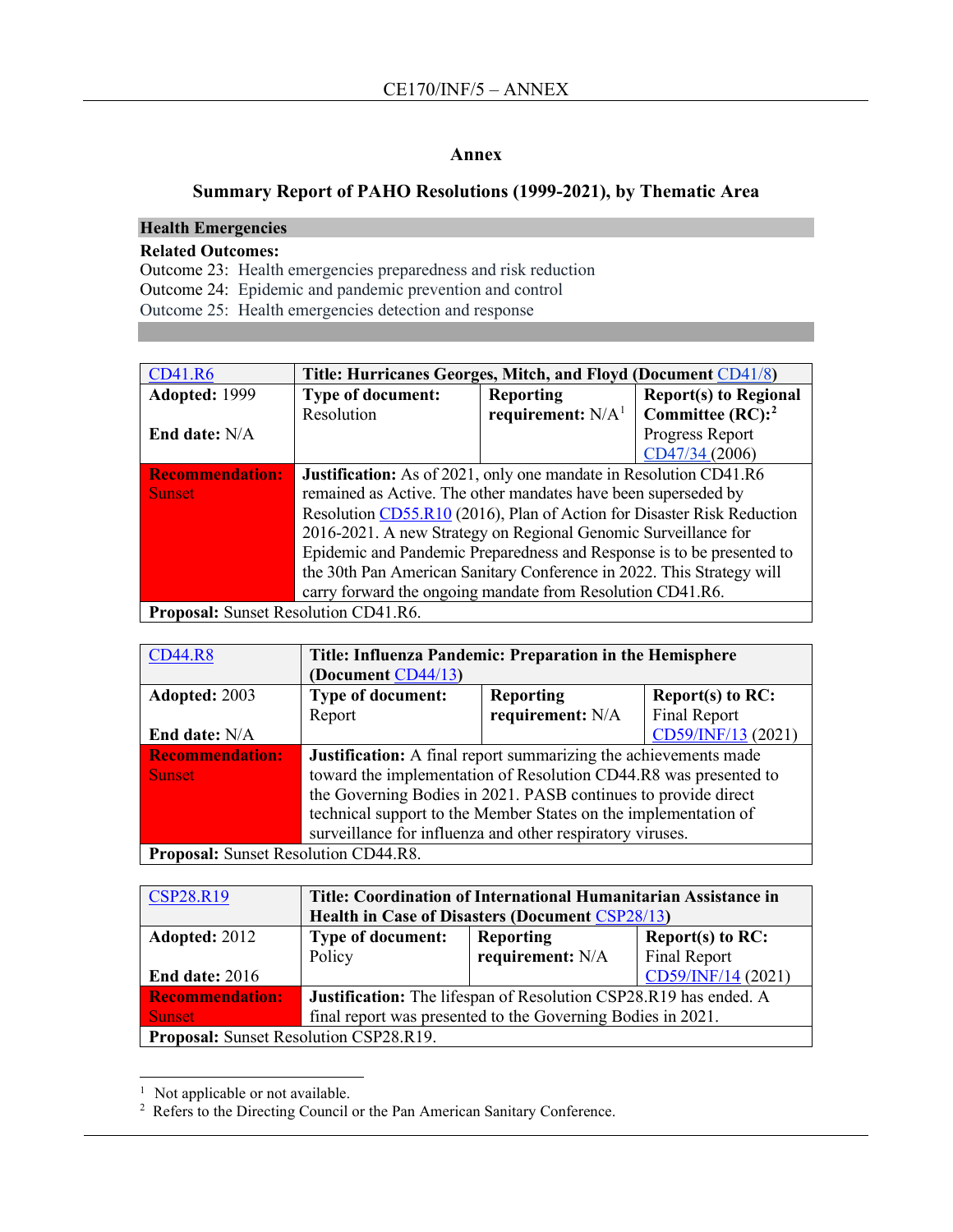| CD53.R9                | Title: Plan of Action for the Coordination of Humanitarian          |                       |                      |  |
|------------------------|---------------------------------------------------------------------|-----------------------|----------------------|--|
|                        | <b>Assistance (Document CD53/12)</b>                                |                       |                      |  |
| Adopted: 2014          | <b>Type of document:</b><br><b>Reporting</b><br>Report(s) to $RC$ : |                       |                      |  |
|                        | Plan of Action                                                      | requirement:          | Midterm Review       |  |
| End date: $2019$       |                                                                     | Midterm review in     | CSP29/INF/7-J (2017) |  |
|                        |                                                                     | 2017 and final report | Final Report         |  |
|                        |                                                                     | in 2020               | CD58/INF/12 (2020)   |  |
| <b>Recommendation:</b> | Justification: The lifespan of Resolution CD53.R9 has ended. A      |                       |                      |  |
| <b>Sunset</b>          | final report was presented to the Governing Bodies in 2020.         |                       |                      |  |
|                        | Proposal: Sunset Resolution CD53.R9.                                |                       |                      |  |

| <b>CD55.R10</b>           | Title: Plan of Action for Disaster Risk Reduction 2016-2021             |                                                                                               |                                                                         |  |
|---------------------------|-------------------------------------------------------------------------|-----------------------------------------------------------------------------------------------|-------------------------------------------------------------------------|--|
|                           | (Document $CD55/17$ , Rev. 1)                                           |                                                                                               |                                                                         |  |
| Adopted: 2016             | <b>Type of document:</b>                                                | <b>Reporting</b>                                                                              | Report(s) to $RC$ :                                                     |  |
|                           | Plan of Action                                                          | requirement:                                                                                  | Progress Reports                                                        |  |
| <b>End date: 2021</b>     |                                                                         | <b>Biennial</b> progress                                                                      | CD56/INF/22-I (2018);                                                   |  |
|                           |                                                                         | reports and final                                                                             | CD58/INF/14-C (2020)                                                    |  |
|                           |                                                                         | report in 2022                                                                                |                                                                         |  |
| <b>Recommendation:</b>    | <b>Justification:</b> Resolution CD55.R10 remains as Conditional Active |                                                                                               |                                                                         |  |
| <b>Conditional Active</b> | until a final report is presented to the Governing Bodies in 2022.      |                                                                                               |                                                                         |  |
|                           | Several decisions from this Plan of Action remain valid and its linkage |                                                                                               |                                                                         |  |
|                           |                                                                         |                                                                                               | to the Sendai Framework (2015-2030) activities will continue as part of |  |
|                           | the PAHO program of work.                                               |                                                                                               |                                                                         |  |
|                           |                                                                         | <b>Proposal:</b> Maintain Resolution CD55.R10 as Conditional Active pending presentation of a |                                                                         |  |
| final report.             |                                                                         |                                                                                               |                                                                         |  |

| <b>CD58.R9</b>                                                                                | Title: COVID-19 Pandemic in the Region of the Americas            |                               |                     |
|-----------------------------------------------------------------------------------------------|-------------------------------------------------------------------|-------------------------------|---------------------|
|                                                                                               | (Document CD58/6)                                                 |                               |                     |
| Adopted: 2020                                                                                 | Type of document:                                                 | <b>Reporting requirement:</b> | Report(s) to $RC$ : |
|                                                                                               | Policy                                                            | N/A                           | Report              |
| End date: N/A                                                                                 |                                                                   |                               | <b>CD59/INF/1</b>   |
| <b>Recommendation:</b>                                                                        | Justification: The commitments of Resolution CD58.R9 are ongoing. |                               |                     |
| Active                                                                                        |                                                                   |                               |                     |
| <b>Proposal:</b> Maintain Resolution CD58.R9 as Active until it is superseded by a subsequent |                                                                   |                               |                     |
| resolution or until its commitments are met.                                                  |                                                                   |                               |                     |

| CDSS1.R1                                                                                       | Title: Update on the COVID-19 Pandemic in the Region of the               |                                                       |                   |  |
|------------------------------------------------------------------------------------------------|---------------------------------------------------------------------------|-------------------------------------------------------|-------------------|--|
|                                                                                                |                                                                           | Americas, COVAX Preparedness, and Equitable Access to |                   |  |
|                                                                                                | <b>COVID19 Vaccines (Document CDSS1/2)</b>                                |                                                       |                   |  |
| Adopted: 2020                                                                                  | <b>Type of document:</b>                                                  | <b>Reporting requirement:</b>                         | Report(s) to RC:  |  |
|                                                                                                | Policy                                                                    | N/A                                                   | Report            |  |
| End date: N/A                                                                                  |                                                                           |                                                       | <b>CD59/INF/1</b> |  |
| <b>Recommendation:</b>                                                                         | <b>Justification:</b> The commitments of Resolution CDSS1.R1 are ongoing. |                                                       |                   |  |
| Active                                                                                         |                                                                           |                                                       |                   |  |
| <b>Proposal:</b> Maintain Resolution CDSS1.R1 as Active until it is superseded by a subsequent |                                                                           |                                                       |                   |  |
|                                                                                                | resolution or until its commitments are met.                              |                                                       |                   |  |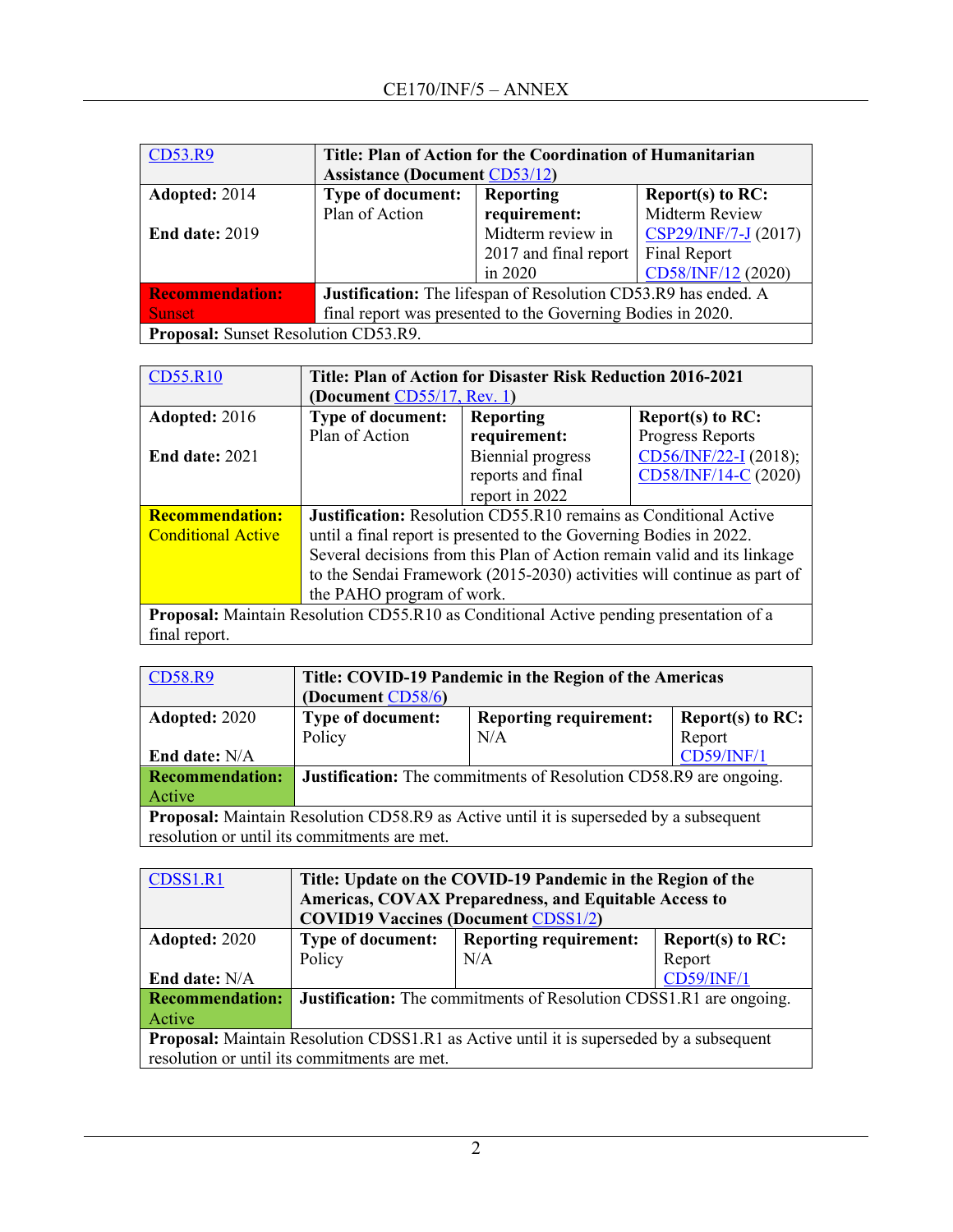#### **Health Systems and Services**

#### **Related Outcomes:**

Outcome 1: Access to comprehensive and quality health services

- Outcome 7: Health workforce
- Outcome 8: Access to health technologies
- Outcome 9: Strengthened stewardship and governance
- Outcome 10: Increased public financing for health
- Outcome 11: Strengthened financial protection

| CD42.R11                                                                                                                                                                                                                                                                                                                                                                   | Title: Drug Regulatory Harmonization (Document CD42/13, Rev. 1)            |                  |                      |
|----------------------------------------------------------------------------------------------------------------------------------------------------------------------------------------------------------------------------------------------------------------------------------------------------------------------------------------------------------------------------|----------------------------------------------------------------------------|------------------|----------------------|
| Adopted: 2000                                                                                                                                                                                                                                                                                                                                                              | <b>Type of document:</b>                                                   | <b>Reporting</b> | Report(s) to $RC$ :  |
|                                                                                                                                                                                                                                                                                                                                                                            | Strategy                                                                   | requirement: N/A | <b>Final Report</b>  |
| End date: N/A                                                                                                                                                                                                                                                                                                                                                              |                                                                            |                  | CD58/INF/14-E (2020) |
| <b>Recommendation:</b>                                                                                                                                                                                                                                                                                                                                                     | <b>Justification:</b> The final report on the implementation of Resolution |                  |                      |
| <b>Sunset</b>                                                                                                                                                                                                                                                                                                                                                              | CD42.R11 was included in the progress report on Resolution CD50.R9         |                  |                      |
|                                                                                                                                                                                                                                                                                                                                                                            | (2010), Strengthening National Regulatory Authorities for Medicines        |                  |                      |
|                                                                                                                                                                                                                                                                                                                                                                            | and Biologicals, presented to the Governing Bodies in 2020.                |                  |                      |
| $\mathbf{n}$ $\mathbf{n}$ $\mathbf{n}$ $\mathbf{n}$ $\mathbf{n}$ $\mathbf{n}$ $\mathbf{n}$ $\mathbf{n}$ $\mathbf{n}$ $\mathbf{n}$ $\mathbf{n}$ $\mathbf{n}$ $\mathbf{n}$ $\mathbf{n}$ $\mathbf{n}$ $\mathbf{n}$ $\mathbf{n}$ $\mathbf{n}$ $\mathbf{n}$ $\mathbf{n}$ $\mathbf{n}$ $\mathbf{n}$ $\mathbf{n}$ $\mathbf{n}$ $\mathbf{n}$ $\mathbf{n}$ $\mathbf{n}$ $\mathbf{n$ |                                                                            |                  |                      |

**Proposal:** Sunset Resolution CD42.R11.

| CD45.R7                | Title: Access to Medicines (Document CD45/10)                                                 |                                                                          |                     |
|------------------------|-----------------------------------------------------------------------------------------------|--------------------------------------------------------------------------|---------------------|
| Adopted: 2004          | <b>Type of document:</b>                                                                      | <b>Reporting</b>                                                         | Report(s) to $RC$ : |
|                        | Strategy                                                                                      | requirement: N/A                                                         | N/A                 |
| <b>End date:</b> N/A   |                                                                                               |                                                                          |                     |
| <b>Recommendation:</b> |                                                                                               | <b>Justification:</b> The commitments of Resolution CD45.R7 are ongoing. |                     |
| Active                 | Inequities in access to medicines persist and out-of-pocket expenditures                      |                                                                          |                     |
|                        | are rising rapidly. Countries are prioritizing adequate access to                             |                                                                          |                     |
|                        | medicines through mechanisms of intercountry cooperation. Progress                            |                                                                          |                     |
|                        | made toward implementation of the Strategy will be included in the                            |                                                                          |                     |
|                        | reports on implementation of the Access and Rational Use of Strategic                         |                                                                          |                     |
|                        | and High-cost Medicines and Other Health Technologies (Resolution                             |                                                                          |                     |
|                        | CD55.R12).                                                                                    |                                                                          |                     |
|                        | <b>Proposal:</b> Maintain Resolution CD45.R7 as Active until it is superseded by a subsequent |                                                                          |                     |

resolution or until its commitments are met.

| CD45.R9                              | Title: Observatory of Human Resources in Health (Document CD45/9)          |                  |                      |  |
|--------------------------------------|----------------------------------------------------------------------------|------------------|----------------------|--|
| Adopted: 2004                        | <b>Type of document:</b>                                                   | <b>Reporting</b> | Report(s) to RC:     |  |
|                                      | Report                                                                     | requirement: N/A | Final Report         |  |
| <b>End date:</b> N/A                 |                                                                            |                  | CD59/INF/16-A (2021) |  |
| <b>Recommendation:</b>               | <b>Justification:</b> The final report on the implementation of Resolution |                  |                      |  |
| <b>Sunset</b>                        | CD45.R9 was included in the progress report on Resolution CD56.R5          |                  |                      |  |
|                                      | (2018), Plan of Action of Human Resources for Universal Access to          |                  |                      |  |
|                                      | Health and Universal Health Coverage 2018-2023, presented to the           |                  |                      |  |
|                                      | Governing Bodies in 2021.                                                  |                  |                      |  |
| Proposal: Sunset Resolution CD45.R9. |                                                                            |                  |                      |  |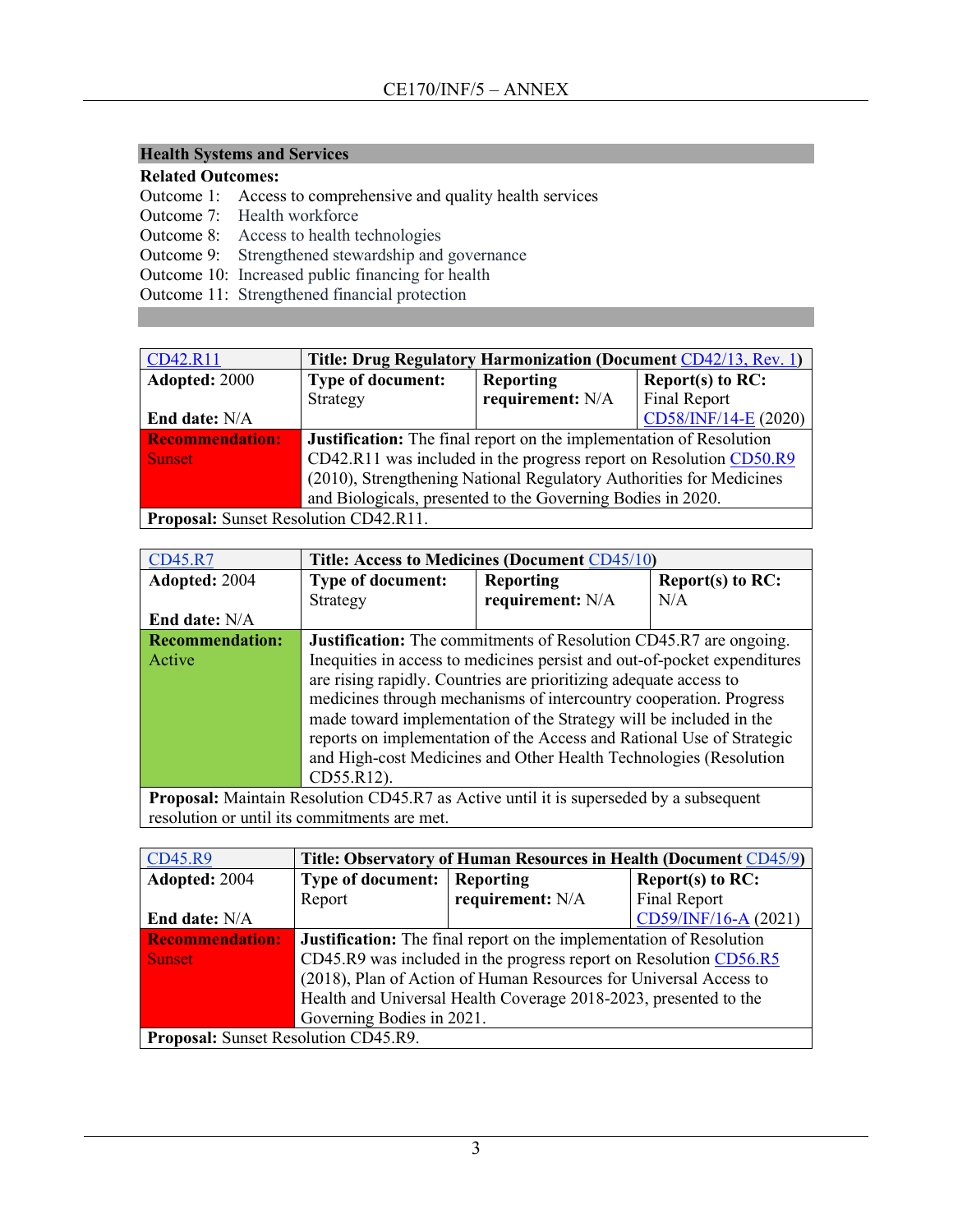| <b>CSP27.R10</b>                       | Title: Regional Policy and Strategy for Ensuring Quality of Health<br><b>Care, Including Patient Safety (Document CSP27/16)</b> |                  |                     |  |  |
|----------------------------------------|---------------------------------------------------------------------------------------------------------------------------------|------------------|---------------------|--|--|
|                                        |                                                                                                                                 |                  |                     |  |  |
| Adopted: 2007                          | <b>Type of document:</b>                                                                                                        | <b>Reporting</b> | Report(s) to $RC$ : |  |  |
|                                        | Policy and Strategy                                                                                                             | requirement: N/A | N/A                 |  |  |
| <b>End date: 2013</b>                  |                                                                                                                                 |                  |                     |  |  |
| <b>Recommendation:</b>                 | Justification: Resolution CSP27.R10 has been superseded by                                                                      |                  |                     |  |  |
| <b>Sunset</b>                          | Resolution CD57.R13 (2019), Strategy and Plan of Action to Improve                                                              |                  |                     |  |  |
|                                        | Quality of Care in Health Service Delivery 2020-2025.                                                                           |                  |                     |  |  |
| Proposal: Sunset Resolution CSP27.R10. |                                                                                                                                 |                  |                     |  |  |

| CD48.R15                                                                                        | Title: Public Health, Innovation and Intellectual Property:          |                    |                                                                           |
|-------------------------------------------------------------------------------------------------|----------------------------------------------------------------------|--------------------|---------------------------------------------------------------------------|
|                                                                                                 | A Regional Perspective (Document CD48/18)                            |                    |                                                                           |
| Adopted: 2008                                                                                   | <b>Type of document:</b>                                             | <b>Reporting</b>   | Report(s) to RC:                                                          |
|                                                                                                 | Strategy                                                             | requirement:       | $CD51/INF/5-B (2011)$                                                     |
| <b>End date: 2015</b>                                                                           |                                                                      | Periodic reporting | CSP28/18, Rev. 2 (2012)                                                   |
| <b>Recommendation:</b>                                                                          |                                                                      |                    | <b>Justification:</b> The commitments of Resolution CD48.R15 are ongoing. |
| Conditional                                                                                     |                                                                      |                    | This resolution refers to implementation of the Global Strategy and Plan  |
| Active                                                                                          | of Action on Public Health, Innovation, and Intellectual Property    |                    |                                                                           |
|                                                                                                 | (Resolution WHA61.21, 2008). Progress made toward implementation     |                    |                                                                           |
|                                                                                                 | of the Strategy will be included in the reports on implementation of |                    |                                                                           |
|                                                                                                 | Increasing Production Capacity for Essential Medicines and Health    |                    |                                                                           |
|                                                                                                 | Technologies (Resolution CD59.R3).                                   |                    |                                                                           |
| <b>Proposal:</b> Maintain Resolution CD48.R15 as Conditional Active until it is superseded by a |                                                                      |                    |                                                                           |
| subsequent resolution or until a final report is presented.                                     |                                                                      |                    |                                                                           |

| CD49.R10                                                                                       | Title: Policy on Research for Health (Document CD49/10)            |                    |                     |  |
|------------------------------------------------------------------------------------------------|--------------------------------------------------------------------|--------------------|---------------------|--|
| Adopted: 2009                                                                                  | <b>Type of document:</b>                                           | <b>Reporting</b>   | Report(s) to $RC$ : |  |
|                                                                                                | Policy                                                             | requirement:       | CD56/INF/7 (2018)   |  |
| <b>End date: N/A</b>                                                                           |                                                                    | Periodic reporting |                     |  |
| <b>Recommendation:</b>                                                                         | Justification: The commitments of Resolution CD49.R10 are ongoing. |                    |                     |  |
| Active                                                                                         |                                                                    |                    |                     |  |
| <b>Proposal:</b> Maintain Resolution CD49.R10 as Active until it is superseded by a subsequent |                                                                    |                    |                     |  |
| resolution or until its commitments are met.                                                   |                                                                    |                    |                     |  |

| CD49.R18                                     | Title: Policy Framework for Human Organ Donation and                        |                                           |     |  |
|----------------------------------------------|-----------------------------------------------------------------------------|-------------------------------------------|-----|--|
|                                              |                                                                             | <b>Transplantation (Document CD49/14)</b> |     |  |
| Adopted: 2009                                | Type of document:<br><b>Reporting</b><br>Report(s) to $RC$ :                |                                           |     |  |
|                                              | Policy                                                                      | requirement: N/A                          | N/A |  |
| End date: N/A                                |                                                                             |                                           |     |  |
| <b>Recommendation:</b>                       | <b>Justification:</b> Resolution CD49.R18 has been superseded by Resolution |                                           |     |  |
| <b>Sunset</b>                                | CD57.R11 (2019), Strategy and Plan of Action on Donation and                |                                           |     |  |
|                                              | Equitable Access to Organ, Tissue, and Cell Transplants 2019-2030.          |                                           |     |  |
| <b>Proposal:</b> Sunset Resolution CD49.R18. |                                                                             |                                           |     |  |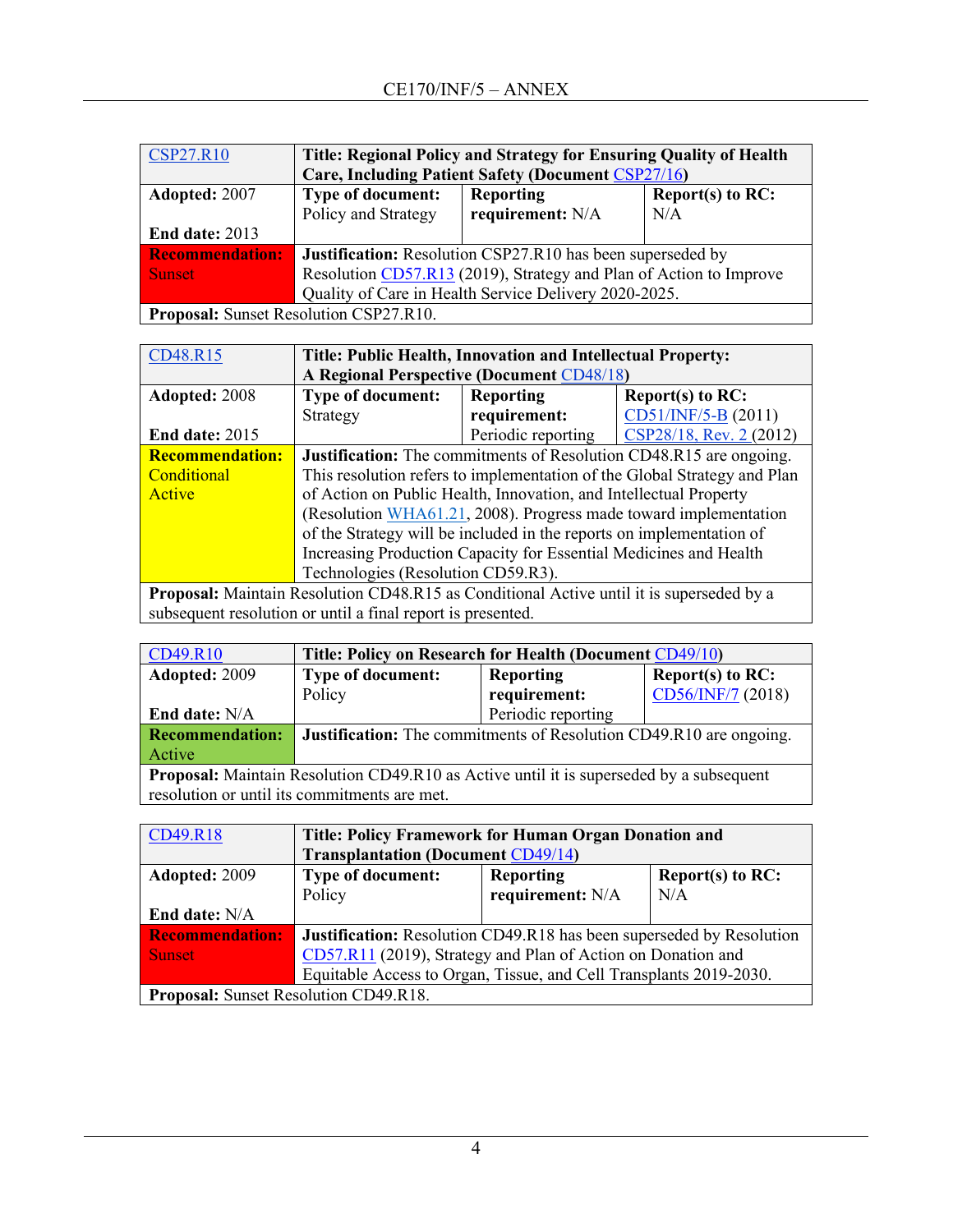| <b>CD50.R9</b>            | <b>Title: Strengthening National Regulatory Authorities for Medicines</b><br>and Biologicals (Document CD50/20, Rev. 1) |                                                                                                |                  |  |  |
|---------------------------|-------------------------------------------------------------------------------------------------------------------------|------------------------------------------------------------------------------------------------|------------------|--|--|
| Adopted: 2010             | <b>Type of document:</b>                                                                                                | <b>Reporting</b>                                                                               | Report(s) to RC: |  |  |
|                           | Strategy                                                                                                                | requirement:                                                                                   | Progress Report  |  |  |
| End date: $N/A$           | <b>CD58/INF/14-E</b><br>Periodic reporting.                                                                             |                                                                                                |                  |  |  |
|                           |                                                                                                                         |                                                                                                | (2020)           |  |  |
| <b>Recommendation:</b>    | <b>Justification:</b> The commitments of Resolution CD50.R9 are ongoing.                                                |                                                                                                |                  |  |  |
| <b>Conditional Active</b> | A Policy to Strengthen National Regulatory Systems for Medicines and                                                    |                                                                                                |                  |  |  |
|                           | Other Health Technologies will be presented to the 30th Pan American                                                    |                                                                                                |                  |  |  |
|                           | Sanitary Conference in 2022. This Policy will carry forward ongoing                                                     |                                                                                                |                  |  |  |
|                           | mandates from Resolution CD50.R9.                                                                                       |                                                                                                |                  |  |  |
|                           |                                                                                                                         | <b>Proposal:</b> Maintain Resolution CD50.R9 as Conditional Active until it is superseded by a |                  |  |  |

subsequent resolution.

| <b>CSP28.R3</b>                       | <b>Title: Expanded Textbook and Instructional Materials Program</b><br>(PALTEX) (Document CSP28/15) |                  |                     |
|---------------------------------------|-----------------------------------------------------------------------------------------------------|------------------|---------------------|
| Adopted: 2012                         | Type of document:                                                                                   | <b>Reporting</b> | Report $(s)$ to RC: |
|                                       | Strategy                                                                                            | requirement: N/A | Final Report        |
| <b>End date: N/A</b>                  |                                                                                                     |                  | CD57/14 (2019)      |
| <b>Recommendation:</b>                | Justification: The commitments of Resolution CSP28.R3 have been                                     |                  |                     |
| <b>Sunset</b>                         | met. In 2019, the 57th Directing Council adopted Resolution                                         |                  |                     |
|                                       | CD57.R15, recommending that the necessary actions for the definitive                                |                  |                     |
|                                       | termination of PALTEX operations, including administrative, financial,                              |                  |                     |
|                                       | and human resources matters, be completed by 31 December 2019.                                      |                  |                     |
| Proposal: Sunset Resolution CSP28.R3. |                                                                                                     |                  |                     |

| <b>CSP28.R9</b>                                                                               | Title: Health Technology Assessment and Incorporation into          |                    |                     |  |
|-----------------------------------------------------------------------------------------------|---------------------------------------------------------------------|--------------------|---------------------|--|
|                                                                                               | <b>Health Systems (Document CSP28/11)</b>                           |                    |                     |  |
| Adopted: 2012                                                                                 | <b>Type of document:</b><br><b>Reporting</b><br>Report $(s)$ to RC: |                    |                     |  |
|                                                                                               | Strategy                                                            | requirement:       | Progress Report     |  |
| End date: N/A                                                                                 |                                                                     | Periodic reporting | CD54/INF/5-F (2015) |  |
| <b>Recommendation:</b>                                                                        | Justification: A final report on fulfillment of Resolution CSP28.R9 |                    |                     |  |
| <b>Conditional Active</b>                                                                     | will be presented to the Governing Bodies in 2022.                  |                    |                     |  |
| <b>Proposal:</b> Maintain Resolution CSP28.R9 as Conditional Active pending presentation of a |                                                                     |                    |                     |  |
| final report in 2022.                                                                         |                                                                     |                    |                     |  |

| <b>CSP28.R15</b>                                                                                | <b>Title: Radiation Protection and Safety of Radiation Sources:</b>                           |                                         |     |  |
|-------------------------------------------------------------------------------------------------|-----------------------------------------------------------------------------------------------|-----------------------------------------|-----|--|
|                                                                                                 | <b>International Basic Safety Standards (Document CSP28/17, Rev. 1)</b>                       |                                         |     |  |
| Adopted: 2012                                                                                   | <b>Type of document:</b>                                                                      | Report(s) to $RC$ :<br><b>Reporting</b> |     |  |
|                                                                                                 | <b>Standards</b>                                                                              | requirement: N/A                        | N/A |  |
| <b>End date:</b> N/A                                                                            |                                                                                               |                                         |     |  |
| <b>Recommendation:</b>                                                                          | <b>Justification:</b> The commitments of Resolution CSP28.R15 are                             |                                         |     |  |
| Active                                                                                          | ongoing.                                                                                      |                                         |     |  |
| <b>Proposal:</b> Maintain Resolution CSP28.R15 as Active until it is superseded by a subsequent |                                                                                               |                                         |     |  |
|                                                                                                 | resolution or until its commitments are met; also, a final report is to be presented in 2023. |                                         |     |  |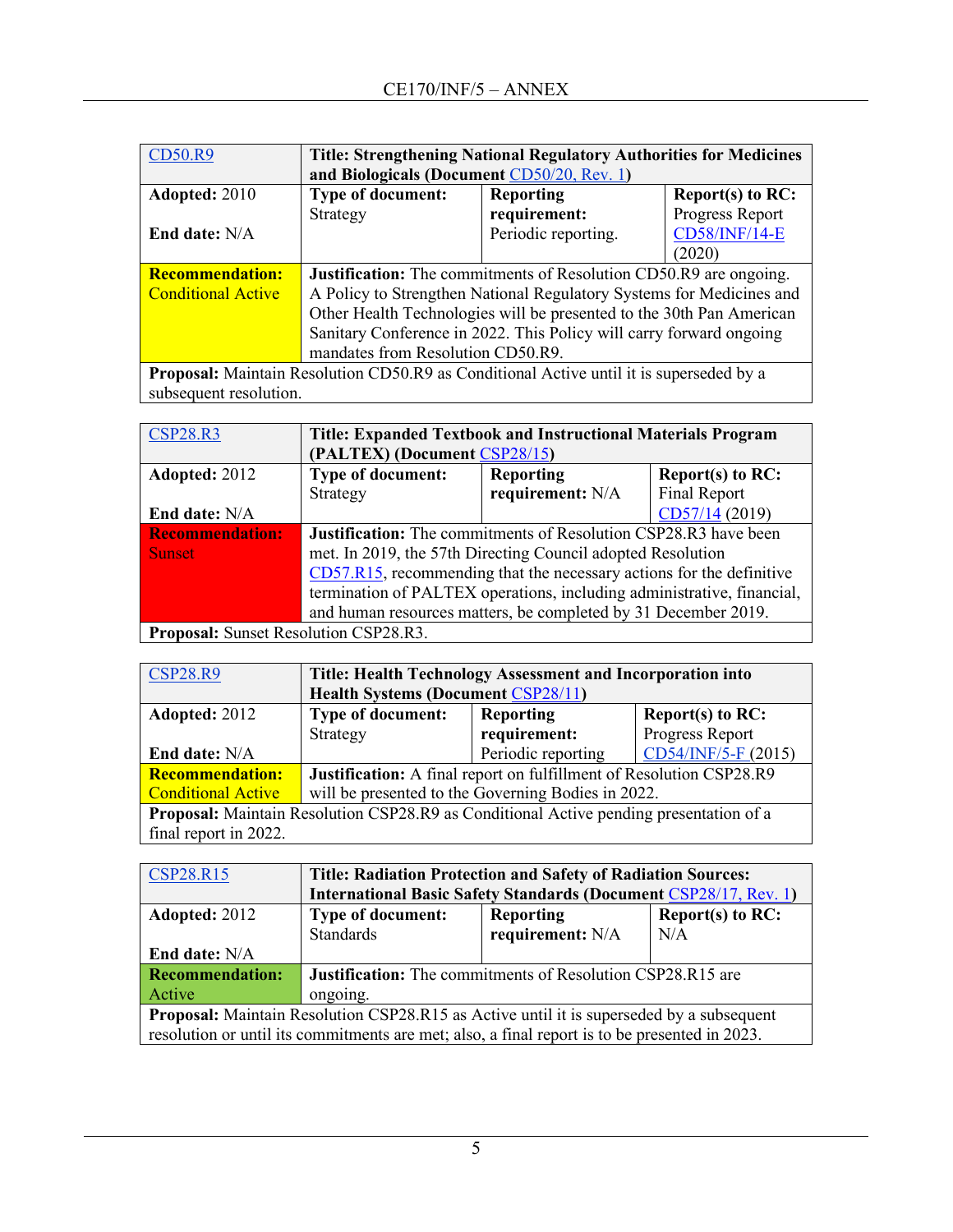| CD52.R13                             | Title: Human Resources for Health: Increasing Access to Qualified        |                  |                      |
|--------------------------------------|--------------------------------------------------------------------------|------------------|----------------------|
|                                      | <b>Health Workers in Primary Health Care-based Health Systems</b>        |                  |                      |
|                                      | (Document CD52/6)                                                        |                  |                      |
| Adopted: 2014                        | <b>Type of document:</b>                                                 | <b>Reporting</b> | Report(s) to $RC$ :  |
|                                      | Policy                                                                   | requirement: N/A | Final Report         |
| End date: 2019                       |                                                                          |                  | CD59/INF/16-A (2021) |
| <b>Recommendation:</b>               | <b>Justification:</b> The lifespan of Resolution CD52.R13 has ended. The |                  |                      |
| <b>Sunset</b>                        | final report on Resolution CD52.R13 was included in the progress report  |                  |                      |
|                                      | on Resolution CD56.R5 (2018), Plan of Action of Human Resources for      |                  |                      |
|                                      | Universal Access to Health and Universal Health Coverage 2018-2023,      |                  |                      |
|                                      | presented to the Governing Bodies in 2021.                               |                  |                      |
| Proposal: Sunset Resolution CD52.R13 |                                                                          |                  |                      |

**Proposal:** Sunset Resolution CD52.R13

| CD53.R6                              | Title: Plan of Action for Universal Access to Safe Blood             |                       |                      |  |
|--------------------------------------|----------------------------------------------------------------------|-----------------------|----------------------|--|
|                                      | (Document CD53/6)                                                    |                       |                      |  |
| Adopted: 2014                        | <b>Type of document:</b>                                             | <b>Reporting</b>      | Report(s) to RC:     |  |
|                                      | Plan of Action                                                       | requirement:          | Midterm Review       |  |
| <b>End date: 2019</b>                |                                                                      | Midterm review in     | CSP29/INF/7-C (2017) |  |
|                                      |                                                                      | 2017 and final report | Final Report         |  |
|                                      |                                                                      | in 2020               | CD58/INF/8 (2020)    |  |
| <b>Recommendation:</b>               | Justification: The lifespan of Resolution CD53.R6 has ended. A final |                       |                      |  |
| <b>Sunset</b>                        | report was presented to the Governing Bodies in 2020. Unmet          |                       |                      |  |
|                                      | commitments are being addressed through the PAHO Strategic Plan      |                       |                      |  |
|                                      | 2020-2025.                                                           |                       |                      |  |
| Proposal: Sunset Resolution CD53.R6. |                                                                      |                       |                      |  |

| CD53.R14                                                                                        | Title: Strategy for Universal Access to Health and Universal Health                     |                       |                     |
|-------------------------------------------------------------------------------------------------|-----------------------------------------------------------------------------------------|-----------------------|---------------------|
|                                                                                                 | Coverage (Document CD53/5, Rev. 2)                                                      |                       |                     |
| Adopted: 2014                                                                                   | <b>Type of document:</b>                                                                | <b>Reporting</b>      | Report(s) to $RC$ : |
|                                                                                                 | Strategy                                                                                | requirement: Report   | N/A                 |
| <b>End date: 2019</b>                                                                           |                                                                                         | on progress through   |                     |
|                                                                                                 |                                                                                         | biennial assessments  |                     |
|                                                                                                 |                                                                                         | of the Strategic Plan |                     |
| <b>Recommendation:</b>                                                                          | <b>Justification:</b> The commitments of Resolution CD53.R14 are ongoing.               |                       |                     |
| <b>Conditional Active</b>                                                                       | A report will be presented to the Governing Bodies in 2023.                             |                       |                     |
| <b>Proposal:</b> Maintain Resolution CD53.R14 as Conditional Active until it is superseded by a |                                                                                         |                       |                     |
|                                                                                                 | subsequent resolution or until its commitments are met; also, present a report in 2023. |                       |                     |

| <b>CD54.R9</b>                                                                                | Title: Strategy on Health-related Law (Document CD54/14, Rev. 1)        |                  |                     |
|-----------------------------------------------------------------------------------------------|-------------------------------------------------------------------------|------------------|---------------------|
| Adopted: 2015                                                                                 | Type of document:                                                       | <b>Reporting</b> | Report $(s)$ to RC: |
|                                                                                               | Strategy                                                                | requirement: N/A | N/A                 |
| End date: 2023                                                                                |                                                                         |                  |                     |
| <b>Recommendation:</b>                                                                        | Justification: The commitments of Resolution CD54.R19 are ongoing.      |                  |                     |
| Active                                                                                        | Since its adoption, there have been great achievements throughout the   |                  |                     |
|                                                                                               | Region. Hundreds of legal opinions on health legislation have helped to |                  |                     |
|                                                                                               | strengthen national legal frameworks for promoting the right to health. |                  |                     |
| <b>Proposal:</b> Maintain Resolution CD54.R9 as Active until it is superseded by a subsequent |                                                                         |                  |                     |
| resolution or until its commitments are met.                                                  |                                                                         |                  |                     |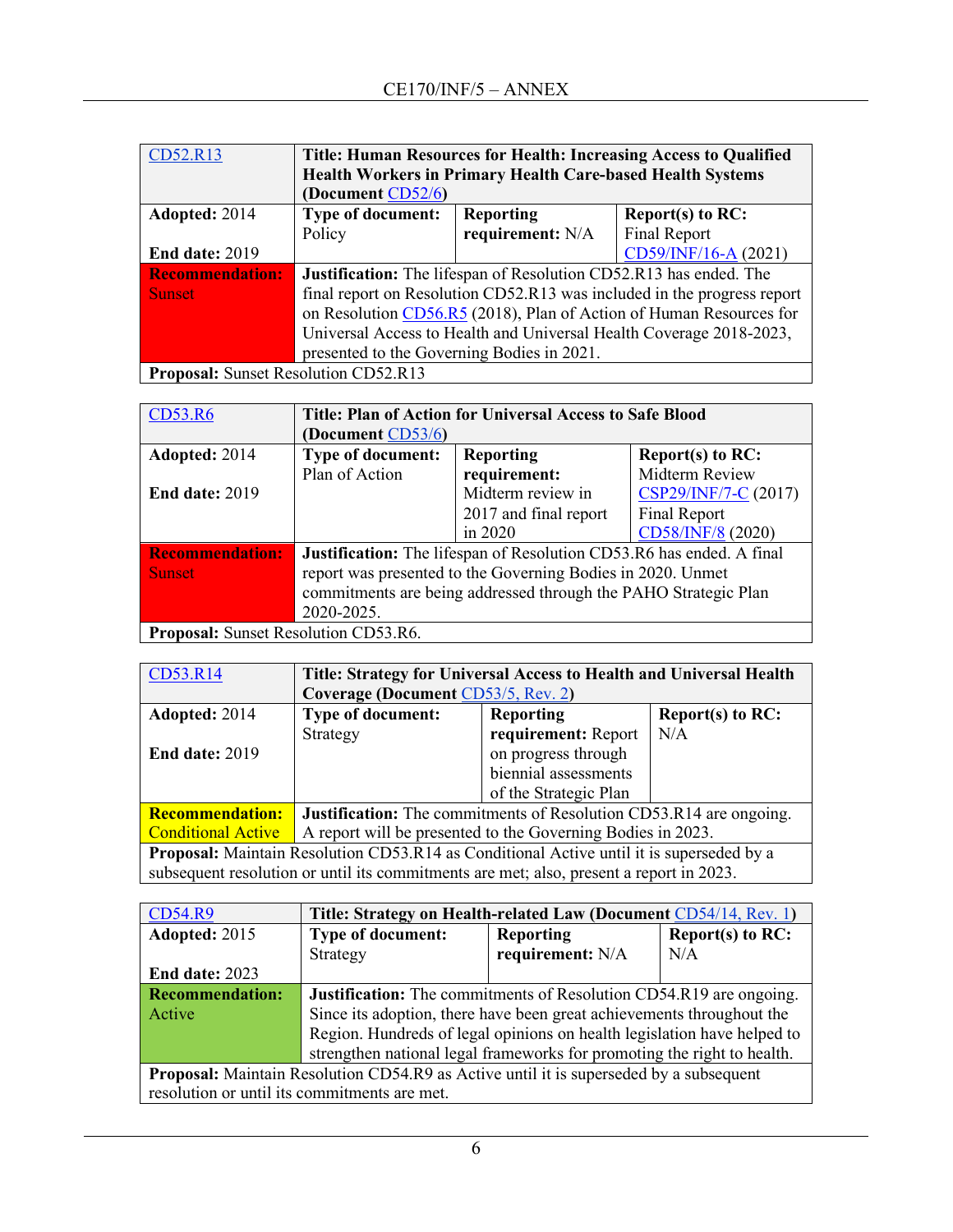| <b>CD55.R8</b>         | Title: Resilient Health Systems (Document CD55/9)                                             |                  |                     |
|------------------------|-----------------------------------------------------------------------------------------------|------------------|---------------------|
| Adopted: 2016          | <b>Type of document:</b>                                                                      | <b>Reporting</b> | Report $(s)$ to RC: |
|                        | Policy                                                                                        | requirement: N/A | N/A                 |
| End date: N/A          |                                                                                               |                  |                     |
| <b>Recommendation:</b> | <b>Justification:</b> The commitments of Resolution CD55.R8 are ongoing.                      |                  |                     |
| Active                 | Progress made toward implementation of the Policy will be included in                         |                  |                     |
|                        | the reports on implementation of the Strategy for Building Resilient                          |                  |                     |
|                        | Health Systems and Post COVID-19 Pandemic Recovery to Sustain and                             |                  |                     |
|                        | Protect Public Health Gains (Resolution CD59.R12).                                            |                  |                     |
|                        | <b>Proposal:</b> Maintain Resolution CD55.R8 as Active until it is superseded by a subsequent |                  |                     |

resolution or until its commitments are met.

| CD55.R12                                                                                        | Access and Rational Use of Strategic and High-cost Medicines and          |                    |                     |  |
|-------------------------------------------------------------------------------------------------|---------------------------------------------------------------------------|--------------------|---------------------|--|
|                                                                                                 | Other Health Technologies (Document CD55/10, Rev. 1)                      |                    |                     |  |
| Adopted: 2016                                                                                   | <b>Type of document:</b>                                                  | <b>Reporting</b>   | Report $(s)$ to RC: |  |
|                                                                                                 | Policy                                                                    | requirement:       | N/A                 |  |
| <b>End date: 2021</b>                                                                           |                                                                           | Progress report in |                     |  |
|                                                                                                 |                                                                           | 2022               |                     |  |
| <b>Recommendation:</b>                                                                          | <b>Justification:</b> The commitments of Resolution CD55.R12 are ongoing. |                    |                     |  |
| <b>Conditional Active</b>                                                                       |                                                                           |                    |                     |  |
| <b>Proposal:</b> Maintain Resolution CD55.R12 as Conditional Active until it is superseded by a |                                                                           |                    |                     |  |
| subsequent resolution or until its commitments are met.                                         |                                                                           |                    |                     |  |

| CD55.R13                                                                                       | <b>Health of Migrants (Document CD55/11, Rev. 1)</b>                      |                  |                     |
|------------------------------------------------------------------------------------------------|---------------------------------------------------------------------------|------------------|---------------------|
| Adopted: 2016                                                                                  | <b>Type of document:</b>                                                  | Reporting        | Report(s) to $RC$ : |
|                                                                                                | Policy                                                                    | requirement: N/A | N/A                 |
| End date: N/A                                                                                  |                                                                           |                  |                     |
| <b>Recommendation:</b>                                                                         | <b>Justification:</b> The commitments of Resolution CD55.R13 are ongoing. |                  |                     |
| Active                                                                                         |                                                                           |                  |                     |
| <b>Proposal:</b> Maintain Resolution CD55.R13 as Active until it is superseded by a subsequent |                                                                           |                  |                     |
| resolution or until its commitments are met.                                                   |                                                                           |                  |                     |

| CSP29.R15                                                                                       | Title: Strategy on Human Resources for Universal Access to Health          |                                                   |                     |  |  |
|-------------------------------------------------------------------------------------------------|----------------------------------------------------------------------------|---------------------------------------------------|---------------------|--|--|
|                                                                                                 |                                                                            | and Universal Health Coverage (Document CSP29/10) |                     |  |  |
| Adopted: 2017                                                                                   | <b>Type of document:</b>                                                   | <b>Reporting requirement:</b>                     | Report(s) to $RC$ : |  |  |
|                                                                                                 | Strategy                                                                   | N/A                                               | Progress Report     |  |  |
| End date: $N/A$                                                                                 |                                                                            |                                                   | CD59/INF/16-A       |  |  |
|                                                                                                 |                                                                            |                                                   | (2021)              |  |  |
| <b>Recommendation:</b>                                                                          | <b>Justification:</b> The commitments of Resolution CSP29.R15 are ongoing. |                                                   |                     |  |  |
| Active                                                                                          |                                                                            |                                                   |                     |  |  |
| <b>Proposal:</b> Maintain Resolution CSP29.R15 as Active until it is superseded by a subsequent |                                                                            |                                                   |                     |  |  |
| resolution or until its commitments are met.                                                    |                                                                            |                                                   |                     |  |  |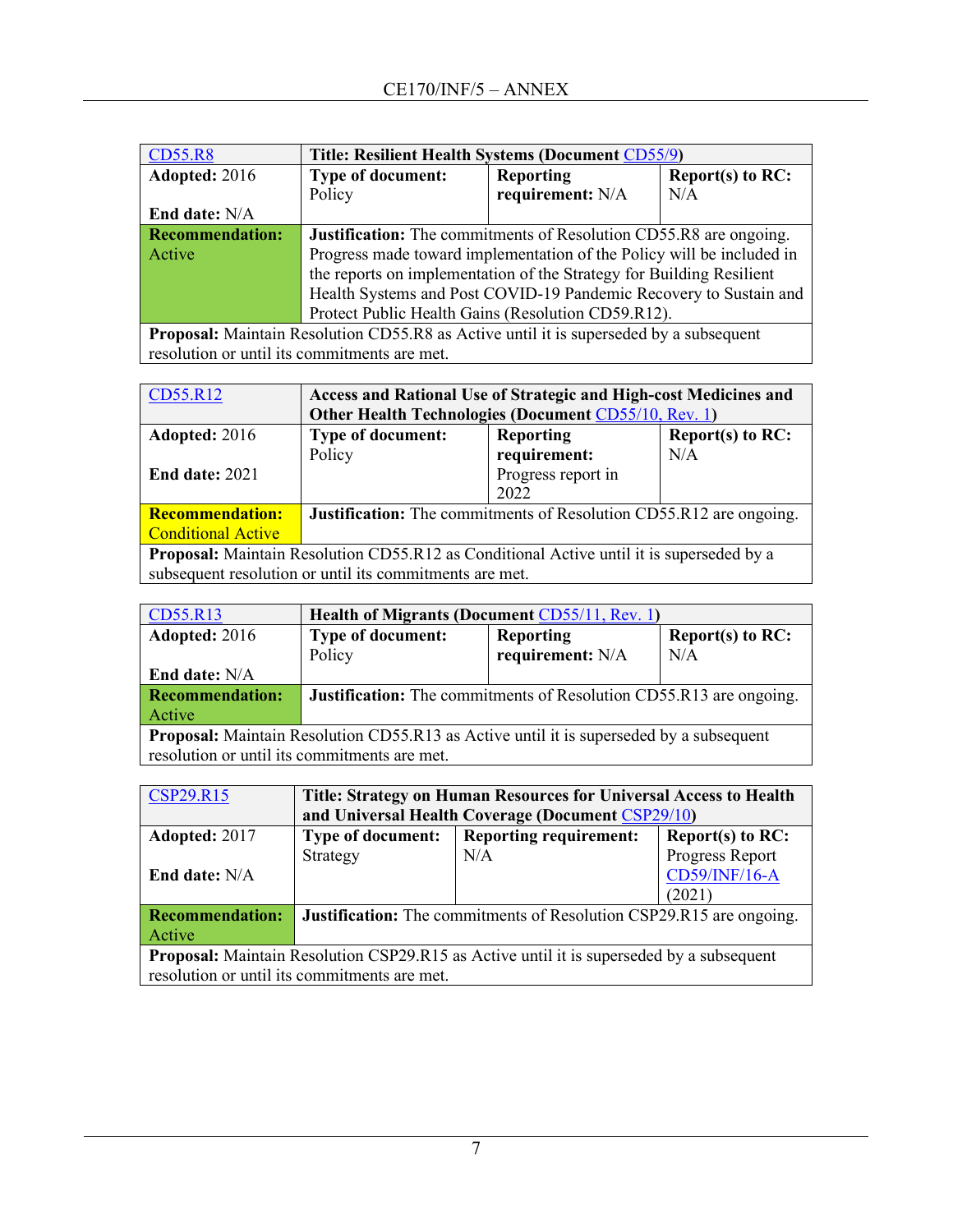| <b>CD56.R5</b>                                                                         | Title: Plan of Action of Human Resources for Universal Access to        |                                  |                 |  |  |
|----------------------------------------------------------------------------------------|-------------------------------------------------------------------------|----------------------------------|-----------------|--|--|
|                                                                                        | Health and Universal Health Coverage 2018-2023                          |                                  |                 |  |  |
|                                                                                        | (Document CD56/10, Rev. 1)                                              |                                  |                 |  |  |
| Adopted: 2018                                                                          | <b>Type of document:</b>                                                | Reporting<br>Report $(s)$ to RC: |                 |  |  |
|                                                                                        | Plan of Action                                                          | requirement: Progress            | Progress Report |  |  |
| <b>End date: 2023</b>                                                                  | CD59/INF/16-A<br>report in 2021 and final                               |                                  |                 |  |  |
|                                                                                        |                                                                         | report in 2024                   | (2021)          |  |  |
| <b>Recommendation:</b>                                                                 | Justification: The lifespan of Resolution CD56.R5 remains in effect and |                                  |                 |  |  |
| Active                                                                                 | its commitments are ongoing.                                            |                                  |                 |  |  |
| Proposal: Maintain Resolution CD56.R5 as Active until it is superseded by a subsequent |                                                                         |                                  |                 |  |  |
|                                                                                        | resolution or until its commitments are met.                            |                                  |                 |  |  |

| CD57.R11                                                                                       | Title: Strategy and Plan of Action on Donation and Equitable                |                                                         |                     |  |
|------------------------------------------------------------------------------------------------|-----------------------------------------------------------------------------|---------------------------------------------------------|---------------------|--|
|                                                                                                |                                                                             | Access to Organ, Tissue, and Cell Transplants 2019-2030 |                     |  |
|                                                                                                | (Document CD57/11)                                                          |                                                         |                     |  |
| Adopted: 2019                                                                                  | Type of document:                                                           | <b>Reporting requirement:</b>                           | Report $(s)$ to RC: |  |
|                                                                                                | Strategy and Plan of                                                        | Progress reports in 2023                                | N/A                 |  |
| <b>End date: 2030</b>                                                                          | Action                                                                      | and 2027 and a final                                    |                     |  |
|                                                                                                |                                                                             | report in 2031                                          |                     |  |
| <b>Recommendation:</b>                                                                         | <b>Justification:</b> The lifespan of Resolution CD57.R11 remains in effect |                                                         |                     |  |
| Active                                                                                         | and its commitments are ongoing.                                            |                                                         |                     |  |
| <b>Proposal:</b> Maintain Resolution CD57.R11 as Active until it is superseded by a subsequent |                                                                             |                                                         |                     |  |
|                                                                                                | resolution or until its commitments are met.                                |                                                         |                     |  |

| CD57.R13                                                                                       | Title: Strategy and Plan of Action to Improve Quality of Care in            |                                             |                     |  |
|------------------------------------------------------------------------------------------------|-----------------------------------------------------------------------------|---------------------------------------------|---------------------|--|
|                                                                                                | Health Service Delivery 2020-2025 (Document CD57/12)                        |                                             |                     |  |
| Adopted: 2019                                                                                  | <b>Type of document:</b>                                                    | Reporting                                   | Report(s) to $RC$ : |  |
|                                                                                                |                                                                             | Strategy and Plan of   requirement: Midterm | N/A                 |  |
| <b>End date: 2025</b>                                                                          | Action                                                                      | review in 2023 and a                        |                     |  |
|                                                                                                |                                                                             | final report in 2026                        |                     |  |
| <b>Recommendation:</b>                                                                         | <b>Justification:</b> The lifespan of Resolution CD57.R13 remains in effect |                                             |                     |  |
| Active                                                                                         | and its commitments are ongoing.                                            |                                             |                     |  |
| <b>Proposal:</b> Maintain Resolution CD57.R13 as Active until it is superseded by a subsequent |                                                                             |                                             |                     |  |
|                                                                                                | resolution or until its commitments are met.                                |                                             |                     |  |

| CD57.R15                                     | Title: Expanded Textbook and Instructional Materials Program                   |                                                            |                     |  |
|----------------------------------------------|--------------------------------------------------------------------------------|------------------------------------------------------------|---------------------|--|
|                                              | (PALTEX) (Document CD57/14)                                                    |                                                            |                     |  |
| Adopted: 2019                                | <b>Type of document:</b>                                                       | Reporting                                                  | Report(s) to $RC$ : |  |
|                                              | Report                                                                         | requirement: N/A                                           | N/A                 |  |
| End date: N/A                                |                                                                                |                                                            |                     |  |
| <b>Recommendation:</b>                       | <b>Justification:</b> Given that the needs identified by Member States in 1966 |                                                            |                     |  |
| <b>Sunset</b>                                | differ from current needs and that changes have occurred in educational        |                                                            |                     |  |
|                                              | trends and the training of health professionals in the Region, PALTEX is       |                                                            |                     |  |
|                                              | considered to have fulfilled its mandate. Accordingly, Resolution              |                                                            |                     |  |
|                                              | CD57.R15 recommended that the necessary actions for the definitive             |                                                            |                     |  |
|                                              | termination of PALTEX operations, including administrative, financial, and     |                                                            |                     |  |
|                                              |                                                                                | human resources matters, be completed by 31 December 2019. |                     |  |
| <b>Proposal:</b> Sunset Resolution CD57.R15. |                                                                                |                                                            |                     |  |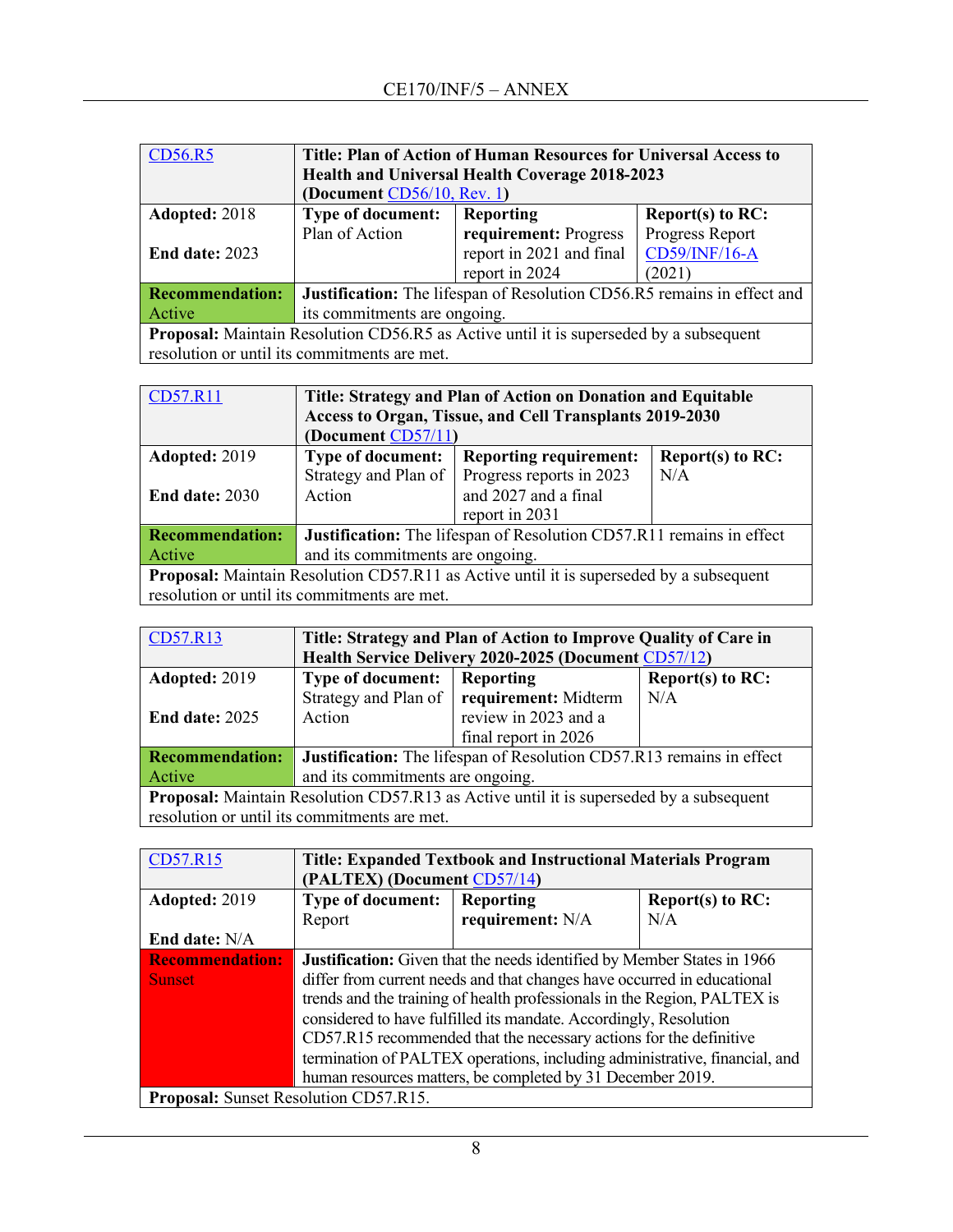| <b>CD59.R3</b>                                                                                                                                | Title: Increasing Production Capacity for Essential Medicines and<br><b>Health Technologies (Document CD59/8)</b>                                          |                               |                     |  |
|-----------------------------------------------------------------------------------------------------------------------------------------------|------------------------------------------------------------------------------------------------------------------------------------------------------------|-------------------------------|---------------------|--|
| Adopted: 2021                                                                                                                                 | <b>Type of document:</b>                                                                                                                                   | <b>Reporting requirement:</b> | Report(s) to $RC$ : |  |
|                                                                                                                                               | Policy                                                                                                                                                     | Progress report in 2025       | N/A                 |  |
| <b>End date:</b> N/A                                                                                                                          |                                                                                                                                                            |                               |                     |  |
| <b>Recommendation:</b>                                                                                                                        | <b>Justification:</b> The commitments of Resolution CD59.R3 are ongoing.                                                                                   |                               |                     |  |
| Active                                                                                                                                        |                                                                                                                                                            |                               |                     |  |
| <b>Proposal:</b> Maintain Resolution CD59.R3 as Active until it is superseded by a subsequent<br>resolution or until its commitments are met. |                                                                                                                                                            |                               |                     |  |
|                                                                                                                                               |                                                                                                                                                            |                               |                     |  |
| CD59.R12                                                                                                                                      | <b>Title: Strategy for Building Resilient Health Systems and Post</b><br>$C\Omega VID$ $A\Omega D$ $A$ $B$ $C$ $A$ $C$ $A$ $C$ $A$ $D$ $A$ $A$ $D$ $D$ $F$ |                               |                     |  |

| $\overline{CD}$ 9.R12                                                                          | Title: Strategy for Building Resilient Health Systems and Post                   |                            |     |  |
|------------------------------------------------------------------------------------------------|----------------------------------------------------------------------------------|----------------------------|-----|--|
|                                                                                                | <b>COVID-19 Pandemic Recovery to Sustain and Protect Public Health</b>           |                            |     |  |
|                                                                                                | <b>Gains (Document CD59/11)</b>                                                  |                            |     |  |
| Adopted: 2021                                                                                  | Report(s) to $RC$ :<br><b>Reporting requirement:</b><br><b>Type of document:</b> |                            |     |  |
|                                                                                                | Policy                                                                           | Midterm review in 2026     | N/A |  |
| <b>End date: 2031</b>                                                                          |                                                                                  | and a final report in 2032 |     |  |
| <b>Recommendation:</b>                                                                         | <b>Justification:</b> The commitments of Resolution CD59.R12 are ongoing.        |                            |     |  |
| Active                                                                                         |                                                                                  |                            |     |  |
| <b>Proposal:</b> Maintain Resolution CD59.R12 as Active until it is superseded by a subsequent |                                                                                  |                            |     |  |
|                                                                                                | resolution or until its commitments are met.                                     |                            |     |  |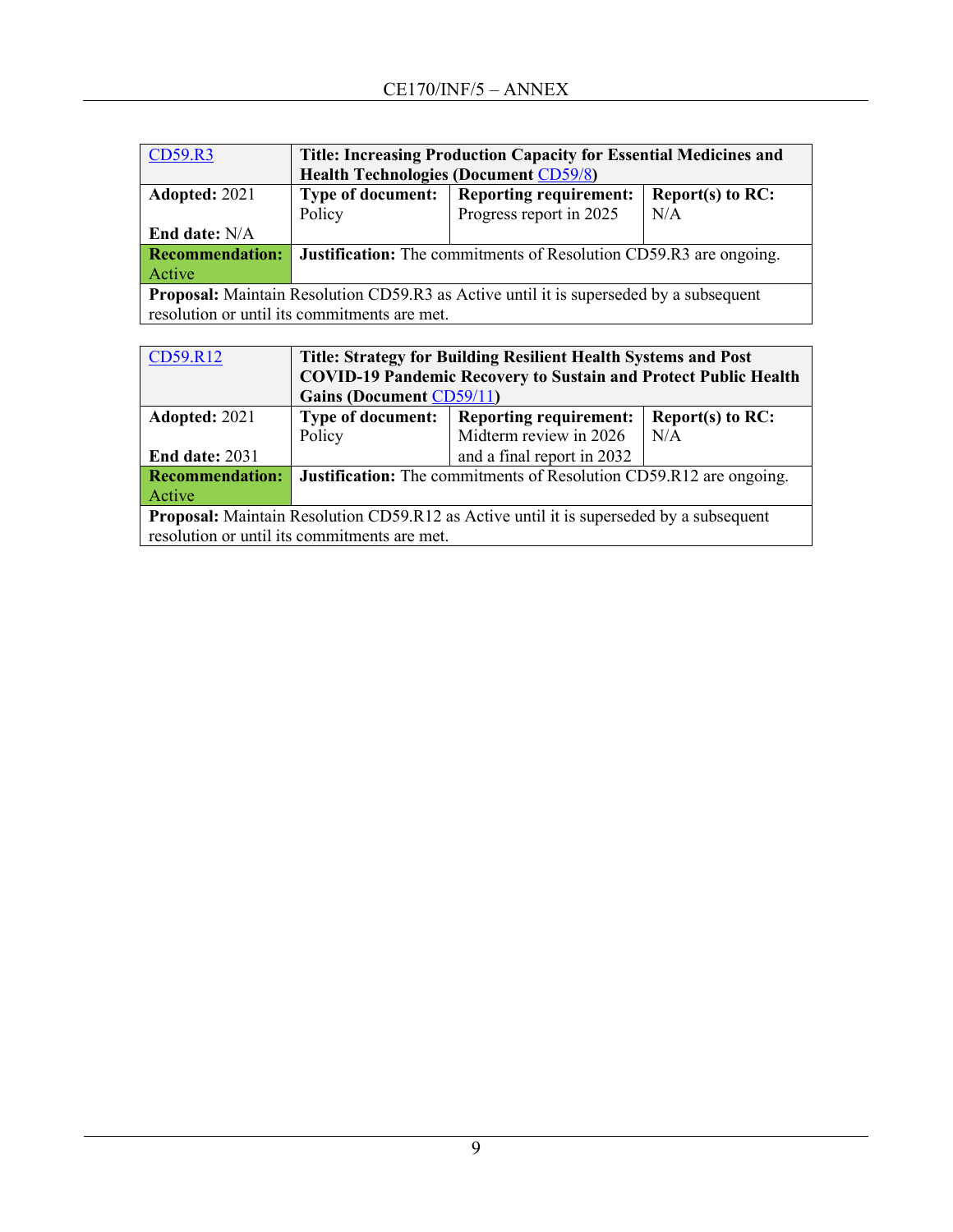## **Health throughout the Life Course, Determinants of Health, and Health Promotion Related Outcomes:**

Outcome 2: Health throughout the life course

Outcome 3: Quality care for older people

Outcome 18: Social and environmental determinants

Outcome 19: Health promotion and intersectoral action

| CD41.R11                             | Title: Persistent Organic Pollutants (Document CD41/12)              |                  |                     |
|--------------------------------------|----------------------------------------------------------------------|------------------|---------------------|
| Adopted: 1999                        | <b>Type of document:</b>                                             | Reporting        | Report(s) to $RC$ : |
|                                      | N/A                                                                  | requirement: N/A | Final Report        |
| End date: N/A                        |                                                                      |                  | CD59/INF/12         |
|                                      |                                                                      |                  | (2021)              |
| <b>Recommendation:</b>               | Justification: A final report summarizing progress made toward       |                  |                     |
| <b>Sunset</b>                        | fulfilling the mandates set out in Resolution CD41.R11 was presented |                  |                     |
|                                      | to the Governing Bodies in 2021.                                     |                  |                     |
| Proposal: Sunset Resolution CD41.R11 |                                                                      |                  |                     |

| CD43.R15                                     |                                                                             | Title: Health, Drinking Water, and Sanitation in Sustainable              |                     |  |  |
|----------------------------------------------|-----------------------------------------------------------------------------|---------------------------------------------------------------------------|---------------------|--|--|
|                                              |                                                                             | <b>Human Development (Document CD43/10)</b>                               |                     |  |  |
| Adopted: 2001                                | <b>Type of document:</b>                                                    | <b>Reporting</b>                                                          | Report(s) to RC:    |  |  |
|                                              | Report                                                                      | requirement: N/A                                                          | <b>Final Report</b> |  |  |
| End date: N/A                                |                                                                             |                                                                           | CD58/INF/13 (2020)  |  |  |
| <b>Recommendation:</b>                       |                                                                             | <b>Justification:</b> A final report summarizing the progress made toward |                     |  |  |
| <b>Sunset</b>                                |                                                                             | fulfilling the mandates established in Resolution CD43.R15 was            |                     |  |  |
|                                              | presented to the Governing Bodies in 2020.                                  |                                                                           |                     |  |  |
| <b>Proposal:</b> Sunset Resolution CD43.R15. |                                                                             |                                                                           |                     |  |  |
| CD47.R20                                     | <b>Title: Health Promotion: Achievements and Aspirations Contained</b>      |                                                                           |                     |  |  |
|                                              | in the Ottawa and Bangkok Charters (Document CD47/16)                       |                                                                           |                     |  |  |
| Adopted: 2006                                | <b>Type of document:</b>                                                    | <b>Reporting</b>                                                          | Report(s) to RC:    |  |  |
|                                              | Strategy                                                                    | requirement: N/A                                                          | N/A                 |  |  |
| End date: N/A                                |                                                                             |                                                                           |                     |  |  |
| <b>Recommendation:</b>                       | <b>Justification:</b> Resolution CD47.R20 has been superseded by Resolution |                                                                           |                     |  |  |
| <b>Sunset</b>                                | CD57.R10. The new Strategy and Plan of Action on Health Promotion           |                                                                           |                     |  |  |
|                                              | within the Context of the Sustainable Development Goals 2019-2030           |                                                                           |                     |  |  |
|                                              | (Document CD57/10) was approved by the 57th Directing Council in            |                                                                           |                     |  |  |
|                                              | 2019. This Strategy and Plan of Action carries forward ongoing              |                                                                           |                     |  |  |
|                                              | mandates from Resolution CD47.R20.                                          |                                                                           |                     |  |  |
| <b>Proposal:</b> Sunset Resolution CD47.R20. |                                                                             |                                                                           |                     |  |  |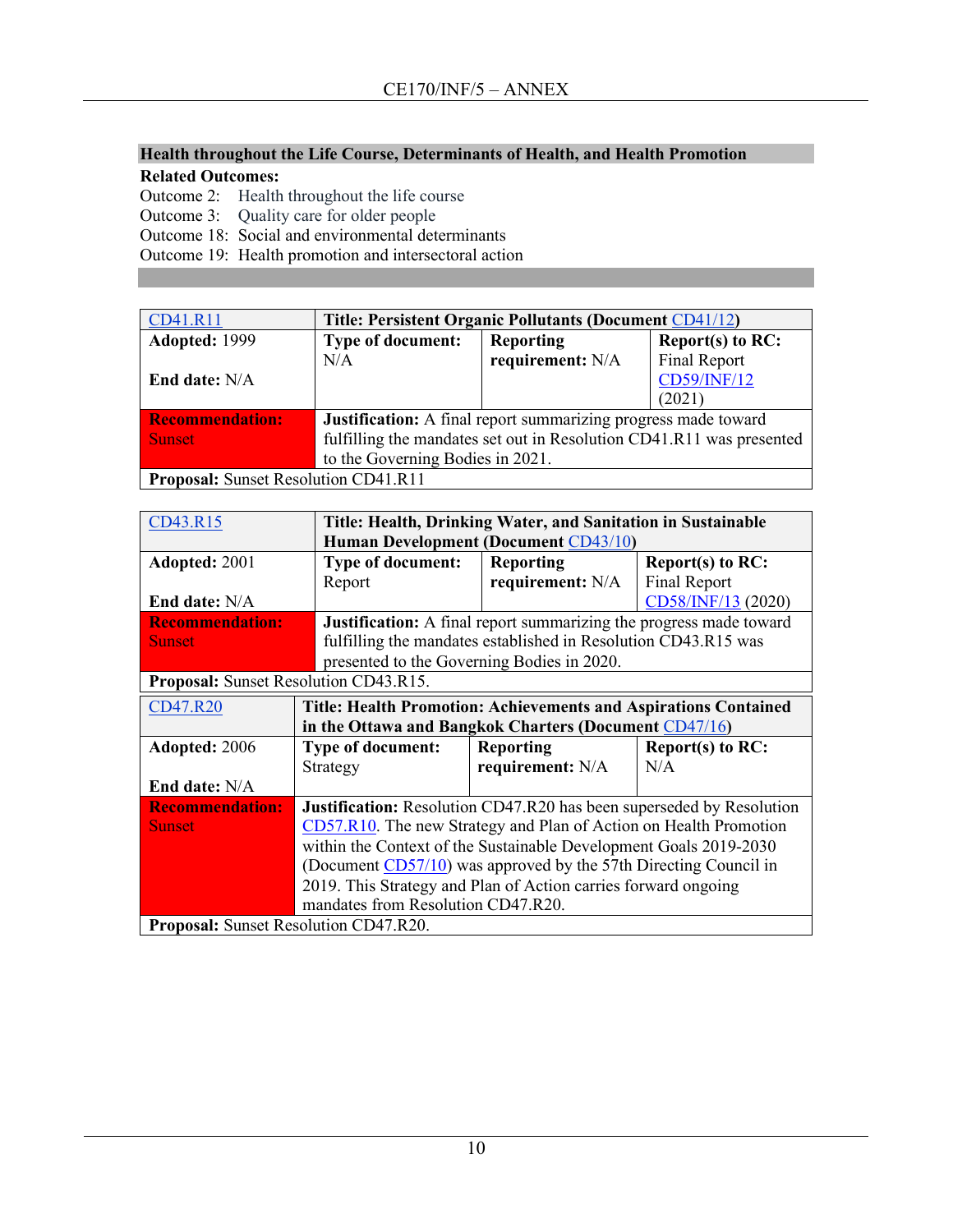| <b>CD48.R5</b>         | Title: Regional Strategy for Improving Adolescent and Youth            |                      |                      |  |
|------------------------|------------------------------------------------------------------------|----------------------|----------------------|--|
|                        | <b>Health (Document CD48/8)</b>                                        |                      |                      |  |
| Adopted: 2008          | <b>Type of document:</b>                                               | <b>Reporting</b>     | Report(s) to RC:     |  |
|                        | Strategy                                                               | requirement:         | Progress Report      |  |
| End date: $2018$       |                                                                        | Final report in 2019 | CD55/INF/12-B (2016) |  |
|                        |                                                                        |                      | Final Report         |  |
|                        |                                                                        |                      | CD57/INF/8 (2019)    |  |
| <b>Recommendation:</b> | Justification: The lifespan of Resolution CD48.R5 has ended. A final   |                      |                      |  |
| <b>Sunset</b>          | report on implementation of the Regional Strategy was presented to the |                      |                      |  |
|                        | Governing Bodies in 2019.                                              |                      |                      |  |
|                        | <b>Proposal:</b> Sunset Resolution CD48.R5.                            |                      |                      |  |

| CD49.R14                              | Title: Plan of Action on Adolescent and Youth Health                  |                      |                      |  |
|---------------------------------------|-----------------------------------------------------------------------|----------------------|----------------------|--|
|                                       | (Document CD49/12)                                                    |                      |                      |  |
| Adopted: 2009                         | <b>Type of document:</b>                                              | <b>Reporting</b>     | Report $(s)$ to RC:  |  |
|                                       | Plan of Action                                                        | requirement:         | Midterm Review       |  |
| <b>End date: 2018</b>                 |                                                                       | Midterm review and   | CD55/INF/12-B (2016) |  |
|                                       |                                                                       | final report in 2019 | Final Report         |  |
|                                       |                                                                       |                      | CD57/INF/8 (2019)    |  |
| <b>Recommendation:</b>                | Justification: The lifespan of Resolution CD49.R13 has ended. A final |                      |                      |  |
| <b>Sunset</b>                         | report on implantation of the Plan of Action was presented to the     |                      |                      |  |
|                                       | Governing Bodies in 2019.                                             |                      |                      |  |
| Proposal: Sunset Resolution CD49.R14. |                                                                       |                      |                      |  |

| CD49.R15                              | Title: Plan of Action on the Health of Older Persons, Including              |                          |                   |  |
|---------------------------------------|------------------------------------------------------------------------------|--------------------------|-------------------|--|
|                                       | <b>Active and Healthy Aging (Document CD49/8)</b>                            |                          |                   |  |
| Adopted: 2009                         | <b>Type of document:</b>                                                     | Reporting                | Report(s) to RC:  |  |
|                                       | Plan of Action                                                               | requirement: Periodic    | Final Report      |  |
| End date: $2018$                      |                                                                              | reports and final report | CD57/INF/9 (2019) |  |
|                                       |                                                                              | in 2019                  |                   |  |
| <b>Recommendation:</b>                | <b>Justification:</b> The lifespan of Resolution CD49.R15 has ended. A final |                          |                   |  |
| <b>Sunset</b>                         | report on implementation of the Pan of Action was presented to the           |                          |                   |  |
|                                       | Governing Bodies in 2019.                                                    |                          |                   |  |
| Proposal: Sunset Resolution CD49.R15. |                                                                              |                          |                   |  |

| CD49.R20                                                                                    | Title: Health and Tourism (Document CD49/15)                                 |                      |                     |
|---------------------------------------------------------------------------------------------|------------------------------------------------------------------------------|----------------------|---------------------|
| Adopted: 2009                                                                               | <b>Type of document:</b>                                                     | <b>Reporting</b>     | Report(s) to $RC$ : |
|                                                                                             | Plan of Action                                                               | requirement:         | N/A                 |
| <b>End date: 2020</b>                                                                       |                                                                              | Final report in 2023 |                     |
| <b>Recommendation:</b>                                                                      | <b>Justification:</b> The lifespan of Resolution CD49.R20 has ended. A final |                      |                     |
| <b>Conditional Active</b>                                                                   | report is to be presented to the Governing Bodies in 2023.                   |                      |                     |
| <b>Proposal:</b> Maintain Resolution CD49.R20 as Conditional Active until a final report is |                                                                              |                      |                     |
| presented to the Governing Bodies.                                                          |                                                                              |                      |                     |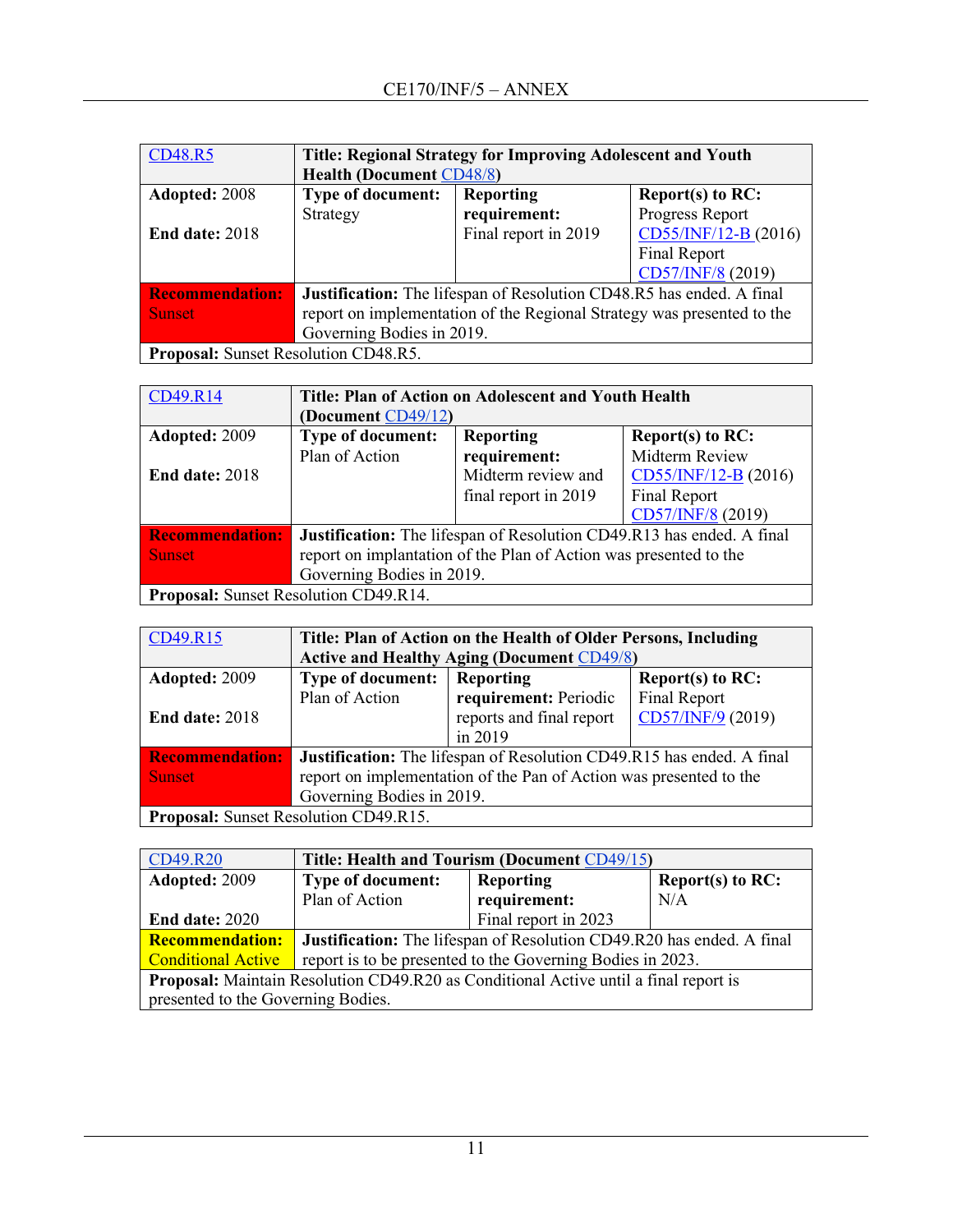| CD50.R16                                     | Title: Health, Human Security and Well-being                           |                  |                     |  |
|----------------------------------------------|------------------------------------------------------------------------|------------------|---------------------|--|
|                                              | (Document CD50/17)                                                     |                  |                     |  |
| Adopted: 2010                                | <b>Type of document:</b>                                               | <b>Reporting</b> | Report(s) to $RC$ : |  |
|                                              | requirement: N/A<br>Final Report<br><b>Concept Paper</b>               |                  |                     |  |
| <b>End date:</b> N/A                         |                                                                        |                  | CD59/INF/15 (2021)  |  |
| <b>Recommendation:</b>                       | <b>Justification:</b> The commitments of Resolution CD50.R16 have been |                  |                     |  |
| <b>Sunset</b>                                | met. A final report was presented to the Governing Bodies in 2021.     |                  |                     |  |
| <b>Proposal:</b> Sunset Resolution CD50.R16. |                                                                        |                  |                     |  |

| CD51.R4                   | Title: Strategy and Plan of Action on Urban Health                             |                                                                                                    |                     |  |
|---------------------------|--------------------------------------------------------------------------------|----------------------------------------------------------------------------------------------------|---------------------|--|
|                           | (Document $CD51/5$ )                                                           |                                                                                                    |                     |  |
| Adopted: 2011             | <b>Type of document:</b>                                                       | <b>Reporting</b>                                                                                   | Report(s) to $RC$ : |  |
|                           | Strategy and Plan of                                                           | requirement: Midterm                                                                               | Midterm Review      |  |
| <b>End date: 2021</b>     | Action                                                                         | review in 2018 and final                                                                           | $CD56/INF/22-C$     |  |
|                           |                                                                                | report in 2022                                                                                     | (2018)              |  |
| <b>Recommendation:</b>    | <b>Justification:</b> Resolution CD51.R4 remains as Conditional Active until a |                                                                                                    |                     |  |
| <b>Conditional Active</b> | final report is presented to the Governing Bodies in 2022. The Strategy        |                                                                                                    |                     |  |
|                           | and Plan of Action on Health Promotion within the Context of the               |                                                                                                    |                     |  |
|                           | Sustainable Development Goals 2019-2030 (Document CD57/10),                    |                                                                                                    |                     |  |
|                           | adopted in 2019 by the 57th Directing Council, will carry forward              |                                                                                                    |                     |  |
|                           | ongoing mandates from this resolution.                                         |                                                                                                    |                     |  |
|                           |                                                                                | <b>Proposal:</b> Maintain Resolution CD51 R4 as Conditional Active pending presentation of a final |                     |  |

**Proposal:** Maintain Resolution CD51.R4 as Conditional Active pending presentation of a final report in 2022.

| <b>CD53.R2</b>                              | Title: Plan of Action on Health in all Policies                             |                       |                      |  |
|---------------------------------------------|-----------------------------------------------------------------------------|-----------------------|----------------------|--|
|                                             | (Document $CD53/10$ , Rev. 1)                                               |                       |                      |  |
| Adopted: 2014                               | <b>Type of document:</b>                                                    | <b>Reporting</b>      | Report(s) to RC:     |  |
|                                             | Plan of Action                                                              | requirement:          | Progress Report      |  |
| <b>End date: 2019</b>                       |                                                                             | Progress report in    | CSP29/INF/7-A (2017) |  |
|                                             |                                                                             | 2017 and final report | Final Report         |  |
|                                             |                                                                             | in $2020$             | CD58/INF/3 (2020)    |  |
| <b>Recommendation:</b>                      | <b>Justification:</b> The lifespan of Resolution CD53.R2 has ended. A final |                       |                      |  |
| <b>Sunset</b>                               | report was presented to the Governing Bodies in 2020. The Strategy and      |                       |                      |  |
|                                             | Plan of Action on Health Promotion within the Context of the                |                       |                      |  |
|                                             | Sustainable Development Goals 2019-2030 (Document CD57/10),                 |                       |                      |  |
|                                             | adopted in 2019 by the 57th Directing Council, will carry forward           |                       |                      |  |
|                                             | ongoing mandates from this resolution.                                      |                       |                      |  |
| <b>Proposal:</b> Sunset Resolution CD53.R2. |                                                                             |                       |                      |  |

| CD53.R8                | Title: Plan of Action for the Prevention of Blindness and Visual     |  |  |  |
|------------------------|----------------------------------------------------------------------|--|--|--|
|                        | <b>Impairment (Document CD53/11)</b>                                 |  |  |  |
| Adopted: 2014          | <b>Type of document:</b><br>Report(s) to $RC$ :<br>Reporting         |  |  |  |
|                        | Final Report<br>Plan of Action<br>requirement:                       |  |  |  |
| <b>End date: 2019</b>  | Final report in 2020<br>CD58/INF/2 (2020)                            |  |  |  |
| <b>Recommendation:</b> | Justification: The lifespan of Resolution CD53.R8 has ended. A final |  |  |  |
| <b>Sunset</b>          | report was presented to the Governing Bodies in 2020.                |  |  |  |
|                        | Proposal: Sunset Resolution CD53.R8.                                 |  |  |  |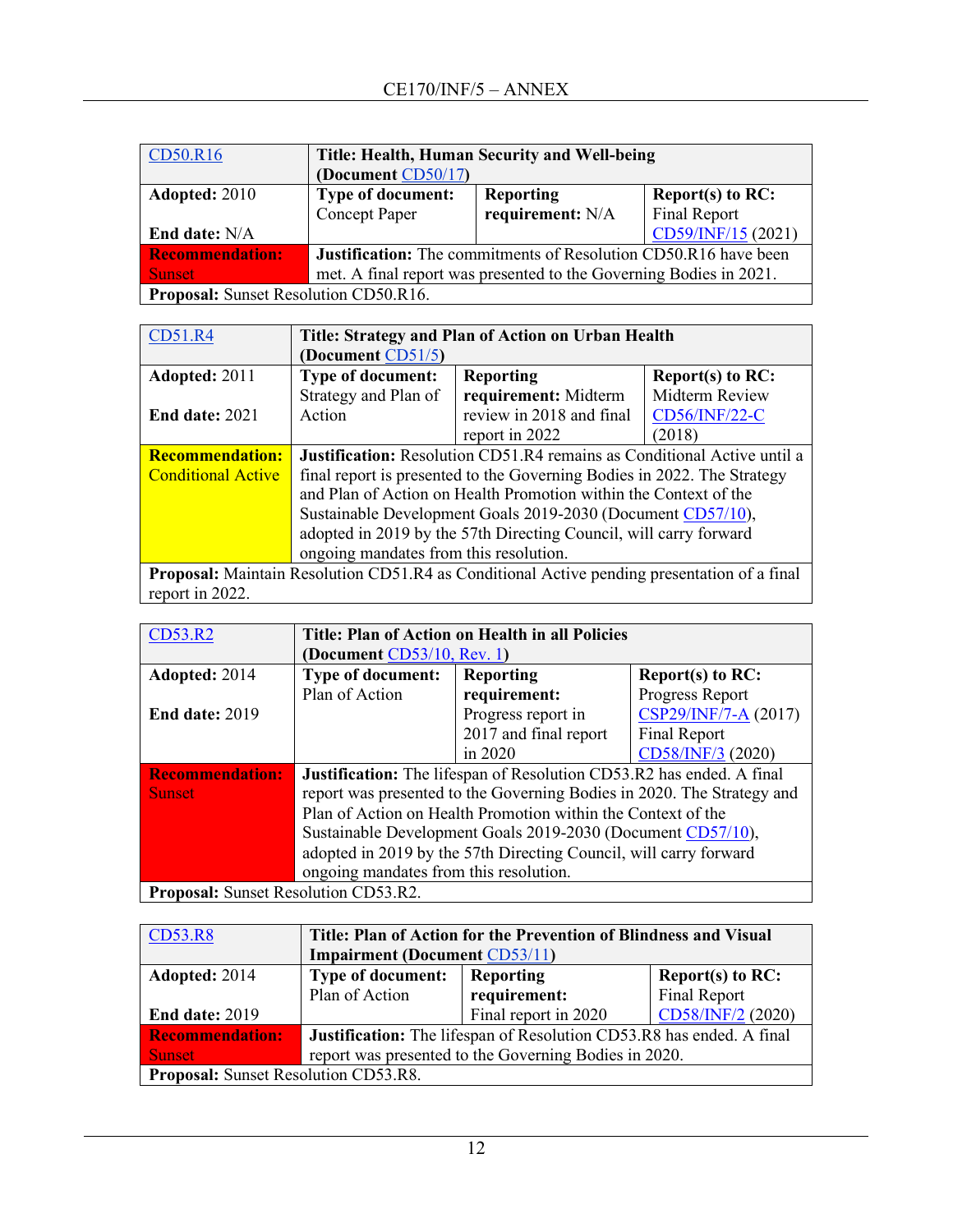| <b>CD54.R6</b>                                                                                           | Title: Plan of Action on Workers' Health (Document CD54/10, Rev. 1) |                               |                      |  |
|----------------------------------------------------------------------------------------------------------|---------------------------------------------------------------------|-------------------------------|----------------------|--|
| Adopted: 2015                                                                                            | <b>Type of document:</b>                                            | <b>Reporting requirement:</b> | Report(s) to $RC$ :  |  |
|                                                                                                          | Plan of Action                                                      | Midterm review in 2020        | Midterm Review       |  |
| End date: $2025$                                                                                         |                                                                     | and final report in 2026      | <b>CD58/INF/14-A</b> |  |
|                                                                                                          |                                                                     |                               | (2020)               |  |
| <b>Justification:</b> The lifespan of Resolution CD54.R6 remains in effect and<br><b>Recommendation:</b> |                                                                     |                               |                      |  |
| Active                                                                                                   | its commitments are ongoing.                                        |                               |                      |  |
| <b>Proposal:</b> Maintain Resolution CD54.R6 as Active until it is superseded by a subsequent            |                                                                     |                               |                      |  |
| resolution or until its commitments are met.                                                             |                                                                     |                               |                      |  |

| CD54.R11                                     | Title: Strategy and Plan of Action on Dementias in Older Persons      |                      |                     |  |
|----------------------------------------------|-----------------------------------------------------------------------|----------------------|---------------------|--|
|                                              | (Document CD54/8, Rev. 1)                                             |                      |                     |  |
| Adopted: 2015                                | <b>Type of document:</b>                                              | <b>Reporting</b>     | Report(s) to $RC$ : |  |
|                                              | Strategy and Plan of                                                  | requirement:         | Final Report        |  |
| End date: 2019                               | Action                                                                | Final report in 2020 | CD58/INF/4 (2020)   |  |
| <b>Recommendation:</b>                       | Justification: The lifespan of Resolution CD54.R11 has ended. A final |                      |                     |  |
| <b>Sunset</b>                                | report was presented to the Governing Bodies in 2020.                 |                      |                     |  |
| <b>Proposal:</b> Sunset Resolution CD54.R11. |                                                                       |                      |                     |  |

| CD54.R18                                                                                       | Title: Method for the Estimation of Maternal Mortality in the             |                  |     |  |
|------------------------------------------------------------------------------------------------|---------------------------------------------------------------------------|------------------|-----|--|
|                                                                                                | <b>Period 1990-2015 (Document CD54/23)</b>                                |                  |     |  |
| Adopted: 2015                                                                                  | <b>Type of document:</b><br><b>Reporting</b><br>Report(s) to $RC$ :       |                  |     |  |
|                                                                                                | Concept paper                                                             | requirement: N/A | N/A |  |
| End date: N/A                                                                                  |                                                                           |                  |     |  |
| <b>Recommendation:</b>                                                                         | <b>Justification:</b> The commitments of Resolution CD54.R18 are ongoing. |                  |     |  |
| Active                                                                                         |                                                                           |                  |     |  |
| <b>Proposal:</b> Maintain Resolution CD54.R18 as Active until it is superseded by a subsequent |                                                                           |                  |     |  |
| resolution or until its commitments are met.                                                   |                                                                           |                  |     |  |

| CD56.R8                                                                                       | Title: Plan of Action for Women's, Children's, and Adolescents'<br>Health 2018-2030 (Document CD56/8, Rev. 1) |                          |     |  |
|-----------------------------------------------------------------------------------------------|---------------------------------------------------------------------------------------------------------------|--------------------------|-----|--|
| Adopted: 2018                                                                                 | <b>Reporting requirement:</b><br><b>Type of document:</b><br>Report(s) to RC:                                 |                          |     |  |
|                                                                                               | Plan of Action                                                                                                | Progress report in 2022; | N/A |  |
| <b>End date: 2030</b>                                                                         |                                                                                                               | midterm review in 2026;  |     |  |
|                                                                                               |                                                                                                               | final report in 2031     |     |  |
| <b>Recommendation:</b>                                                                        | Justification: The lifespan of Resolution CD56.R8 remains in effect and                                       |                          |     |  |
| Active                                                                                        | its commitments are ongoing                                                                                   |                          |     |  |
| <b>Proposal:</b> Maintain Resolution CD56.R8 as Active until it is superseded by a subsequent |                                                                                                               |                          |     |  |
| resolution or until its commitments are met.                                                  |                                                                                                               |                          |     |  |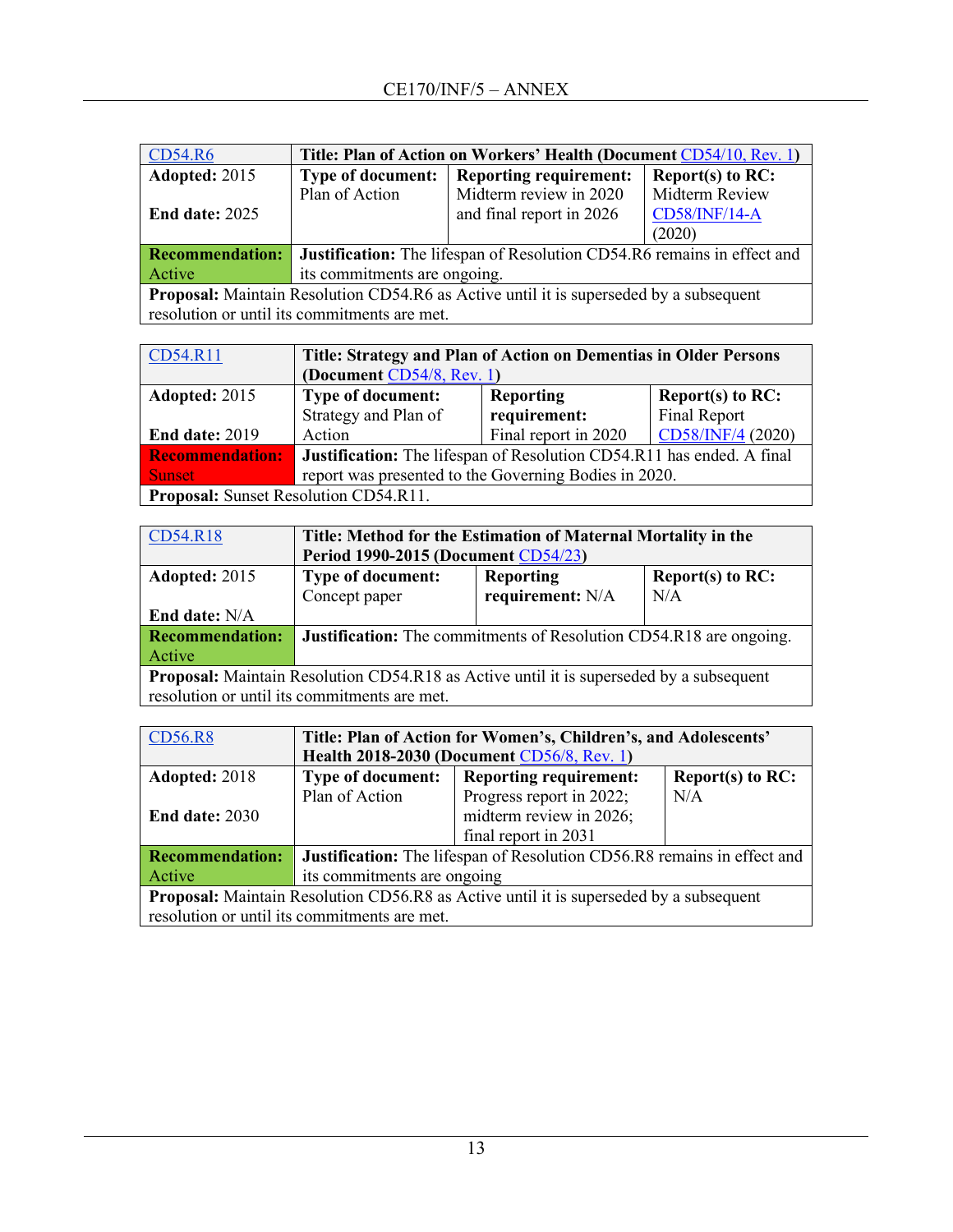| <b>CD57.R10</b>                                                                                | Title: Strategy and Plan of Action on Health Promotion within the         |                      |                     |
|------------------------------------------------------------------------------------------------|---------------------------------------------------------------------------|----------------------|---------------------|
|                                                                                                | <b>Context of the Sustainable Development Goals 2019-2030</b>             |                      |                     |
|                                                                                                | (Document CD57/10)                                                        |                      |                     |
| Adopted: 2019                                                                                  | <b>Type of document:</b>                                                  | <b>Reporting</b>     | Report(s) to $RC$ : |
|                                                                                                | Strategy and Plan of                                                      | requirement: Midterm | N/A                 |
| <b>End date: 2030</b>                                                                          | Action                                                                    | review in 2026 and a |                     |
|                                                                                                |                                                                           | final report in 2030 |                     |
| <b>Recommendation:</b>                                                                         | <b>Justification:</b> The commitments of Resolution CD57.R10 are ongoing. |                      |                     |
| Active                                                                                         |                                                                           |                      |                     |
| <b>Proposal:</b> Maintain Resolution CD57.R10 as Active until it is superseded by a subsequent |                                                                           |                      |                     |
| resolution or until its commitments are met.                                                   |                                                                           |                      |                     |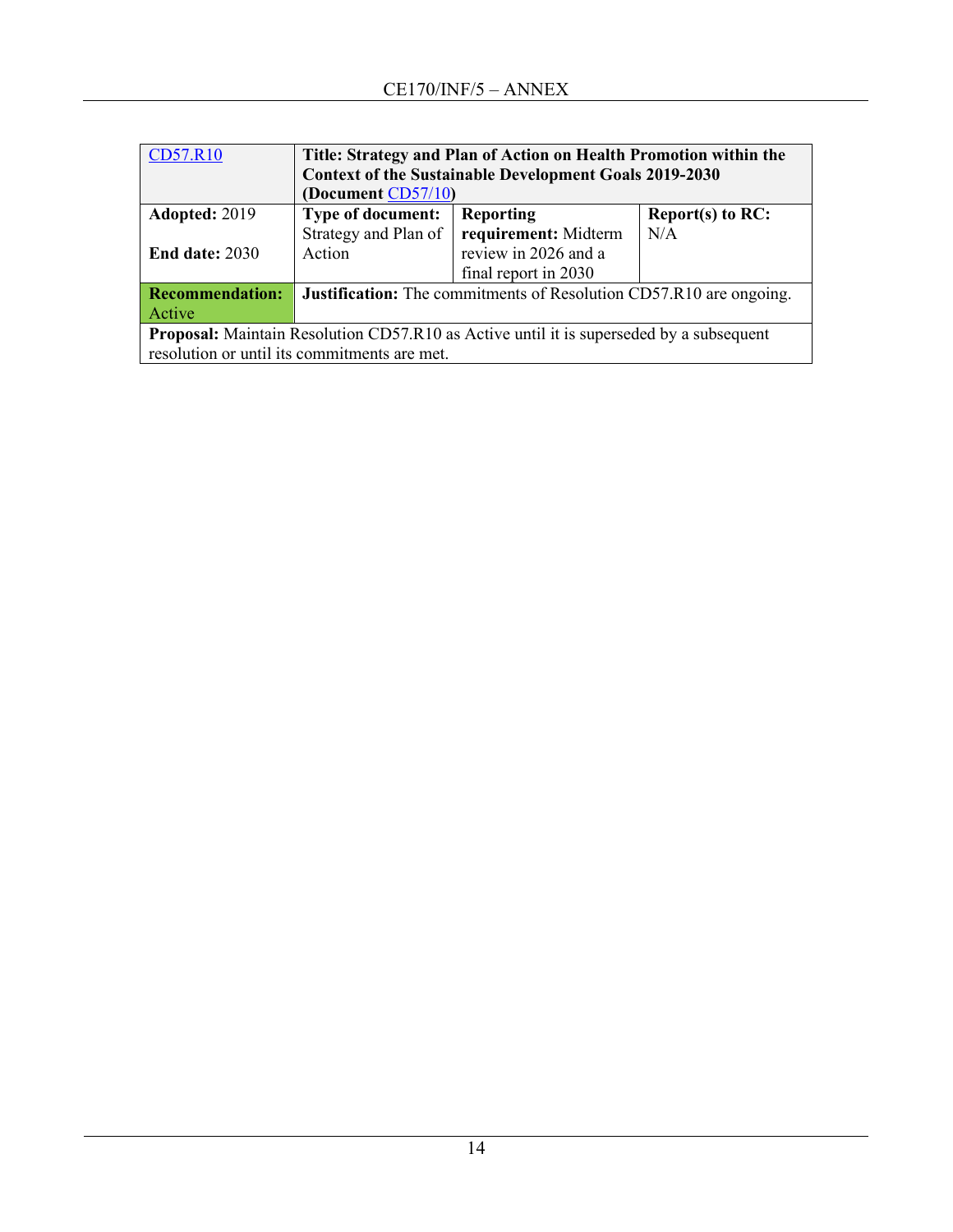## **Noncommunicable Diseases and their Risk Factors, Malnutrition, Mental Health, Violence, and Injuries**

**Related Outcomes:**

Outcome 5: Access to services for NCDs and mental health conditions

Outcome 6: Response capacity for violence and injuries

Outcome 13: Risk factors for NCDs

Outcome 14: Malnutrition

Outcome 15: Intersectoral response to violence and injuries

Outcome 16: Intersectoral action on mental health

| <b>CD48.R2</b>                                                                                | <b>Title: WHO Framework Convention on Tobacco Control:</b>               |                                         |                      |  |
|-----------------------------------------------------------------------------------------------|--------------------------------------------------------------------------|-----------------------------------------|----------------------|--|
|                                                                                               | Opportunities and Challenges for its Implementation in the Region        |                                         |                      |  |
|                                                                                               | of the Americas (Document CD48/12)                                       |                                         |                      |  |
| Adopted: 2008                                                                                 | <b>Type of document:</b>                                                 | <b>Reporting</b><br>Report(s) to $RC$ : |                      |  |
|                                                                                               | Framework                                                                | requirement: N/A                        | Progress Reports     |  |
| End date: N/A                                                                                 | (ratification)                                                           |                                         | CD50/26 (2010)       |  |
|                                                                                               |                                                                          |                                         | CD51/INF/5-C (2011); |  |
|                                                                                               | $CD52/INF/4-D$ (2013);                                                   |                                         |                      |  |
|                                                                                               |                                                                          |                                         | CD54/INF/5-A (2015)  |  |
| <b>Recommendation:</b>                                                                        | <b>Justification:</b> The commitments of Resolution CD48.R2 are ongoing. |                                         |                      |  |
| Active                                                                                        |                                                                          |                                         |                      |  |
| <b>Proposal:</b> Maintain Resolution CD48.R2 as Active until it is superseded by a subsequent |                                                                          |                                         |                      |  |
|                                                                                               | resolution or until its commitments are met.                             |                                         |                      |  |

| <b>CD48.R9</b>                       | Title: Population-Based and Individual Approaches to the                    |                                                                         |                     |  |
|--------------------------------------|-----------------------------------------------------------------------------|-------------------------------------------------------------------------|---------------------|--|
|                                      | <b>Prevention and Management of Diabetes and Obesity</b>                    |                                                                         |                     |  |
|                                      | (Document CD48/5)                                                           |                                                                         |                     |  |
| Adopted: 2008                        | <b>Type of document:</b>                                                    | <b>Reporting</b>                                                        | Report(s) to $RC$ : |  |
|                                      | Strategy                                                                    | requirement: N/A                                                        | Final Report        |  |
| <b>End date: 2015</b>                |                                                                             |                                                                         | CD58/INF/6 (2020)   |  |
| <b>Recommendation:</b>               |                                                                             | <b>Justification:</b> Progress made toward implementation of Resolution |                     |  |
| <b>Sunset</b>                        | CD48.R9 was included in the final report on Resolution CD52.R9, Plan of     |                                                                         |                     |  |
|                                      | Action for the Prevention and Control of Noncommunicable Diseases,          |                                                                         |                     |  |
|                                      | presented to the Governing Bodies in 2020. The commitments have not         |                                                                         |                     |  |
|                                      | been met and these topics have been prioritized in the global NCD action    |                                                                         |                     |  |
|                                      | plan, as well as in the proposed global diabetes resolution to be discussed |                                                                         |                     |  |
|                                      | at the 75th World Health Assembly in 2022.                                  |                                                                         |                     |  |
| Proposal: Sunset Resolution CD48.R9. |                                                                             |                                                                         |                     |  |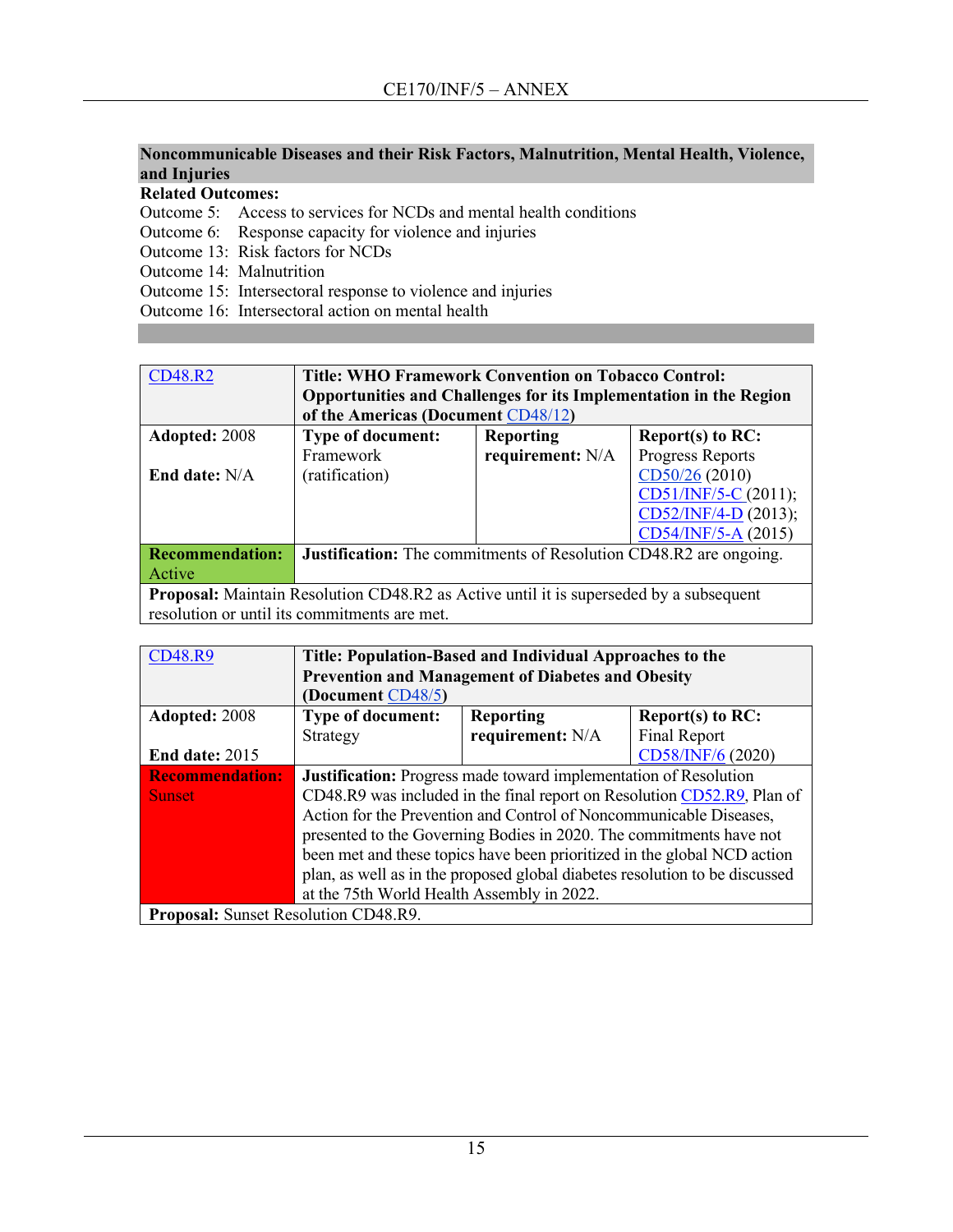| CD48.R11                                                                                       | Title: Preventing Violence and Injuries and Promoting Safety: a           |                       |                      |  |
|------------------------------------------------------------------------------------------------|---------------------------------------------------------------------------|-----------------------|----------------------|--|
|                                                                                                | Call for Action in the Region (Document CD48/20)                          |                       |                      |  |
| Adopted: 2008                                                                                  | <b>Type of document:</b><br>Reporting<br>Report(s) to RC:                 |                       |                      |  |
|                                                                                                | <b>Concept Paper</b>                                                      | requirement: Progress | Progress Report      |  |
| <b>End date:</b> N/A                                                                           |                                                                           | reports in 2021 and   | CD59/INF/16-D (2021) |  |
|                                                                                                |                                                                           | 2026                  |                      |  |
| <b>Recommendation:</b>                                                                         | <b>Justification:</b> The commitments of Resolution CD48.R11 are ongoing. |                       |                      |  |
| Active                                                                                         |                                                                           |                       |                      |  |
| <b>Proposal:</b> Maintain Resolution CD48.R11 as Active until it is superseded by a subsequent |                                                                           |                       |                      |  |
| resolution or until its commitments are met.                                                   |                                                                           |                       |                      |  |

| <b>CD50.R2</b>                                                                                     | Title: Strategy on Substance Use and Public Health<br>(Document $CD50/18$ , Rev. 1) |                      |                        |  |  |
|----------------------------------------------------------------------------------------------------|-------------------------------------------------------------------------------------|----------------------|------------------------|--|--|
| Adopted: 2010                                                                                      | <b>Type of document:</b><br>Report $(s)$ to RC:<br><b>Reporting</b>                 |                      |                        |  |  |
|                                                                                                    | Strategy                                                                            | requirement:         | Progress Report        |  |  |
| <b>End date: 2021</b>                                                                              |                                                                                     | Final report in 2022 | $CD52/INF/4-E (2013)$  |  |  |
|                                                                                                    |                                                                                     |                      | Midterm Review         |  |  |
|                                                                                                    |                                                                                     |                      | $CD55/INF/12-E$ (2016) |  |  |
| <b>Recommendation:</b>                                                                             | <b>Justification:</b> Resolution CD50.R2 remains as Conditional Active until        |                      |                        |  |  |
| <b>Conditional Active</b>                                                                          | a final report is presented to the Governing Bodies in 2022.                        |                      |                        |  |  |
| <b>Proposal:</b> Maintain Resolution CD50.R2 as Conditional Active pending presentation of a final |                                                                                     |                      |                        |  |  |
| report in 2022.                                                                                    |                                                                                     |                      |                        |  |  |

| <b>CD50.R6</b>                       | Title: Strengthening the Capacity of Member States to Implement            |                  |                      |  |
|--------------------------------------|----------------------------------------------------------------------------|------------------|----------------------|--|
|                                      | the Provisions and Guidelines of the WHO Framework Convention              |                  |                      |  |
|                                      | on Tobacco Control (Document CD50/26)                                      |                  |                      |  |
| Adopted: 2010                        | <b>Type of document:</b>                                                   | <b>Reporting</b> | Report(s) to RC:     |  |
|                                      | Progress Report.                                                           | requirement: N/A | Progress Reports     |  |
| End date: N/A                        | The resolution was                                                         |                  | CD51/INF/5-C (2011); |  |
|                                      | requested by                                                               |                  | CD52/INF/4-D (2013); |  |
|                                      | Member States.                                                             |                  | CD54/INF/5-A (2015)  |  |
| <b>Recommendation:</b>               | <b>Justification:</b> Resolution CD50.R6 has been superseded by Resolution |                  |                      |  |
| <b>Sunset</b>                        | CSP29.R12 (2017), Strategy and Plan of Action to Strengthen Tobacco        |                  |                      |  |
|                                      | Control in the Region of the Americas 2018-2022, and regular progress      |                  |                      |  |
|                                      | reports are being provided.                                                |                  |                      |  |
| Proposal: Sunset Resolution CD50.R6. |                                                                            |                  |                      |  |

| CD51.R7                                                                                            | Title: Plan of Action on Psychoactive Substance Use and Public               |                                         |                       |  |  |
|----------------------------------------------------------------------------------------------------|------------------------------------------------------------------------------|-----------------------------------------|-----------------------|--|--|
|                                                                                                    |                                                                              | <b>Health (Document CD51/9)</b>         |                       |  |  |
| Adopted: 2011                                                                                      | <b>Type of document:</b>                                                     | <b>Reporting</b><br>Report(s) to $RC$ : |                       |  |  |
|                                                                                                    | Plan of Action                                                               | requirement:                            | Progress Report       |  |  |
| <b>End date: 2021</b>                                                                              |                                                                              | Midterm review in                       | $CD52/INF/4-E (2013)$ |  |  |
|                                                                                                    |                                                                              | 2016 and final report                   | Midterm Review        |  |  |
|                                                                                                    |                                                                              | in $2022$                               | CD55/INF/12-E (2016)  |  |  |
| <b>Recommendation:</b>                                                                             | <b>Justification:</b> Resolution CD51.R7 remains as Conditional Active until |                                         |                       |  |  |
| <b>Conditional Active</b>                                                                          | a final report is presented to the Governing Bodies in 2022.                 |                                         |                       |  |  |
| <b>Proposal:</b> Maintain Resolution CD51.R7 as Conditional Active pending presentation of a final |                                                                              |                                         |                       |  |  |
| report in 2022.                                                                                    |                                                                              |                                         |                       |  |  |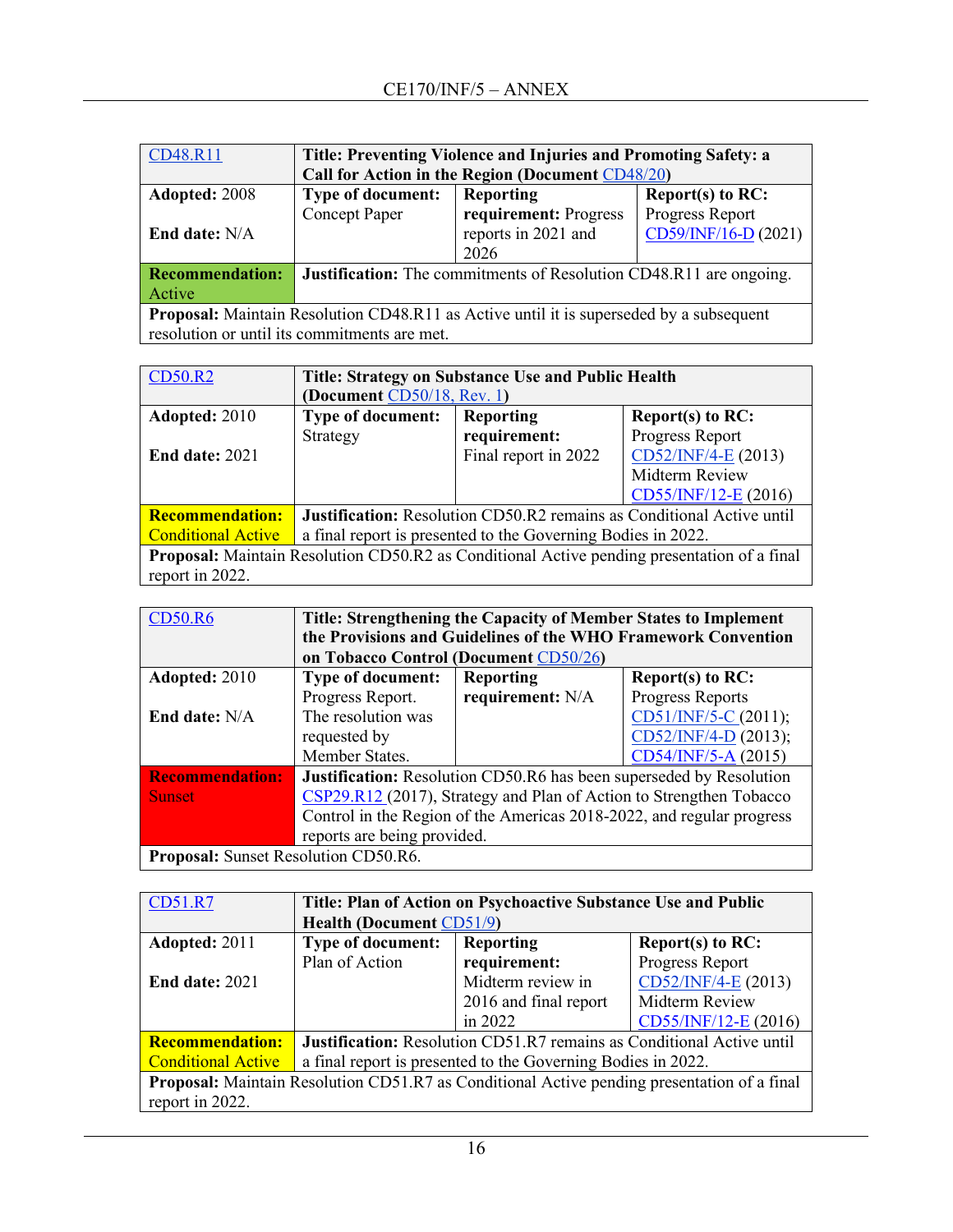| <b>CD51.R8</b>                                                                              | Title: Strategy and Plan of Action on Epilepsy                          |                                  |                      |  |
|---------------------------------------------------------------------------------------------|-------------------------------------------------------------------------|----------------------------------|----------------------|--|
|                                                                                             | (Document $CD51/10$ , Rev. 1)                                           |                                  |                      |  |
| Adopted: 2011                                                                               | <b>Type of document:</b>                                                | Reporting<br>Report $(s)$ to RC: |                      |  |
|                                                                                             | Strategy and Plan of                                                    | requirement: Midterm             | Midterm Review       |  |
| <b>End date: 2021</b>                                                                       | Action                                                                  | review in 2017 and               | <b>CSP29/INF/7-G</b> |  |
|                                                                                             |                                                                         | final report in 2022             | (2017)               |  |
| Recommendation:                                                                             | Justification: Resolution CD51.R8 remains as Conditional Active until a |                                  |                      |  |
| <b>Conditional Active</b>                                                                   | final report is presented to the Governing Bodies in 2022.              |                                  |                      |  |
| Proposal: Maintain Resolution CD51.R8 as Conditional Active pending presentation of a final |                                                                         |                                  |                      |  |
| report in 2022.                                                                             |                                                                         |                                  |                      |  |

| CD51.R14                                                                                      | Title: Plan of Action to Reduce the Harmful Use of Alcohol              |                          |                |  |
|-----------------------------------------------------------------------------------------------|-------------------------------------------------------------------------|--------------------------|----------------|--|
|                                                                                               | (Document CD51/8, Rev. 1)                                               |                          |                |  |
| Adopted: 2011                                                                                 | <b>Type of document:</b><br>Reporting<br>$Report(s)$ to RC:             |                          |                |  |
|                                                                                               | Plan of Action                                                          | requirement: Midterm     | Midterm Review |  |
| <b>End date: 2021</b>                                                                         |                                                                         | review in 2016 and final | CD55/INF/12-D  |  |
|                                                                                               |                                                                         | report in 2022           | (2016)         |  |
| <b>Recommendation:</b>                                                                        | <b>Justification:</b> Resolution CD51.R14 remains as Conditional Active |                          |                |  |
| <b>Conditional Active</b>                                                                     | until a final report is presented to the Governing Bodies in 2022.      |                          |                |  |
| <b>Proposal:</b> Maintain Resolution CD51.R14 as Conditional Active pending presentation of a |                                                                         |                          |                |  |
| final report in 2022.                                                                         |                                                                         |                          |                |  |

| <b>CSP28.R13</b>                                                                                | Title: Strategy for the Prevention and Control of Noncommunicable            |                                     |                       |  |  |
|-------------------------------------------------------------------------------------------------|------------------------------------------------------------------------------|-------------------------------------|-----------------------|--|--|
|                                                                                                 |                                                                              | Diseases (Document CSP28/9, Rev. 1) |                       |  |  |
| Adopted: 2012                                                                                   | <b>Type of document:</b><br><b>Reporting</b><br><b>Report(s) to RC:</b>      |                                     |                       |  |  |
|                                                                                                 | Strategy                                                                     | requirement:                        | Midterm Review        |  |  |
| <b>End date: 2024</b>                                                                           |                                                                              | Midterm report in                   | $CD55/INF/12-C(2016)$ |  |  |
|                                                                                                 |                                                                              | 2018 and final report               | Progress Report       |  |  |
|                                                                                                 |                                                                              | in $2025$                           | CD58/INF/6 (2020)     |  |  |
| <b>Recommendation:</b>                                                                          | <b>Justification:</b> The lifespan of Resolution CSP28.R13 remains in effect |                                     |                       |  |  |
| Active                                                                                          | and its commitments are ongoing. Progress made toward the Strategy           |                                     |                       |  |  |
|                                                                                                 | was included in the midterm review and the final report on                   |                                     |                       |  |  |
|                                                                                                 | implementation of the Plan of Action for the Prevention and Control of       |                                     |                       |  |  |
|                                                                                                 | Noncommunicable Diseases (Resolution CD52.R9).                               |                                     |                       |  |  |
| <b>Proposal:</b> Maintain Resolution CSP28.R13 as Active until it is superseded by a subsequent |                                                                              |                                     |                       |  |  |
|                                                                                                 | resolution or until its commitments are met.                                 |                                     |                       |  |  |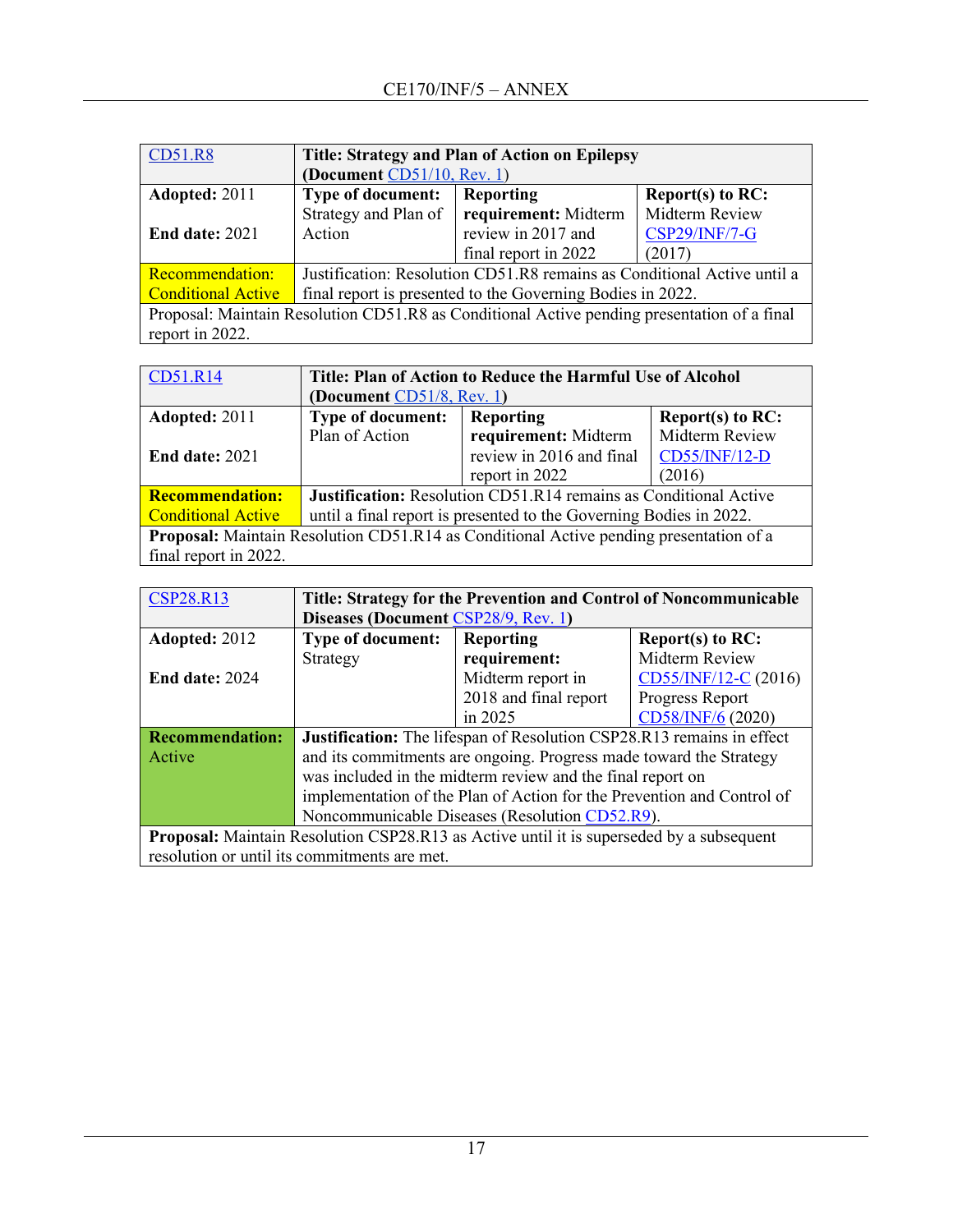| <b>CD52.R9</b>                              | Title: Plan of Action for the Prevention and Control of                     |                                                           |                      |  |  |
|---------------------------------------------|-----------------------------------------------------------------------------|-----------------------------------------------------------|----------------------|--|--|
|                                             |                                                                             | <b>Noncommunicable Diseases (Document CD52/7, Rev. 1)</b> |                      |  |  |
| Adopted: 2013                               | <b>Type of document:</b>                                                    | Report(s) to RC:<br><b>Reporting</b>                      |                      |  |  |
|                                             | Plan of Action                                                              | requirement:                                              | Midterm Review       |  |  |
| <b>End date: 2019</b>                       |                                                                             | Midterm review in                                         | CD55/INF/12-C (2016) |  |  |
|                                             |                                                                             | 2016 and final report                                     | Final Report         |  |  |
|                                             |                                                                             | in 2020                                                   | CD58/INF/6 (2020)    |  |  |
| <b>Recommendation:</b>                      | <b>Justification:</b> The lifespan of Resolution CD52.R9 has ended. A final |                                                           |                      |  |  |
| <b>Sunset</b>                               | report was presented to the Governing Bodies in 2020. Commitments           |                                                           |                      |  |  |
|                                             | not fully meet are ongoing as part of the Strategy for Prevention and       |                                                           |                      |  |  |
|                                             | Control of Noncommunicable Diseases (Resolution CSP28.R13), as well         |                                                           |                      |  |  |
|                                             | as the related NCD commitments in the PAHO Strategic Plan 2020-2025         |                                                           |                      |  |  |
|                                             | and global NCD resolutions.                                                 |                                                           |                      |  |  |
| <b>Proposal:</b> Sunset Resolution CD52.R9. |                                                                             |                                                           |                      |  |  |

| CD52.R10                  | Title: Chronic Kidney Disease in Agricultural Communities in                                  |                          |                      |  |
|---------------------------|-----------------------------------------------------------------------------------------------|--------------------------|----------------------|--|
|                           | <b>Central America (Document CD52/8)</b>                                                      |                          |                      |  |
| Adopted: 2013             | <b>Type of document:</b>                                                                      | <b>Reporting</b>         | Report(s) to $RC$ :  |  |
|                           | <b>Concept Paper</b>                                                                          | requirement:             | Progress Reports     |  |
| End date: N/A             |                                                                                               | <b>Biennial</b> progress | CD54/INF/5-E (2015)  |  |
|                           |                                                                                               | report                   | CSP29/INF/7-B (2017) |  |
|                           |                                                                                               |                          | CD57/INF/10-C (2019) |  |
|                           |                                                                                               |                          | CD59/INF/16-B (2021) |  |
| <b>Recommendation:</b>    | <b>Justification:</b> Final report is to be submitted to the Governing Bodies                 |                          |                      |  |
| <b>Conditional Active</b> | in 2023.                                                                                      |                          |                      |  |
|                           | <b>Proposal:</b> Maintain Resolution CD52.R10 as Conditional Active pending presentation of a |                          |                      |  |
| final report in 2023.     |                                                                                               |                          |                      |  |

| <b>CD53.R7</b>                       | Title: Plan of Action on Mental Health (Document CD53/8, Rev. 1)            |                          |                      |  |
|--------------------------------------|-----------------------------------------------------------------------------|--------------------------|----------------------|--|
| Adopted: 2015                        | <b>Type of document:</b>                                                    | <b>Reporting</b>         | Report(s) to RC:     |  |
|                                      | Plan of Action                                                              | requirement: Midterm     | Midterm Review       |  |
| <b>End date: 2020</b>                |                                                                             | review in 2017 and final | <b>CSP29/INF/7-H</b> |  |
|                                      |                                                                             | report in 2021           | (2017)               |  |
|                                      |                                                                             |                          | Final Report         |  |
|                                      |                                                                             |                          | CD59/INF/11 (2021)   |  |
| <b>Recommendation:</b>               | <b>Justification:</b> The lifespan of Resolution CD53.R7 has ended. A final |                          |                      |  |
| <b>Sunset</b>                        | report was presented to the Governing Bodies in 2021. A new mandate,        |                          |                      |  |
|                                      | Policy for Improving Mental Health, is to be presented to the 30th Pan      |                          |                      |  |
|                                      | American Sanitary Conference in 2022. The new Policy will carry             |                          |                      |  |
|                                      | forward ongoing mandates from Resolution CD53.R7                            |                          |                      |  |
| Proposal: Sunset Resolution CD53.R7. |                                                                             |                          |                      |  |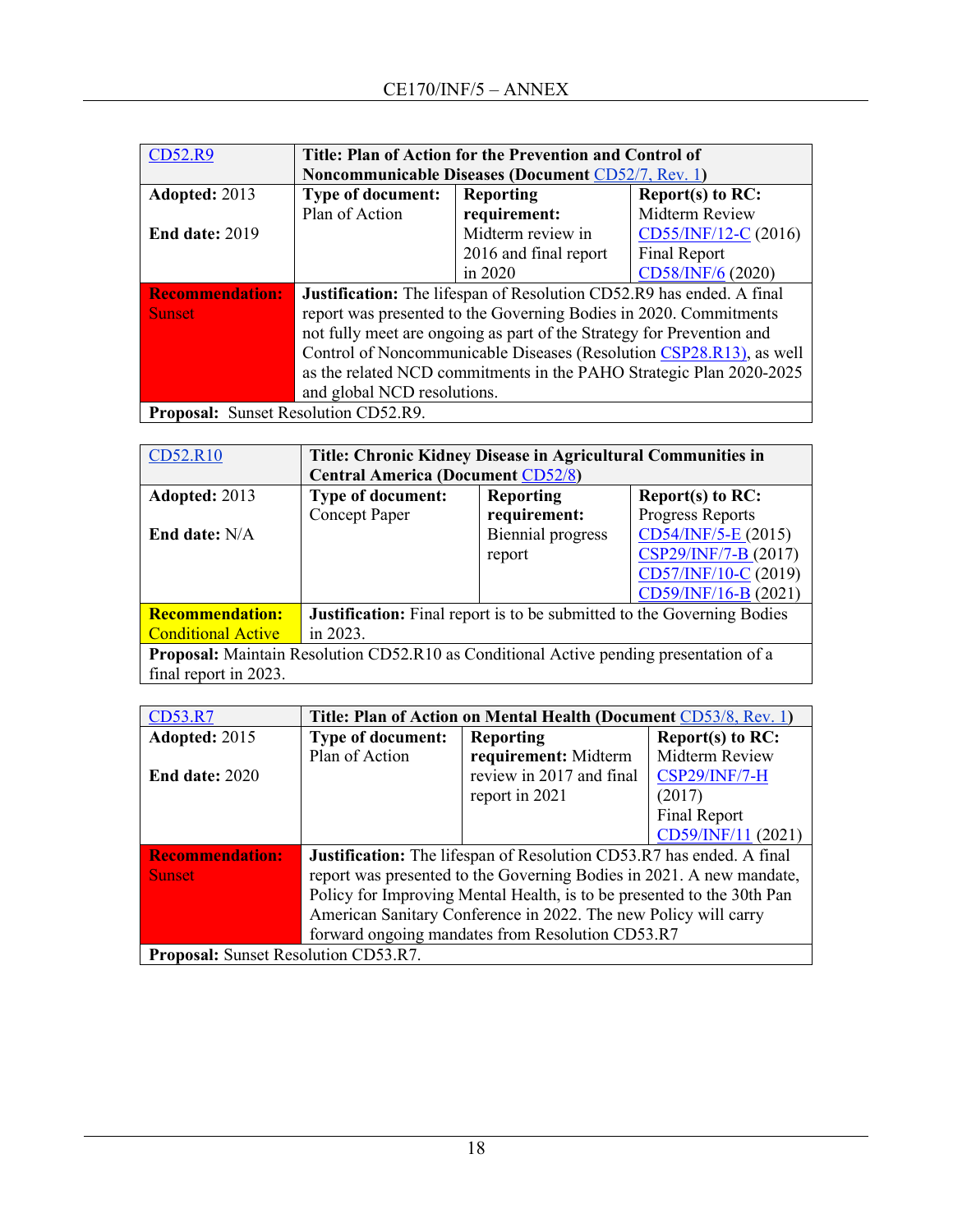| CD53.R12                              | Title: Plan of Action on Disabilities and Rehabilitation          |                      |                      |
|---------------------------------------|-------------------------------------------------------------------|----------------------|----------------------|
|                                       | (Document $CD53/7$ , Rev. 1)                                      |                      |                      |
| Adopted: 2014                         | <b>Type of document:</b>                                          | <b>Reporting</b>     | Report $(s)$ to RC:  |
|                                       | Plan of Action                                                    | requirement: Midterm | Midterm Review       |
| <b>End date: 2019</b>                 |                                                                   | review in 2017 and   | <b>CSP29/INF/7-I</b> |
|                                       |                                                                   | final report in 2020 | (2017)               |
|                                       |                                                                   |                      | Final Report         |
|                                       |                                                                   |                      | CD58/INF/7 (2020)    |
| <b>Recommendation:</b>                | Justification: The lifespan of Resolution CD53.R12 has ended. A   |                      |                      |
| <b>Sunset</b>                         | final report was presented to the Governing Bodies in 2020. Unmet |                      |                      |
|                                       | commitments are being addressed through the PAHO Strategic Plan   |                      |                      |
|                                       | 2020-2025.                                                        |                      |                      |
| Proposal: Sunset Resolution CD53.R12. |                                                                   |                      |                      |

| CD53.R13                                                                                            | Title: Plan of Action for the Prevention of Obesity in Children and    |                       |                   |
|-----------------------------------------------------------------------------------------------------|------------------------------------------------------------------------|-----------------------|-------------------|
|                                                                                                     | <b>Adolescents (Document CD53/9, Rev. 2)</b>                           |                       |                   |
| Adopted: 2014                                                                                       | <b>Type of document:</b>                                               | <b>Reporting</b>      | Report(s) to RC:  |
|                                                                                                     | Plan of Action                                                         | requirement: Midterm  | Midterm Review    |
| <b>End date: 2019</b>                                                                               |                                                                        | review in 2018 and    | CD56/INF/22/-B    |
|                                                                                                     |                                                                        | final report in 2020. | (2018)            |
|                                                                                                     |                                                                        |                       | Final Report      |
|                                                                                                     |                                                                        |                       | CD58/INF/5 (2020) |
| <b>Recommendation:</b>                                                                              | <b>Justification:</b> The lifespan of Resolution CD53.R13 has ended. A |                       |                   |
| <b>Sunset</b>                                                                                       | final report was presented to the Governing Bodies in 2020. Unmet      |                       |                   |
|                                                                                                     | commitments are being addressed through the PAHO Strategic Plan        |                       |                   |
|                                                                                                     | 2020-2025, as well as the global NCD plan of action and proposed       |                       |                   |
|                                                                                                     | obesity recommendations and targets to be discussed in the 75th        |                       |                   |
|                                                                                                     | World Health assembly in 2022.                                         |                       |                   |
| $D_{\text{nonlocal}}$ , $C_{\text{noncell}}$ , $D_{\text{noncell}}$ , $C\rightarrow C\rightarrow D$ |                                                                        |                       |                   |

**Proposal:** Sunset Resolution CD53.R13.

| CD54.R12                                                                                       | Title: Strategy and Plan of Action on Strengthening the Health System    |                                                                                 |                       |  |
|------------------------------------------------------------------------------------------------|--------------------------------------------------------------------------|---------------------------------------------------------------------------------|-----------------------|--|
|                                                                                                | to Address Violence against Women (Document CD54/9, Rev. 2)              |                                                                                 |                       |  |
| Adopted: 2015                                                                                  | <b>Type of document:</b>                                                 | <b>Reporting</b>                                                                | Report(s) to RC:      |  |
|                                                                                                | Strategy and Plan of                                                     | requirement: Progress                                                           | Progress Reports      |  |
| <b>End date: 2025</b>                                                                          | Action                                                                   | reports in 2018 and                                                             | CD56/INF/22-A (2018); |  |
|                                                                                                |                                                                          | 2021 and final report in                                                        | CD59/INF/16-C (2021)  |  |
|                                                                                                |                                                                          | 2026                                                                            |                       |  |
| <b>Recommendation:</b>                                                                         |                                                                          | <b>Justification:</b> The lifespan of Resolution CD54.R12 remains in effect and |                       |  |
| Active                                                                                         | its commitments are ongoing. In 2016, the 69th World Health Assembly     |                                                                                 |                       |  |
|                                                                                                | approved the Global Plan of Action to Strengthen the Role of the Health  |                                                                                 |                       |  |
|                                                                                                | System within a National Multisectoral Response to Address Interpersonal |                                                                                 |                       |  |
|                                                                                                | Violence, in particular against Women and Girls, and against Children    |                                                                                 |                       |  |
|                                                                                                | (Resolution WHA69.5 [2016]), which reinforces the PAHO Strategy and      |                                                                                 |                       |  |
|                                                                                                | Plan of Action (Document CD54/9, Rev. 2 [2016]).                         |                                                                                 |                       |  |
| <b>Proposal:</b> Maintain Resolution CD54.R12 as Active until it is superseded by a subsequent |                                                                          |                                                                                 |                       |  |
| resolution or until its commitments are met.                                                   |                                                                          |                                                                                 |                       |  |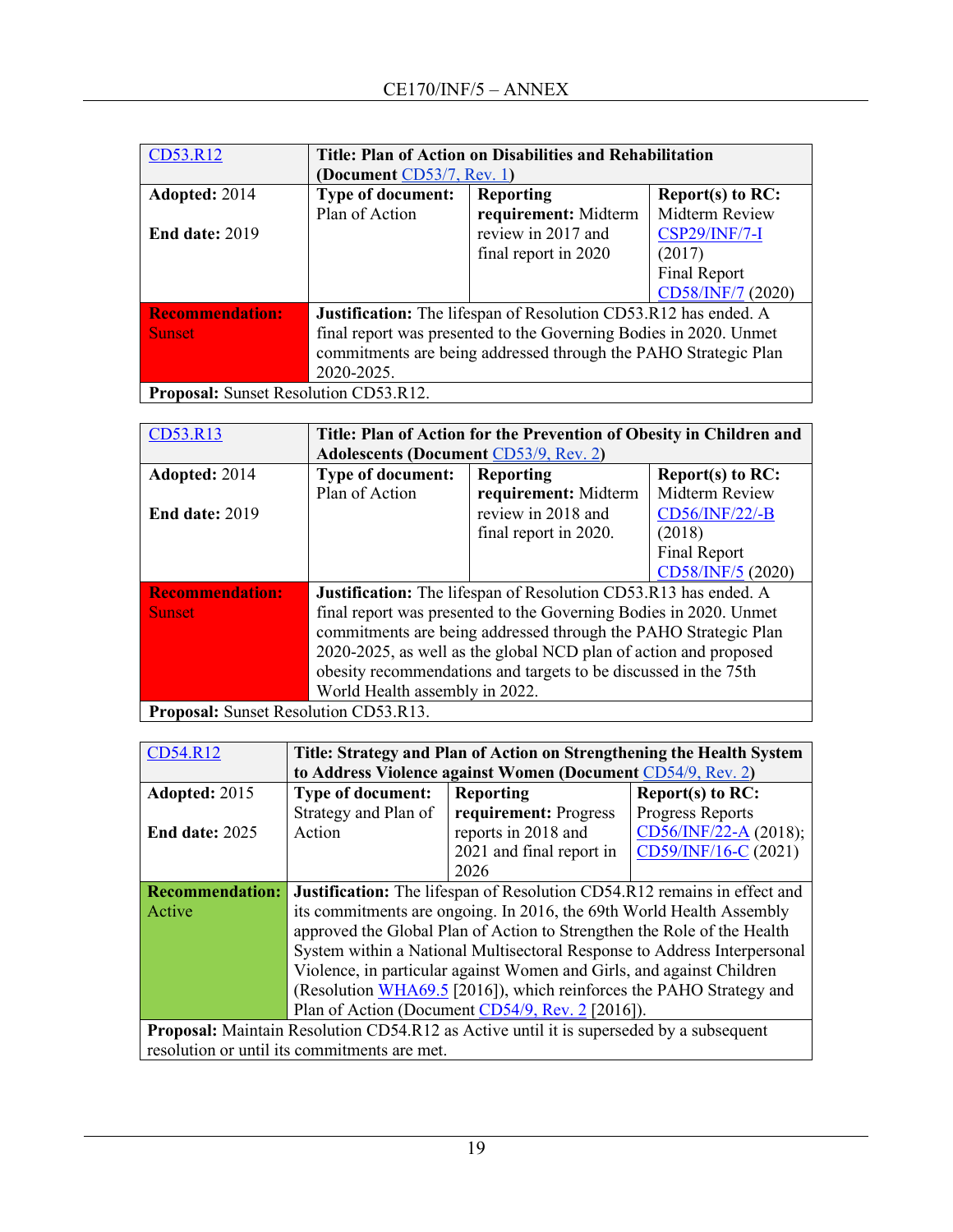| <b>CSP29.R12</b>                                                                                | Title: Strategy and Plan of Action to Strengthen Tobacco Control in   |                          |                     |
|-------------------------------------------------------------------------------------------------|-----------------------------------------------------------------------|--------------------------|---------------------|
|                                                                                                 | the Region of the Americas 2018-2022 (Document CSP29/11)              |                          |                     |
| Adopted: 2017                                                                                   | Type of document:                                                     | Reporting                | Report(s) to $RC$ : |
|                                                                                                 | Strategy and Plan of                                                  | requirement: Midterm     | Midterm Review      |
| <b>End date: 2022</b>                                                                           | Action                                                                | review in 2020 and final | CD58/INF/14-B       |
|                                                                                                 |                                                                       | report in 2023           | (2020)              |
| <b>Recommendation:</b>                                                                          | Justification: The lifespan of Resolution CSP29.R12 remains in effect |                          |                     |
| Active                                                                                          | and its commitments are ongoing.                                      |                          |                     |
| <b>Proposal:</b> Maintain Resolution CSP29.R12 as Active until it is superseded by a subsequent |                                                                       |                          |                     |
|                                                                                                 | resolution or until its commitments are met.                          |                          |                     |

| CD56.R9                                                                                       | Title: Plan of Action for Cervical Cancer Prevention and Control        |                          |                     |
|-----------------------------------------------------------------------------------------------|-------------------------------------------------------------------------|--------------------------|---------------------|
|                                                                                               | 2018-2030 (Document CD56/9)                                             |                          |                     |
| Adopted: 2018                                                                                 | <b>Type of document:</b>                                                | <b>Reporting</b>         | Report $(s)$ to RC: |
|                                                                                               | Plan of Action                                                          | requirement: Progress    | N/A                 |
| <b>End date: 2030</b>                                                                         |                                                                         | reports in 2022 and 2026 |                     |
|                                                                                               |                                                                         | and final report in 2031 |                     |
| <b>Recommendation:</b>                                                                        | Justification: The lifespan of Resolution CD56.R9 remains in effect and |                          |                     |
| Active                                                                                        | its commitments are ongoing.                                            |                          |                     |
| <b>Proposal:</b> Maintain Resolution CD56.R9 as Active until it is superseded by a subsequent |                                                                         |                          |                     |
| resolution or until its commitments are met.                                                  |                                                                         |                          |                     |

| CD57.R12                                                                                       | Title: Plan of Action for the Elimination of Industrially Produced   |                      |                     |  |
|------------------------------------------------------------------------------------------------|----------------------------------------------------------------------|----------------------|---------------------|--|
|                                                                                                | Trans-Fatty Acids 2020-2025 (Document CD57/8)                        |                      |                     |  |
| Adopted: 2019                                                                                  | <b>Type of document:</b>                                             | Reporting            | Report(s) to $RC$ : |  |
|                                                                                                | Plan of Action                                                       | requirement: Midterm | N/A                 |  |
| <b>End date: 2025</b>                                                                          |                                                                      | review in 2022 and a |                     |  |
|                                                                                                |                                                                      | final report in 2026 |                     |  |
| <b>Recommendation:</b>                                                                         | Justification: The lifespan of Resolution CD57.R12 remains in effect |                      |                     |  |
| Active                                                                                         | and its commitments are ongoing.                                     |                      |                     |  |
| <b>Proposal:</b> Maintain Resolution CD57.R12 as Active until it is superseded by a subsequent |                                                                      |                      |                     |  |
| resolution or until its commitments are met.                                                   |                                                                      |                      |                     |  |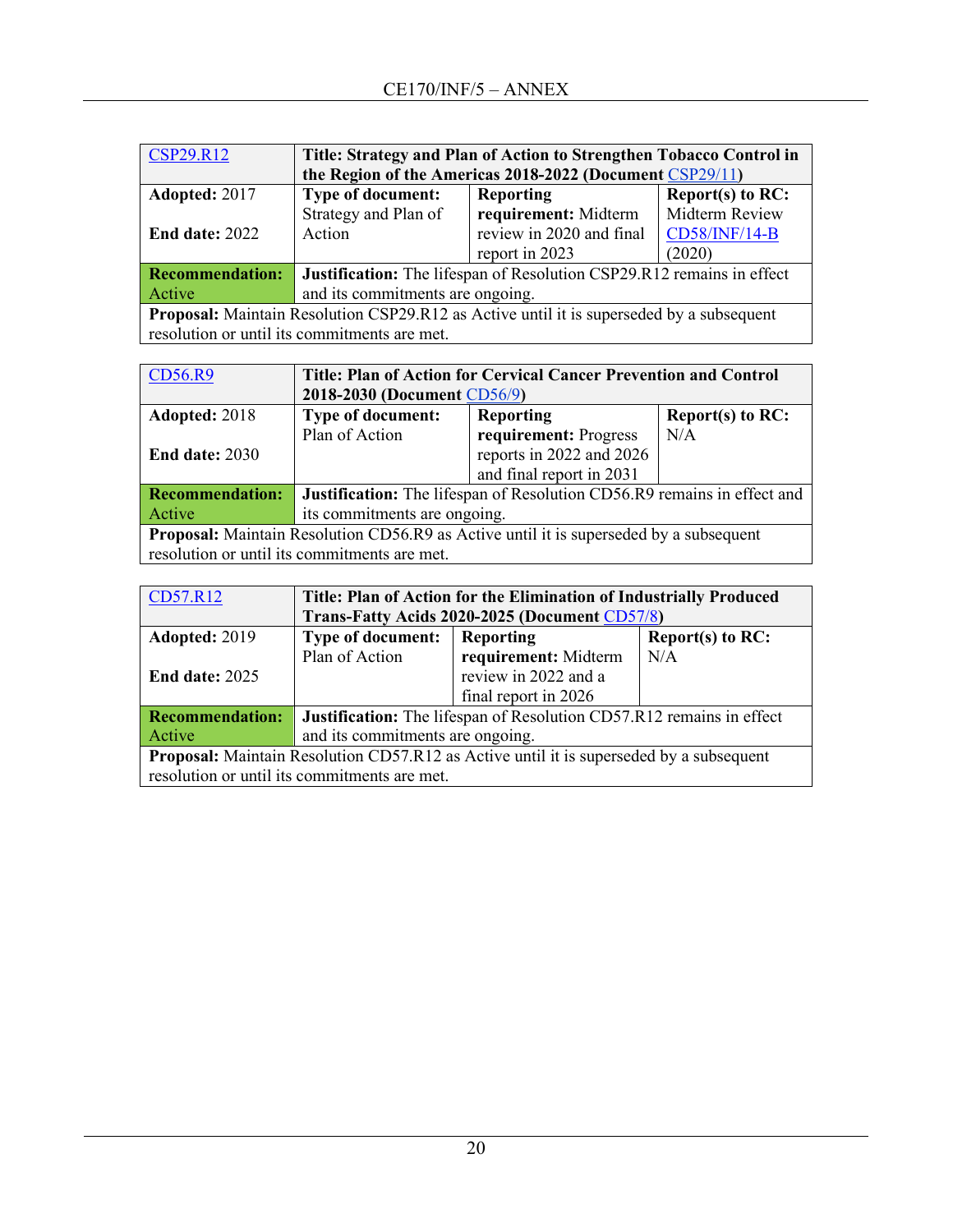## **Prevention, Control, and Elimination of Communicable Diseases**

**Related Outcomes:**

Outcome 4: Response capacity for communicable diseases

Outcome 12: Risk factors for communicable diseases

Outcome 17: Elimination of communicable diseases

| CD52.R5                                                                                       | Title: Principles of the Pan American Health Organization                |                                  |     |  |
|-----------------------------------------------------------------------------------------------|--------------------------------------------------------------------------|----------------------------------|-----|--|
|                                                                                               | <b>Revolving Fund for Vaccine Procurement (Document CD52/17)</b>         |                                  |     |  |
| Adopted: 2013                                                                                 | <b>Type of document:</b>                                                 | Report(s) to $RC$ :<br>Reporting |     |  |
|                                                                                               | Policy                                                                   | requirement: N/A                 | N/A |  |
| End date: N/A                                                                                 |                                                                          |                                  |     |  |
| <b>Recommendation:</b>                                                                        | <b>Justification:</b> The commitments of Resolution CD52.R5 are ongoing. |                                  |     |  |
| Active                                                                                        |                                                                          |                                  |     |  |
| <b>Proposal:</b> Maintain Resolution CD52.R5 as Active until it is superseded by a subsequent |                                                                          |                                  |     |  |
| resolution or until its commitments are met.                                                  |                                                                          |                                  |     |  |

| CD52.R14                                                                                       | Title: Evidence-based Policy-making for National Immunization             |                  |     |  |
|------------------------------------------------------------------------------------------------|---------------------------------------------------------------------------|------------------|-----|--|
|                                                                                                | <b>Programs (Document CD52/9)</b>                                         |                  |     |  |
| Adopted: 2013                                                                                  | <b>Type of document:</b><br><b>Reporting</b><br>Report(s) to $RC$ :       |                  |     |  |
|                                                                                                | Policy                                                                    | requirement: N/A | N/A |  |
| End date: $N/A$                                                                                |                                                                           |                  |     |  |
|                                                                                                |                                                                           |                  |     |  |
| <b>Recommendation:</b>                                                                         | <b>Justification:</b> The commitments of Resolution CD52.R14 are ongoing. |                  |     |  |
| Active                                                                                         |                                                                           |                  |     |  |
| <b>Proposal:</b> Maintain Resolution CD52.R14 as Active until it is superseded by a subsequent |                                                                           |                  |     |  |
| resolution or until its commitments are met.                                                   |                                                                           |                  |     |  |

| <b>CD54.R7</b>                              | Title: Plan of Action for the Prevention and Control of Viral        |                                  |                        |  |  |
|---------------------------------------------|----------------------------------------------------------------------|----------------------------------|------------------------|--|--|
|                                             | Hepatitis (Document CD54/13, Rev. 1)                                 |                                  |                        |  |  |
| Adopted: 2015                               | <b>Type of document:</b>                                             | Reporting<br>Report(s) to $RC$ : |                        |  |  |
|                                             | Plan of Action                                                       | requirement:                     | Midterm Review         |  |  |
| <b>End date: 2019</b>                       |                                                                      | Midterm review in                | $CD56/INF/22-E (2018)$ |  |  |
|                                             |                                                                      | 2018 and final report            | Final Report           |  |  |
|                                             |                                                                      | in 2020                          | CD58/INF/9 (2020)      |  |  |
| <b>Recommendation:</b>                      | Justification: The lifespan of Resolution CD54.R7 has ended. A final |                                  |                        |  |  |
| <b>Sunset</b>                               | report was presented to the 58th Directing Council in 2020.          |                                  |                        |  |  |
| <b>Proposal:</b> Sunset Resolution CD54.R7. |                                                                      |                                  |                        |  |  |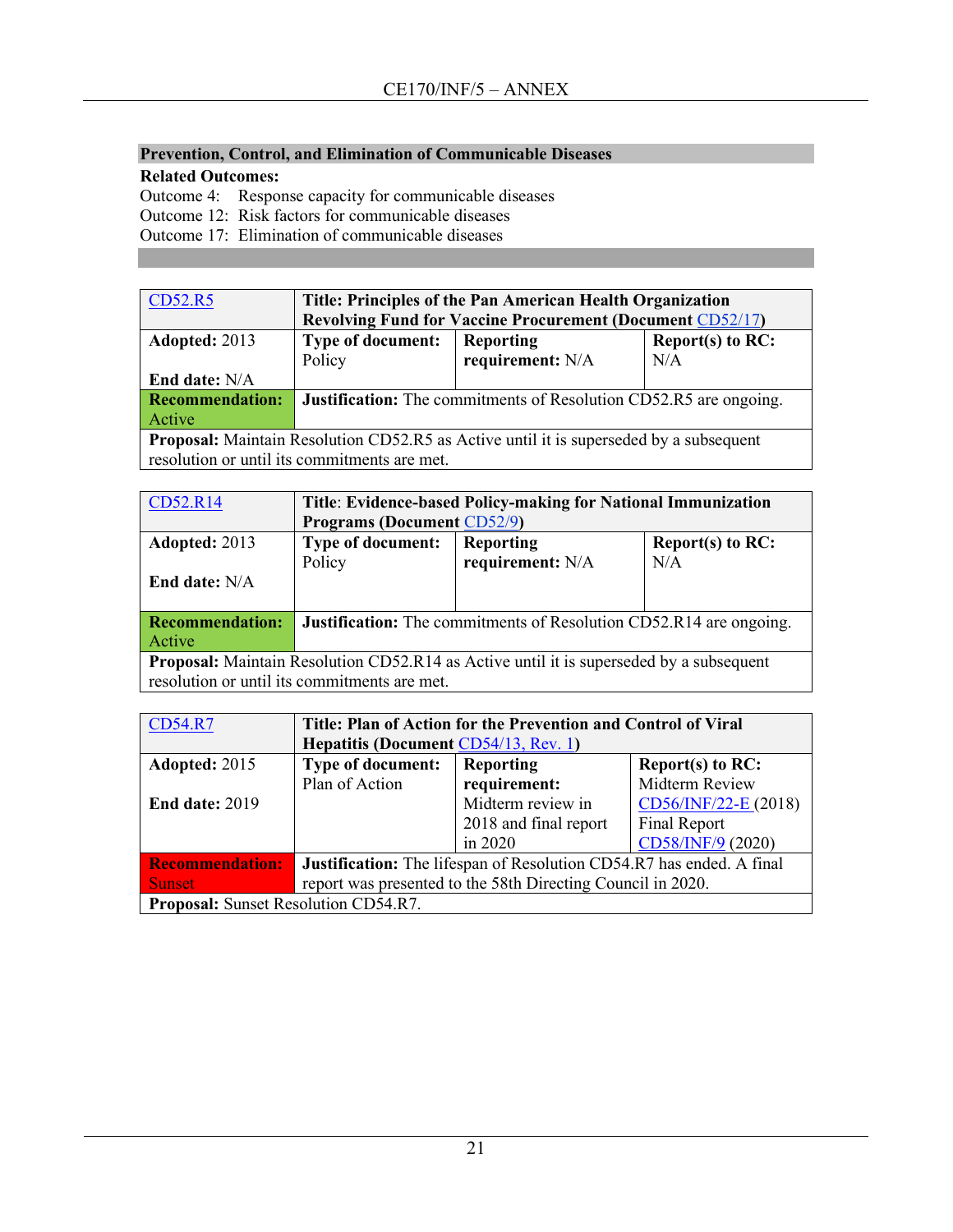| <b>CD54.R8</b>                              | Title: Plan of Action on Immunization (Document CD54/7, Rev. 2)             |                          |                        |  |
|---------------------------------------------|-----------------------------------------------------------------------------|--------------------------|------------------------|--|
| Adopted: 2015                               | <b>Type of document:</b>                                                    | <b>Reporting</b>         | Report(s) to RC:       |  |
|                                             | Plan of Action                                                              | requirement: Progress    | Midterm Review         |  |
| <b>End date: 2020</b>                       |                                                                             | report every two years   | $CSP29/INF/7-F (2017)$ |  |
|                                             |                                                                             | $(2017, 2019)$ and final | Progress Report        |  |
|                                             |                                                                             | report in 2021           | CD57/INF/10-E (2019)   |  |
|                                             |                                                                             |                          | Final Report           |  |
|                                             |                                                                             |                          | CD59/INF/7 (2021)      |  |
| <b>Recommendation:</b>                      | <b>Justification:</b> The lifespan of Resolution CD54.R8 has ended. A final |                          |                        |  |
| <b>Sunset</b>                               | report was presented to the Governing Bodies in 2021. Reinvigorating        |                          |                        |  |
|                                             | Immunization as a Public Good for Universal Health was approved by          |                          |                        |  |
|                                             | the 59th Directing Council in 2021 under Resolution CD59.R13. This          |                          |                        |  |
|                                             | Policy carries forward ongoing mandates from Resolution CD54.R8.            |                          |                        |  |
| <b>Proposal:</b> Sunset Resolution CD54.R8. |                                                                             |                          |                        |  |

| <b>CD54.R10</b>                       | Title: Plan of Action for the Prevention and Control                   |                       |                        |  |
|---------------------------------------|------------------------------------------------------------------------|-----------------------|------------------------|--|
|                                       | of Tuberculosis (Document CD54/11, Rev. 1)                             |                       |                        |  |
| Adopted: 2015                         | <b>Type of document:</b>                                               | <b>Reporting</b>      | Report(s) to $RC$ :    |  |
|                                       | Plan of Action                                                         | requirement:          | Midterm Review         |  |
| <b>End date: 2019</b>                 |                                                                        | Midterm review in     | $CD56/INF/22-F (2018)$ |  |
|                                       |                                                                        | 2018 and final report | Final Report           |  |
|                                       |                                                                        | in $2020$             | CD58/INF/10 (2020)     |  |
| <b>Recommendation:</b>                | Justification: The lifespan of Resolution CD54.R10 has ended. A final  |                       |                        |  |
| <b>Sunset</b>                         | report was presented to the Governing Bodies in 2020. The PAHO         |                       |                        |  |
|                                       | Disease Elimination Initiative: A Policy for an Integrated Sustainable |                       |                        |  |
|                                       | Approach to Communicable Diseases in the Americas was approved by      |                       |                        |  |
|                                       | the 57th Directing Council in 2019 under Resolution CD57.R7. This      |                       |                        |  |
|                                       | Policy carries forward ongoing mandates from Resolution CD54.R10.      |                       |                        |  |
| Proposal: Sunset Resolution CD54.R10. |                                                                        |                       |                        |  |

| CD54.R15                                     | <b>Title: Plan of Action on Antimicrobial Resistance</b>                     |                                         |                        |  |  |
|----------------------------------------------|------------------------------------------------------------------------------|-----------------------------------------|------------------------|--|--|
|                                              | (Document $CD54/12$ , Rev. 1)                                                |                                         |                        |  |  |
| Adopted: 2015                                | <b>Type of document:</b>                                                     | Report $(s)$ to RC:<br><b>Reporting</b> |                        |  |  |
|                                              | Plan of Action                                                               | requirement:                            | Midterm Review         |  |  |
| <b>End date: 2020</b>                        |                                                                              | Midterm review in                       | $CD56/INF/22-D$ (2018) |  |  |
|                                              |                                                                              | 2018 and final report                   | Final Report           |  |  |
|                                              |                                                                              | in 2021                                 | CD59/INF/10 (2021)     |  |  |
| <b>Recommendation:</b>                       | <b>Justification:</b> The lifespan of Resolution CD54.R15 has ended. A final |                                         |                        |  |  |
| <b>Sunset</b>                                | report was presented to the Governing Bodies in 2021.                        |                                         |                        |  |  |
| <b>Proposal:</b> Sunset Resolution CD54.R15. |                                                                              |                                         |                        |  |  |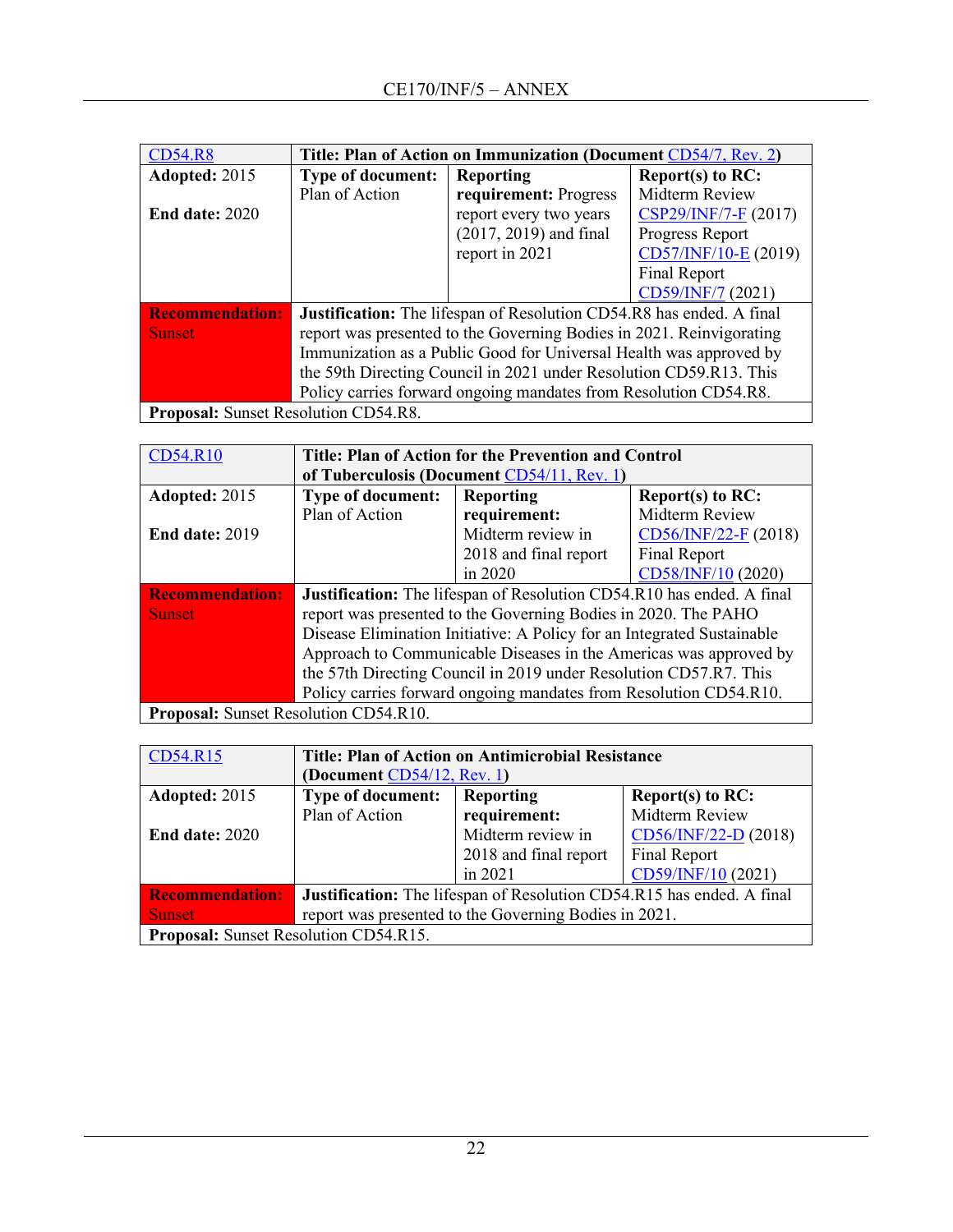| <b>CD55.R5</b>         | Title: Plan of Action for the Prevention and Control of HIV and             |                      |                        |
|------------------------|-----------------------------------------------------------------------------|----------------------|------------------------|
|                        | <b>Sexually Transmitted Infections 2016-2021 (Document CD55/14)</b>         |                      |                        |
| <b>Adopted: 2016</b>   | <b>Type of document:</b>                                                    | <b>Reporting</b>     | Report(s) to RC:       |
|                        | Plan of Action                                                              | requirement: Midterm | Midterm Review         |
| <b>End date: 2021</b>  |                                                                             | review in 2018 and   | $CD56/INF/22-G (2018)$ |
|                        |                                                                             | final report in 2021 | Final Report           |
|                        |                                                                             |                      | CD59/INF/9 (2021)      |
| <b>Recommendation:</b> | <b>Justification:</b> The lifespan of Resolution CD55.R5 has ended. A final |                      |                        |
| <b>Sunset</b>          | report was presented to the Governing Bodies in 2021. The PAHO              |                      |                        |
|                        | Disease Elimination Initiative: A Policy for an Integrated Sustainable      |                      |                        |
|                        | Approach to Communicable Diseases in the Americas was approved by           |                      |                        |
|                        | the 57th Directing Council in 2019 under Resolution CD57.R7. This           |                      |                        |
|                        | Policy carries forward ongoing mandates from Resolution CD55.R5.            |                      |                        |
|                        | Proposal: Sunset Resolution CD55.R5.                                        |                      |                        |

| CD55.R6                                    | Title: Strategy for Arboviral Disease Prevention and Control         |                    |                    |
|--------------------------------------------|----------------------------------------------------------------------|--------------------|--------------------|
|                                            | (Document CD55/16)                                                   |                    |                    |
| <b>Adopted: 2016</b>                       | <b>Type of document:</b>                                             | <b>Reporting</b>   | $Report(s)$ to RC: |
|                                            | Strategy                                                             | requirement: Final | Final Report       |
| End date: 2019                             |                                                                      | report in 2020     | CD58/INF/11 (2020) |
| <b>Recommendation:</b>                     | Justification: The lifespan of Resolution CD55.R6 has ended. A final |                    |                    |
| <b>Sunset</b>                              | report was presented to the Governing Bodies in 2020.                |                    |                    |
| <b>Proposal:</b> Sunset Resolution CD55.R6 |                                                                      |                    |                    |

| <b>CD55.R7</b>                       | Title: Plan of Action for Malaria Elimination 2016-2020                |                       |                        |  |
|--------------------------------------|------------------------------------------------------------------------|-----------------------|------------------------|--|
|                                      | (Document $CD55/13$ )                                                  |                       |                        |  |
| Adopted: 2016                        | <b>Type of document:</b>                                               | <b>Reporting</b>      | Report(s) to $RC$ :    |  |
|                                      | Plan of Action                                                         | requirement:          | Midterm Review         |  |
| <b>End date: 2020</b>                |                                                                        | Midterm review in     | $CD56/INF/22-H$ (2018) |  |
|                                      |                                                                        | 2018 and final report | Final Report           |  |
|                                      |                                                                        | in 2021               | CD59/INF/8 (2021)      |  |
| <b>Recommendation:</b>               | Justification: The lifespan of Resolution CD55.R7 has ended. A final   |                       |                        |  |
| <b>Sunset</b>                        | report was presented to the Governing Bodies in 2021. The PAHO         |                       |                        |  |
|                                      | Disease Elimination Initiative: A Policy for an Integrated Sustainable |                       |                        |  |
|                                      | Approach to Communicable Diseases in the Americas was approved by      |                       |                        |  |
|                                      | the 57th Directing Council in 2019 under Resolution CD57.R7. This      |                       |                        |  |
|                                      | Policy carries forward ongoing mandates from Resolution CD55.R7.       |                       |                        |  |
| Proposal: Sunset Resolution CD55.R7. |                                                                        |                       |                        |  |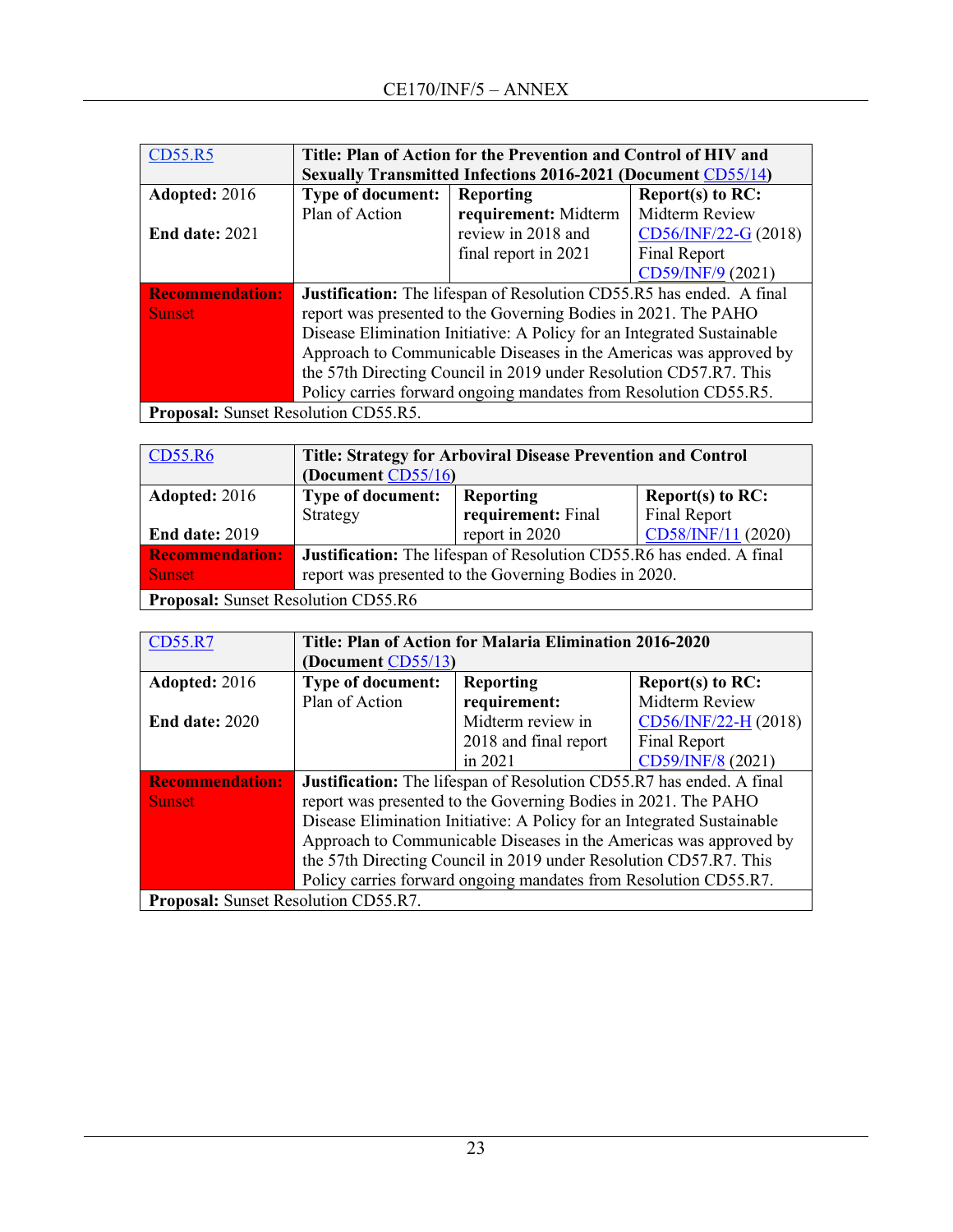| <b>CD55.R9</b>                                                                         | Title: Plan of Action for the Elimination of Neglected Infectious   |                      |                      |
|----------------------------------------------------------------------------------------|---------------------------------------------------------------------|----------------------|----------------------|
|                                                                                        | <b>Diseases and Post-elimination Actions 2016-2022</b>              |                      |                      |
|                                                                                        | (Document CD55/15)                                                  |                      |                      |
| Adopted: 2016                                                                          | <b>Type of document:</b>                                            | <b>Reporting</b>     | Report(s) to $RC$ :  |
|                                                                                        | Plan of Action                                                      | requirement: Midterm | Midterm Review       |
| <b>End date: 2022</b>                                                                  |                                                                     | review in 2019 and   | <b>CD57/INF/10-A</b> |
|                                                                                        |                                                                     | final report in 2023 | (2019)               |
| <b>Recommendation:</b>                                                                 | Justification: The lifespan of Resolution CD55.R9 remains in effect |                      |                      |
| Active                                                                                 | and its commitments are ongoing.                                    |                      |                      |
| Proposal: Maintain Resolution CD55.R9 as Active until it is superseded by a subsequent |                                                                     |                      |                      |
| resolution or until its commitments are met.                                           |                                                                     |                      |                      |

| <b>CSP29.R11</b>                                                                                | Title: Plan of Action for the Sustainability of Measles, Rubella,<br>and Congenital Rubella Syndrome Elimination in the Americas<br>2018-2023 (Document CSP29/8) |                     |                      |  |
|-------------------------------------------------------------------------------------------------|------------------------------------------------------------------------------------------------------------------------------------------------------------------|---------------------|----------------------|--|
| Adopted: 2017                                                                                   | <b>Type of document:</b>                                                                                                                                         | <b>Reporting</b>    | Report(s) to $RC$ :  |  |
|                                                                                                 | Plan of Action                                                                                                                                                   | requirement:        | Progress Reports     |  |
| <b>End date: 2023</b>                                                                           |                                                                                                                                                                  | Progress reports in | <b>CD57/INF/10-B</b> |  |
|                                                                                                 |                                                                                                                                                                  | 2019 and 2021 and   | (2019);              |  |
|                                                                                                 | <b>CD59/INF/16-E</b><br>final report in 2024                                                                                                                     |                     |                      |  |
|                                                                                                 |                                                                                                                                                                  |                     | (2021)               |  |
| <b>Recommendation:</b>                                                                          | Justification: The lifespan of Resolution CSP29.R11 remains in effect                                                                                            |                     |                      |  |
| Active                                                                                          | and its commitments are ongoing.                                                                                                                                 |                     |                      |  |
| <b>Proposal:</b> Maintain Resolution CSP29.R11 as Active until it is superseded by a subsequent |                                                                                                                                                                  |                     |                      |  |
| resolution or until its commitments are met.                                                    |                                                                                                                                                                  |                     |                      |  |

| CD56.R2                                                                                       | Title: Plan of Action on Entomology and Vector Control                  |                          |                     |
|-----------------------------------------------------------------------------------------------|-------------------------------------------------------------------------|--------------------------|---------------------|
|                                                                                               | 2018-2023 (Document CD56/11)                                            |                          |                     |
| Adopted: 2018                                                                                 | <b>Type of document:</b>                                                | <b>Reporting</b>         | Report(s) to $RC$ : |
|                                                                                               | Plan of Action                                                          | requirement: Midterm     | Midterm Review      |
| <b>End date: 2023</b>                                                                         |                                                                         | review in 2021 and final | CD59/INF/16-F       |
|                                                                                               |                                                                         | report in 2024           | (2021)              |
| <b>Recommendation:</b>                                                                        | Justification: The lifespan of Resolution CD56.R2 remains in effect and |                          |                     |
| Active                                                                                        | its commitments are ongoing.                                            |                          |                     |
| <b>Proposal:</b> Maintain Resolution CD56.R2 as Active until it is superseded by a subsequent |                                                                         |                          |                     |
|                                                                                               | resolution or until its commitments are met.                            |                          |                     |

| <b>CD57.R7</b>                                                                                | Title: PAHO Disease Elimination Initiative: A Policy for an<br>Integrated Sustainable Approach to Communicable Diseases in the |                               |                     |  |
|-----------------------------------------------------------------------------------------------|--------------------------------------------------------------------------------------------------------------------------------|-------------------------------|---------------------|--|
|                                                                                               | <b>Americas (Document CD57/7)</b>                                                                                              |                               |                     |  |
| Adopted: 2019                                                                                 | <b>Type of document:</b>                                                                                                       | <b>Reporting requirement:</b> | Report(s) to $RC$ : |  |
|                                                                                               | Policy                                                                                                                         | Progress reports in 2023,     | N/A                 |  |
| <b>End date: 2030</b>                                                                         |                                                                                                                                | 2026, and 2029, and a         |                     |  |
|                                                                                               |                                                                                                                                | final report in 2031          |                     |  |
| <b>Recommendation:</b>                                                                        | Justification: The lifespan of Resolution CD57.R7 remains in effect and                                                        |                               |                     |  |
| Active                                                                                        | its commitments are ongoing.                                                                                                   |                               |                     |  |
| <b>Proposal:</b> Maintain Resolution CD57.R7 as Active until it is superseded by a subsequent |                                                                                                                                |                               |                     |  |
|                                                                                               | resolution or until its commitments are met.                                                                                   |                               |                     |  |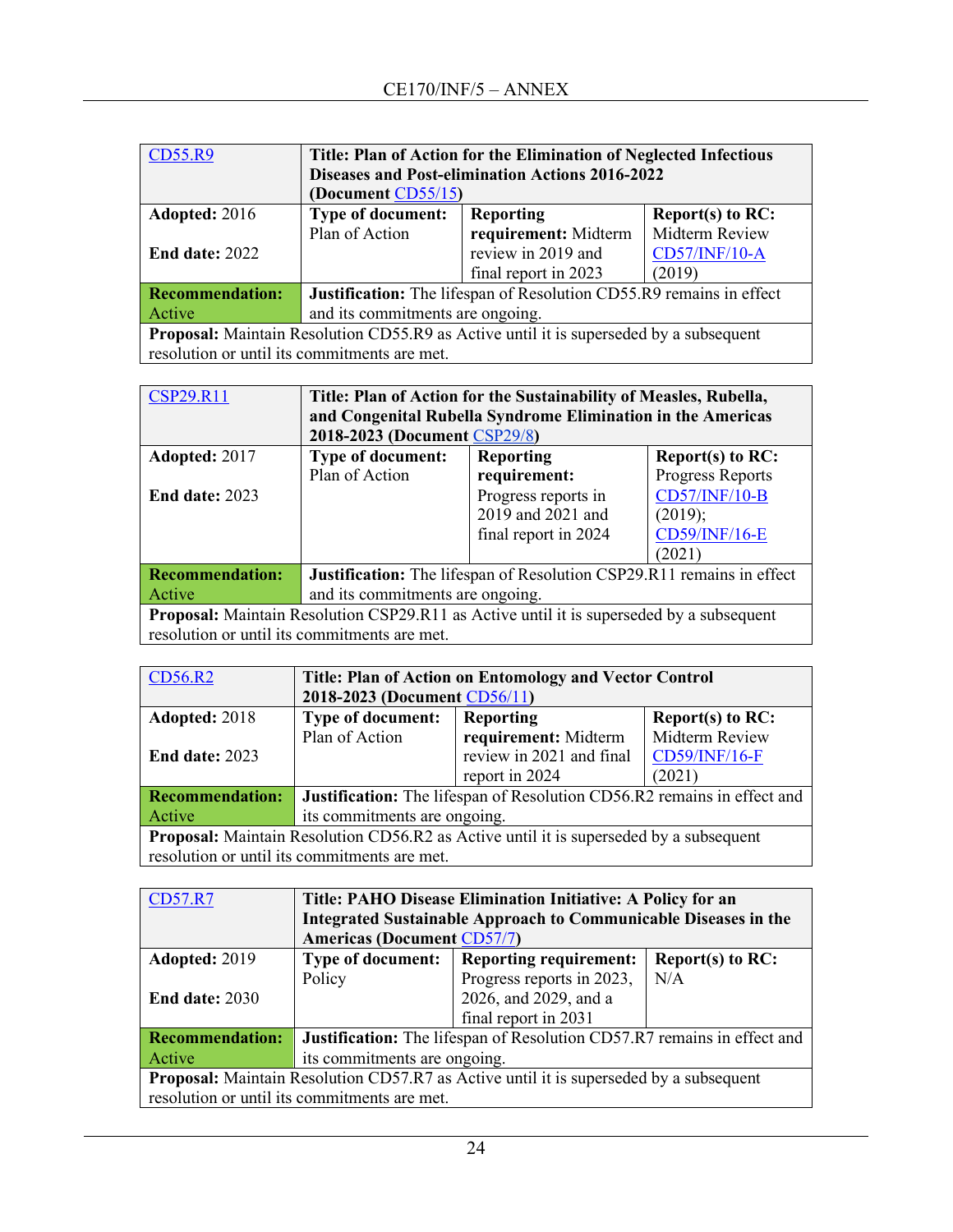| <b>CD59.R4</b>                                                                                | Title: One Health: A Comprehensive Approach for Addressing<br>Health Threats at the Human-Animal-Environment Interface<br>(Document CD59/9) |                         |     |  |
|-----------------------------------------------------------------------------------------------|---------------------------------------------------------------------------------------------------------------------------------------------|-------------------------|-----|--|
| Adopted: 2021                                                                                 | <b>Type of document:</b><br><b>Reporting requirement:</b><br>Report(s) to $RC$ :                                                            |                         |     |  |
|                                                                                               | Policy                                                                                                                                      | Progress report in 2026 | N/A |  |
| End date: 2030                                                                                | and final report in 2031                                                                                                                    |                         |     |  |
| <b>Recommendation:</b>                                                                        | Justification: The lifespan of Resolution CD59.R4 remains in effect and                                                                     |                         |     |  |
| Active                                                                                        | its commitments are ongoing.                                                                                                                |                         |     |  |
| <b>Proposal:</b> Maintain Resolution CD59.R4 as Active until it is superseded by a subsequent |                                                                                                                                             |                         |     |  |
|                                                                                               | resolution or until its commitments are met.                                                                                                |                         |     |  |

| CD59.R13                                                                                | Title: Reinvigorating Immunization as a Public Good for Universal                |                            |     |  |
|-----------------------------------------------------------------------------------------|----------------------------------------------------------------------------------|----------------------------|-----|--|
|                                                                                         | <b>Health (Document CD59/10)</b>                                                 |                            |     |  |
| Adopted: 2021                                                                           | <b>Reporting requirement:</b><br>Report(s) to $RC$ :<br><b>Type of document:</b> |                            |     |  |
|                                                                                         | Policy                                                                           | Progress report in 2027    | N/A |  |
| <b>End date: 2030</b>                                                                   |                                                                                  | and a final report in 2031 |     |  |
| <b>Recommendation:</b>                                                                  | <b>Justification:</b> The lifespan of Resolution CD59.R13 remains in effect      |                            |     |  |
| Active                                                                                  | and its commitments are ongoing.                                                 |                            |     |  |
| Proposal: Maintain Resolution CD59.R13 as Active until it is superseded by a subsequent |                                                                                  |                            |     |  |
|                                                                                         | resolution or until its commitments are met.                                     |                            |     |  |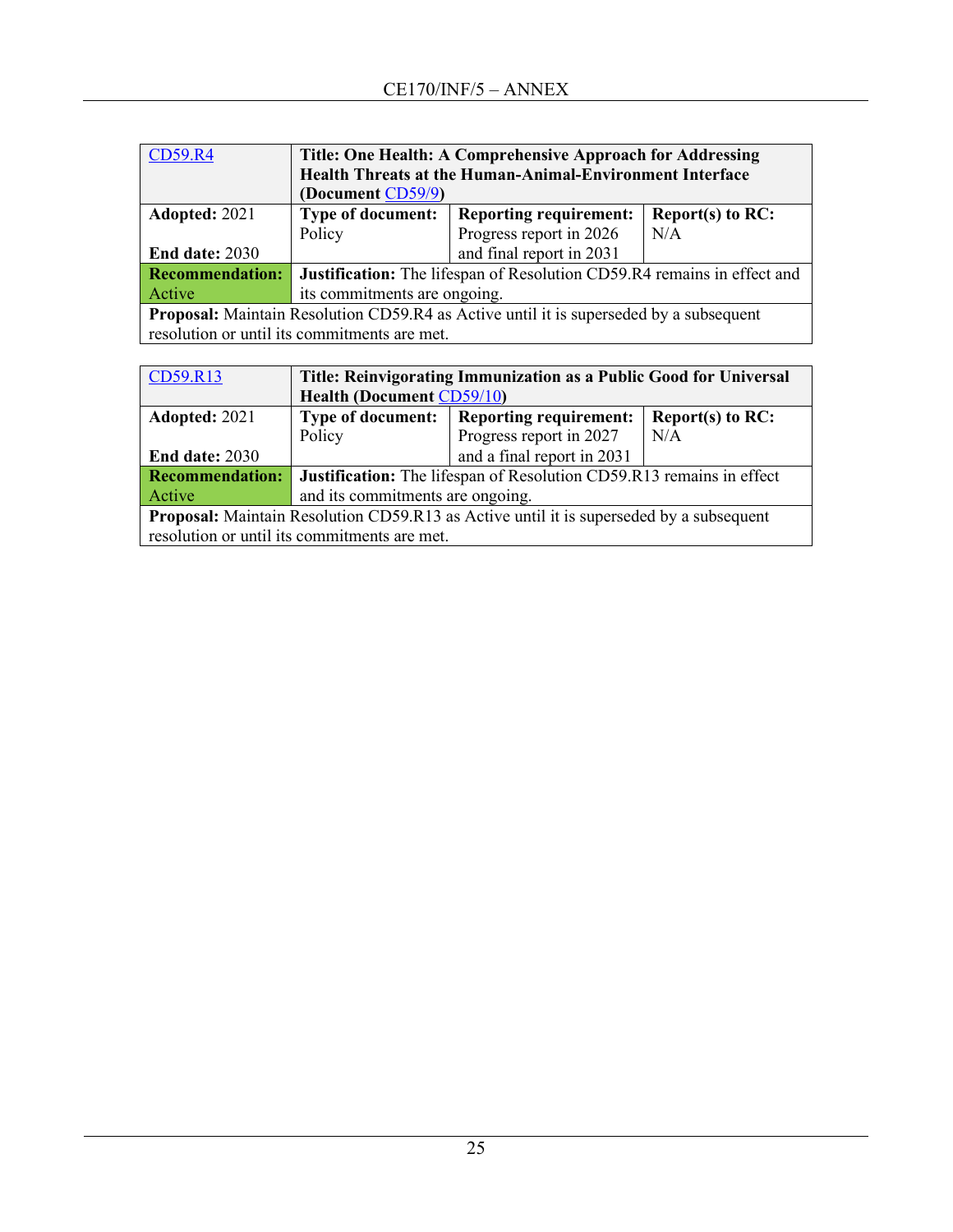# **Information Systems for Health, Evidence, and Research**

**Related Outcomes:**

Outcome 20: Integrated information systems for health

Outcome 21: Data, information, knowledge, and evidence

Outcome 22: Research, ethics, and innovation for health

| <b>CSP29.R4</b>                                                                                | Title: Plan of Action for the Strengthening of Vital Statistics<br>2017-2022 (Document CSP29/9) |                          |                |  |
|------------------------------------------------------------------------------------------------|-------------------------------------------------------------------------------------------------|--------------------------|----------------|--|
| Adopted: 2017                                                                                  | <b>Type of document:</b><br><b>Reporting requirement:</b><br>Report(s) to $RC$ :                |                          |                |  |
|                                                                                                | Plan of Action                                                                                  | Midterm review in 2020   | Midterm Review |  |
| End date: $2022$                                                                               |                                                                                                 | and final report in 2023 | CD58/INF/14-G  |  |
|                                                                                                |                                                                                                 |                          | (2020)         |  |
| <b>Recommendation:</b>                                                                         | Justification: The lifespan of Resolution CSP29.R4 remains in effect                            |                          |                |  |
| Active                                                                                         | and its commitments are ongoing.                                                                |                          |                |  |
| <b>Proposal:</b> Maintain Resolution CSP29.R4 as Active until it is superseded by a subsequent |                                                                                                 |                          |                |  |
| resolution or until its commitments are met.                                                   |                                                                                                 |                          |                |  |

| <b>CD57.R9</b>                                                                         | Title: Plan of Action for Strengthening Information Systems for         |                       |                     |  |
|----------------------------------------------------------------------------------------|-------------------------------------------------------------------------|-----------------------|---------------------|--|
|                                                                                        | Health 2019-2023 (Document CD57/9, Rev. 1)                              |                       |                     |  |
| Adopted: 2019                                                                          | Type of document:                                                       | <b>Reporting</b>      | Report(s) to $RC$ : |  |
|                                                                                        | Plan of Action                                                          | requirement: Progress | N/A                 |  |
| End date: $2023$                                                                       |                                                                         | report in 2022 and a  |                     |  |
|                                                                                        |                                                                         | final report in 2024  |                     |  |
| <b>Recommendation:</b>                                                                 | Justification: The lifespan of Resolution CD57.R9 remains in effect and |                       |                     |  |
| Active                                                                                 | its commitments are ongoing.                                            |                       |                     |  |
| Proposal: Maintain Resolution CD57.R9 as Active until it is superseded by a subsequent |                                                                         |                       |                     |  |
|                                                                                        | resolution or until its commitments are met.                            |                       |                     |  |

| <b>CD59.R1</b>                                                                                | Title: Roadmap for the Digital Transformation of the Health Sector      |                           |     |  |
|-----------------------------------------------------------------------------------------------|-------------------------------------------------------------------------|---------------------------|-----|--|
|                                                                                               | in the Region of the Americas (Document CD59/6)                         |                           |     |  |
| Adopted: 2021                                                                                 | Type of document:   Reporting requirement:<br>Report(s) to $RC$ :       |                           |     |  |
|                                                                                               | Policy                                                                  | Periodic reporting, first | N/A |  |
| End date: N/A                                                                                 |                                                                         | progress report in 2027   |     |  |
| <b>Recommendation:</b>                                                                        | Justification: The lifespan of Resolution CD59.R1 remains in effect and |                           |     |  |
| Active                                                                                        | its commitments are ongoing.                                            |                           |     |  |
| <b>Proposal:</b> Maintain Resolution CD59.R1 as Active until it is superseded by a subsequent |                                                                         |                           |     |  |
|                                                                                               | resolution or until its commitments are met.                            |                           |     |  |

| CD59.R2                                                                                       | Title: Policy on the Application of Data Science in Public Health                |                           |     |  |  |
|-----------------------------------------------------------------------------------------------|----------------------------------------------------------------------------------|---------------------------|-----|--|--|
|                                                                                               | <b>Using Artificial Intelligence and Other Emerging Technologies</b>             |                           |     |  |  |
|                                                                                               | (Document CD59/7)                                                                |                           |     |  |  |
| Adopted: 2021                                                                                 | <b>Type of document:</b><br>Report(s) to $RC$ :<br><b>Reporting requirement:</b> |                           |     |  |  |
|                                                                                               | Policy                                                                           | Periodic reporting, first | N/A |  |  |
| End date: N/A                                                                                 | progress report in 2027                                                          |                           |     |  |  |
| <b>Recommendation:</b>                                                                        | <b>Justification:</b> The lifespan of Resolution CD59.R2 remains in effect and   |                           |     |  |  |
| Active                                                                                        | its commitments are ongoing.                                                     |                           |     |  |  |
| <b>Proposal:</b> Maintain Resolution CD59.R2 as Active until it is superseded by a subsequent |                                                                                  |                           |     |  |  |
|                                                                                               | resolution or until its commitments are met.                                     |                           |     |  |  |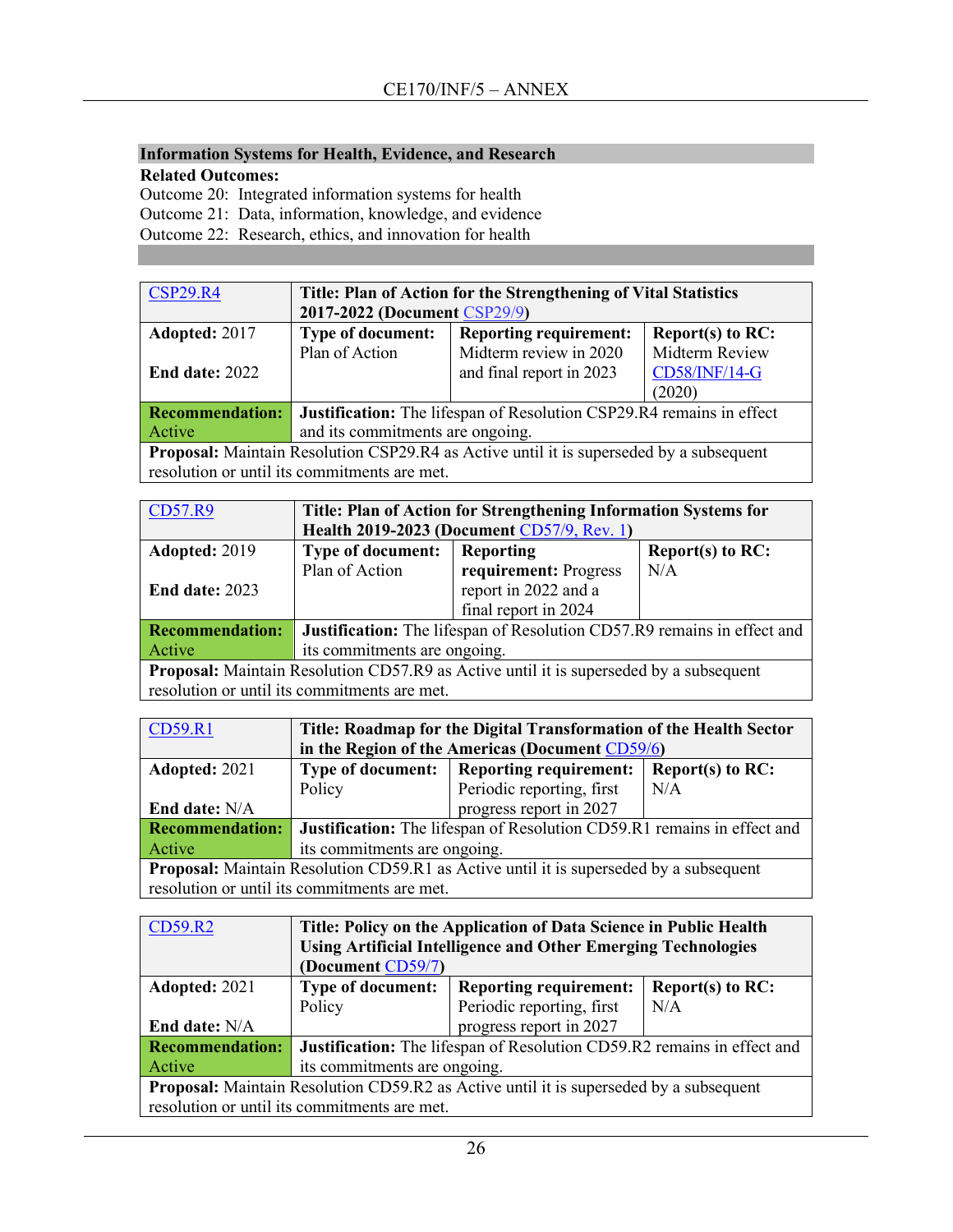# **Cross-cutting Themes**

# **Related Outcome:**

Outcome 26: Cross-cutting themes: equity, gender, ethnicity, and human rights

| CD46.R16                                                                                          | <b>Title: PAHO Gender Equality Policy (Document CD46/12)</b>           |                  |                      |  |
|---------------------------------------------------------------------------------------------------|------------------------------------------------------------------------|------------------|----------------------|--|
| Adopted: 2005                                                                                     | <b>Type of document:</b>                                               | <b>Reporting</b> | Report(s) to $RC$ :  |  |
|                                                                                                   | Policy                                                                 | requirement: N/A | Progress Reports     |  |
| End date: N/A                                                                                     |                                                                        |                  | CSP28/INF/3-B (2012) |  |
|                                                                                                   |                                                                        |                  | CD54/INF/2 (2015)    |  |
|                                                                                                   |                                                                        |                  | CD58/INF/14-D (2020) |  |
| <b>Recommendation:</b>                                                                            | <b>Justification:</b> The gender equality policy has ongoing mandates. |                  |                      |  |
| Active                                                                                            | Sustained political and technical support is needed.                   |                  |                      |  |
| Proposal: Maintain Resolution CD46.R16 as Active until it is superseded by a subsequent           |                                                                        |                  |                      |  |
| resolution or until its commitments are met. The strategic lines of action of the policy continue |                                                                        |                  |                      |  |
| to guide technical cooperation on gender equality.                                                |                                                                        |                  |                      |  |

| CD49.R12                                     | Title: Plan of Action for Implementing the Gender Equality Policy |                     |                      |
|----------------------------------------------|-------------------------------------------------------------------|---------------------|----------------------|
|                                              | (Document CD49/13)                                                |                     |                      |
| Adopted: 2009                                | <b>Type of document:</b>                                          | <b>Reporting</b>    | Report(s) to $RC$ :  |
|                                              | Plan of Action                                                    | requirement:        | Midterm Review       |
| <b>End date: 2014</b>                        |                                                                   | Periodic reporting  | CSP28/INF/3-B (2012) |
|                                              |                                                                   | and final report in | <b>Final Reports</b> |
|                                              |                                                                   | 2020                | $CD54/INF/2$ (2015); |
|                                              |                                                                   |                     | CD58/INF/14-D (2020) |
| <b>Recommendation:</b>                       | Justification: The lifespan of Resolution CD49.R12 has ended. The |                     |                      |
| <b>Sunset</b>                                | final report on the implementation of Resolution CD49.R12 was     |                     |                      |
|                                              | included as part of the progress report on Resolution CD46.R16    |                     |                      |
|                                              | (2005), PAHO Gender Equality Policy, presented to the Governing   |                     |                      |
|                                              | Bodies in 2020.                                                   |                     |                      |
| <b>Proposal:</b> Sunset Resolution CD49.R12. |                                                                   |                     |                      |

| <b>CD50.R8</b>                                                                                | Title: Health and Human Rights (Document CD50/12)                        |                  |                      |
|-----------------------------------------------------------------------------------------------|--------------------------------------------------------------------------|------------------|----------------------|
| Adopted: 2010                                                                                 | <b>Type of document:</b>                                                 | <b>Reporting</b> | Report(s) to $RC$ :  |
|                                                                                               | <b>Concept Paper</b>                                                     | requirement: N/A | Progress Report      |
| <b>End date:</b> N/A                                                                          |                                                                          |                  | <b>CSP29/INF/7-E</b> |
|                                                                                               |                                                                          |                  | (2017)               |
| <b>Recommendation:</b>                                                                        | <b>Justification:</b> The commitments of Resolution CD50.R8 are ongoing. |                  |                      |
| Active                                                                                        | A large number of national policies, plans, and laws should be           |                  |                      |
|                                                                                               | reformulated to align with human rights law. The 2017 progress report    |                  |                      |
|                                                                                               | to the Member States emphasized the continuing need to strengthen        |                  |                      |
|                                                                                               | collaboration with international and regional human rights committees,   |                  |                      |
|                                                                                               | organs, and rappourterships.                                             |                  |                      |
| <b>Proposal:</b> Maintain Resolution CD50.R8 as Active until it is superseded by a subsequent |                                                                          |                  |                      |
| resolution; also, present progress reports every five years.                                  |                                                                          |                  |                      |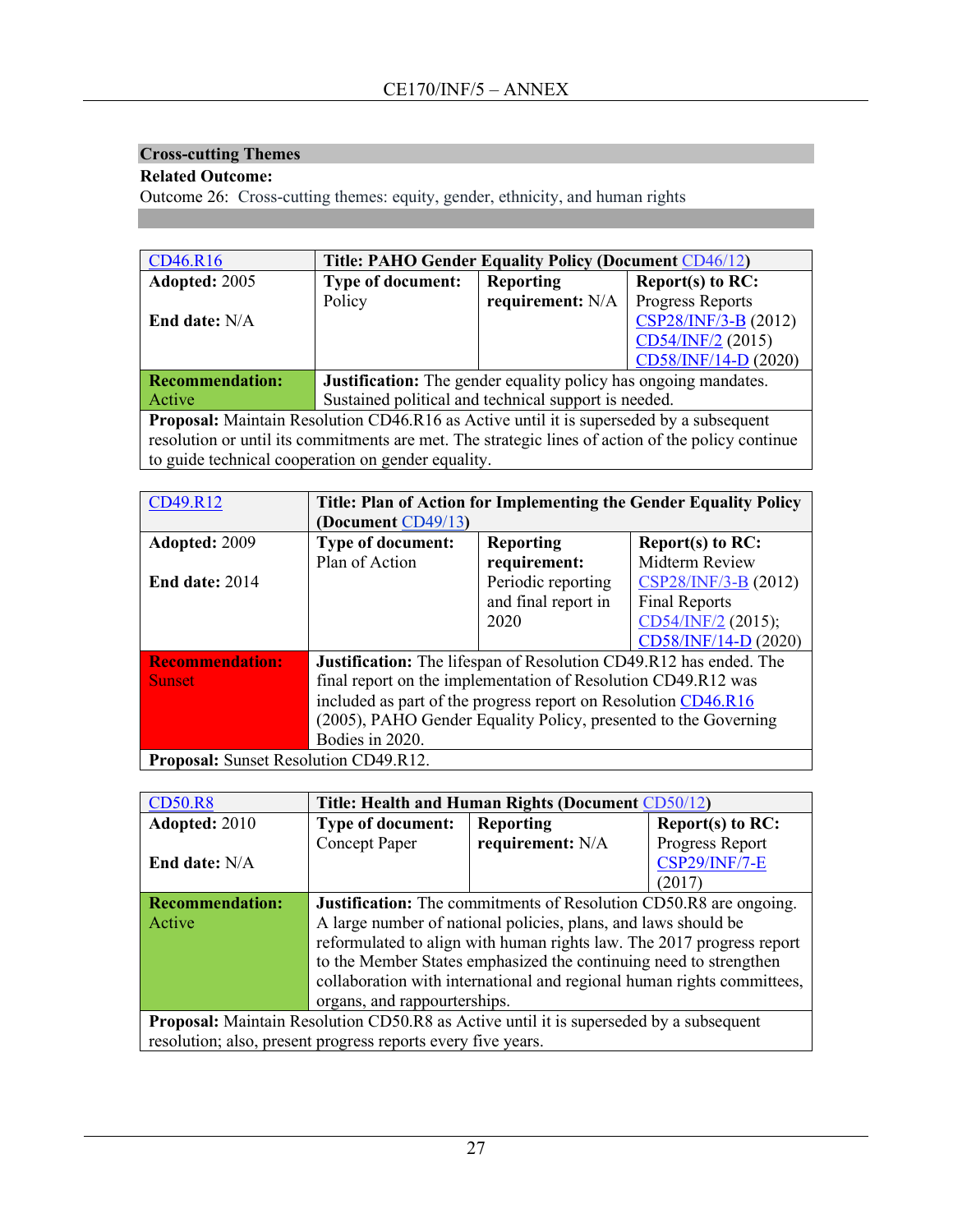| <b>CD52.R6</b>                                                                         | Title: Addressing the Causes of Disparities in Health Service Access<br>and Utilization for Lesbian, Gay, Bisexual, and Trans (LGBT)<br><b>Persons (Document CD52/18)</b> |                  |                                                                          |  |  |
|----------------------------------------------------------------------------------------|---------------------------------------------------------------------------------------------------------------------------------------------------------------------------|------------------|--------------------------------------------------------------------------|--|--|
| Adopted: 2013                                                                          | Type of document:                                                                                                                                                         | <b>Reporting</b> | Report(s) to $RC$ :                                                      |  |  |
|                                                                                        | Concept Paper                                                                                                                                                             | requirement: N/A | <b>Progress Reports</b>                                                  |  |  |
| End date: N/A                                                                          | CSP29/INF/7-D (2017)                                                                                                                                                      |                  |                                                                          |  |  |
|                                                                                        | CD56/INF/11, Corr. (2018)                                                                                                                                                 |                  |                                                                          |  |  |
| <b>Recommendation:</b>                                                                 |                                                                                                                                                                           |                  | <b>Justification:</b> The commitments of Resolution CD52.R6 are ongoing. |  |  |
| Active                                                                                 |                                                                                                                                                                           |                  |                                                                          |  |  |
| Proposal: Maintain Resolution CD52.R6 as Active until it is superseded by a subsequent |                                                                                                                                                                           |                  |                                                                          |  |  |
|                                                                                        | resolution or until its commitments are met.                                                                                                                              |                  |                                                                          |  |  |

| <b>CSP29.R3</b>                                                                                 | Title: Policy on Ethnicity and Health (Document CSP29/7, Rev. 1)          |                  |                     |  |
|-------------------------------------------------------------------------------------------------|---------------------------------------------------------------------------|------------------|---------------------|--|
| Adopted: 2017                                                                                   | <b>Type of document:</b>                                                  | <b>Reporting</b> | Report(s) to $RC$ : |  |
|                                                                                                 | Policy                                                                    | requirement: N/A | N/A                 |  |
| End date: N/A                                                                                   |                                                                           |                  |                     |  |
| <b>Recommendation:</b>                                                                          | <b>Justification:</b> The commitments of Resolution CSP29.R3 are ongoing. |                  |                     |  |
| Active                                                                                          |                                                                           |                  |                     |  |
| <b>Proposal:</b> Maintain Resolution CSP29.R3 as Active until it is superseded by a subsequent  |                                                                           |                  |                     |  |
| resolution or until its commitments are met; also, include information on implementation of the |                                                                           |                  |                     |  |
| policy into the reports on the implementation of Resolution CD57.R14 (2019), Strategy and       |                                                                           |                  |                     |  |
| Plan of Action on Ethnicity and Health 2019-2025, which mandates a progress report in 2023      |                                                                           |                  |                     |  |
| and a final report in 2026.                                                                     |                                                                           |                  |                     |  |

| CD57.R14                                                                                       | Title: Strategy and Plan of Action on Ethnicity and Health                |                               |                     |  |
|------------------------------------------------------------------------------------------------|---------------------------------------------------------------------------|-------------------------------|---------------------|--|
|                                                                                                | 2019-2025 (Document CD57/13, Rev. 1)                                      |                               |                     |  |
| Adopted: 2019                                                                                  | <b>Type of document:</b>                                                  | <b>Reporting requirement:</b> | Report $(s)$ to RC: |  |
|                                                                                                | Strategy and Plan of                                                      | Progress report in 2023       | N/A                 |  |
| <b>End date: 2025</b>                                                                          | Action                                                                    | and a final report in 2026    |                     |  |
| <b>Recommendation:</b>                                                                         | <b>Justification:</b> The commitments of Resolution CD57.R14 are ongoing. |                               |                     |  |
| Active                                                                                         |                                                                           |                               |                     |  |
| <b>Proposal:</b> Maintain Resolution CD57.R14 as Active until it is superseded by a subsequent |                                                                           |                               |                     |  |
|                                                                                                | resolution or until its commitments are met.                              |                               |                     |  |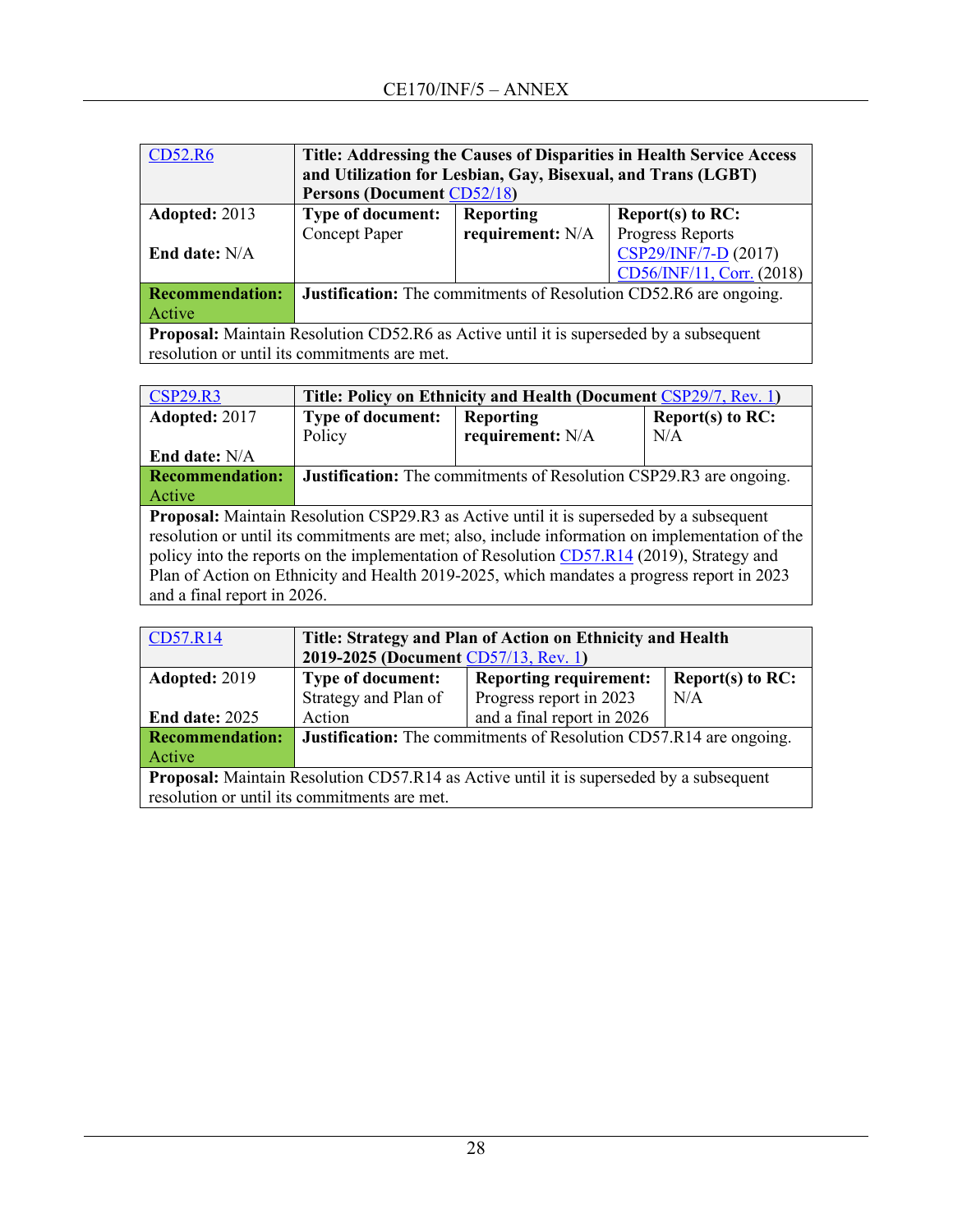## **Leadership, Governance, and Enabling Functions**

## **Related Outcomes:**

Outcome 27: Leadership and governance

Outcome 28: Management and administration

| <b>CSP26.R7</b>                                          | Title: Director Emeritus of the Pan American Sanitary Bureau        |                  |     |  |
|----------------------------------------------------------|---------------------------------------------------------------------|------------------|-----|--|
| <b>Adopted: 2002</b>                                     | <b>Reporting</b><br><b>Type of document:</b><br>Report(s) to $RC$ : |                  |     |  |
|                                                          | Resolution                                                          | requirement: N/A | N/A |  |
| End date: N/A                                            |                                                                     |                  |     |  |
| <b>Recommendation:</b>                                   | <b>Justification:</b> This is a lifetime appointment.               |                  |     |  |
| Active                                                   |                                                                     |                  |     |  |
| <b>Proposal:</b> Maintain Resolution CSP26.R7 as Active. |                                                                     |                  |     |  |

| <b>CD45.R4</b>                                                                                | Title: Strategy for Increasing the Rate of Collection of Quota        |                  |     |  |
|-----------------------------------------------------------------------------------------------|-----------------------------------------------------------------------|------------------|-----|--|
|                                                                                               | <b>Assessments (Document CD45/16)</b>                                 |                  |     |  |
| Adopted: 2004                                                                                 | <b>Type of document:</b><br><b>Reporting</b><br>Report(s) to $RC$ :   |                  |     |  |
|                                                                                               | Strategy                                                              | requirement: N/A | N/A |  |
| End date: N/A                                                                                 |                                                                       |                  |     |  |
| <b>Recommendation:</b>                                                                        | <b>Justification:</b> The commitments of Resolution CD54.R4 are still |                  |     |  |
| <b>Active</b>                                                                                 | valid.                                                                |                  |     |  |
| <b>Proposal:</b> Maintain Resolution CD45.R4 as Active until it is superseded by a subsequent |                                                                       |                  |     |  |
| resolution or until its commitments are met.                                                  |                                                                       |                  |     |  |

| CSP27.R19                                                                                       | Title: Master Capital Investment Fund (Document CSP27/18)         |                  |                     |
|-------------------------------------------------------------------------------------------------|-------------------------------------------------------------------|------------------|---------------------|
| Adopted: 2007                                                                                   | <b>Type of document:</b>                                          | <b>Reporting</b> | Report(s) to $RC$ : |
|                                                                                                 | Administrative and                                                | requirement:     | N/A                 |
| End date: N/A                                                                                   | Financial                                                         | Annual reporting |                     |
| <b>Recommendation:</b>                                                                          | <b>Justification:</b> The commitments of Resolution CSP27.R19 are |                  |                     |
| Active                                                                                          | ongoing.                                                          |                  |                     |
| <b>Proposal:</b> Maintain Resolution CSP27.R19 as Active until it is superseded by a subsequent |                                                                   |                  |                     |
| resolution or until its commitments are met.                                                    |                                                                   |                  |                     |

| <b>CD49.R2</b>                                                                                | Title: Establishment of the Audit Committee of PAHO                      |                                |                     |  |
|-----------------------------------------------------------------------------------------------|--------------------------------------------------------------------------|--------------------------------|---------------------|--|
|                                                                                               | (Document CD49/26)                                                       |                                |                     |  |
| Adopted: 2009                                                                                 | <b>Type of</b>                                                           | <b>Reporting requirement:</b>  | Report(s) to $RC$ : |  |
|                                                                                               | document:                                                                | The Audit Committee            | N/A                 |  |
| End date: N/A                                                                                 | Institutional                                                            | reports annually to the        |                     |  |
|                                                                                               |                                                                          | <b>Executive Committee and</b> |                     |  |
|                                                                                               |                                                                          | provides ad hoc reports as     |                     |  |
|                                                                                               |                                                                          | requested by the Executive     |                     |  |
|                                                                                               |                                                                          | Committee.                     |                     |  |
| <b>Recommendation:</b>                                                                        | <b>Justification:</b> The commitments of Resolution CD49.R2 are ongoing. |                                |                     |  |
| Active                                                                                        |                                                                          |                                |                     |  |
| <b>Proposal:</b> Maintain Resolution CD49.R2 as Active until it is superseded by a subsequent |                                                                          |                                |                     |  |
| resolution or until its commitments are met.                                                  |                                                                          |                                |                     |  |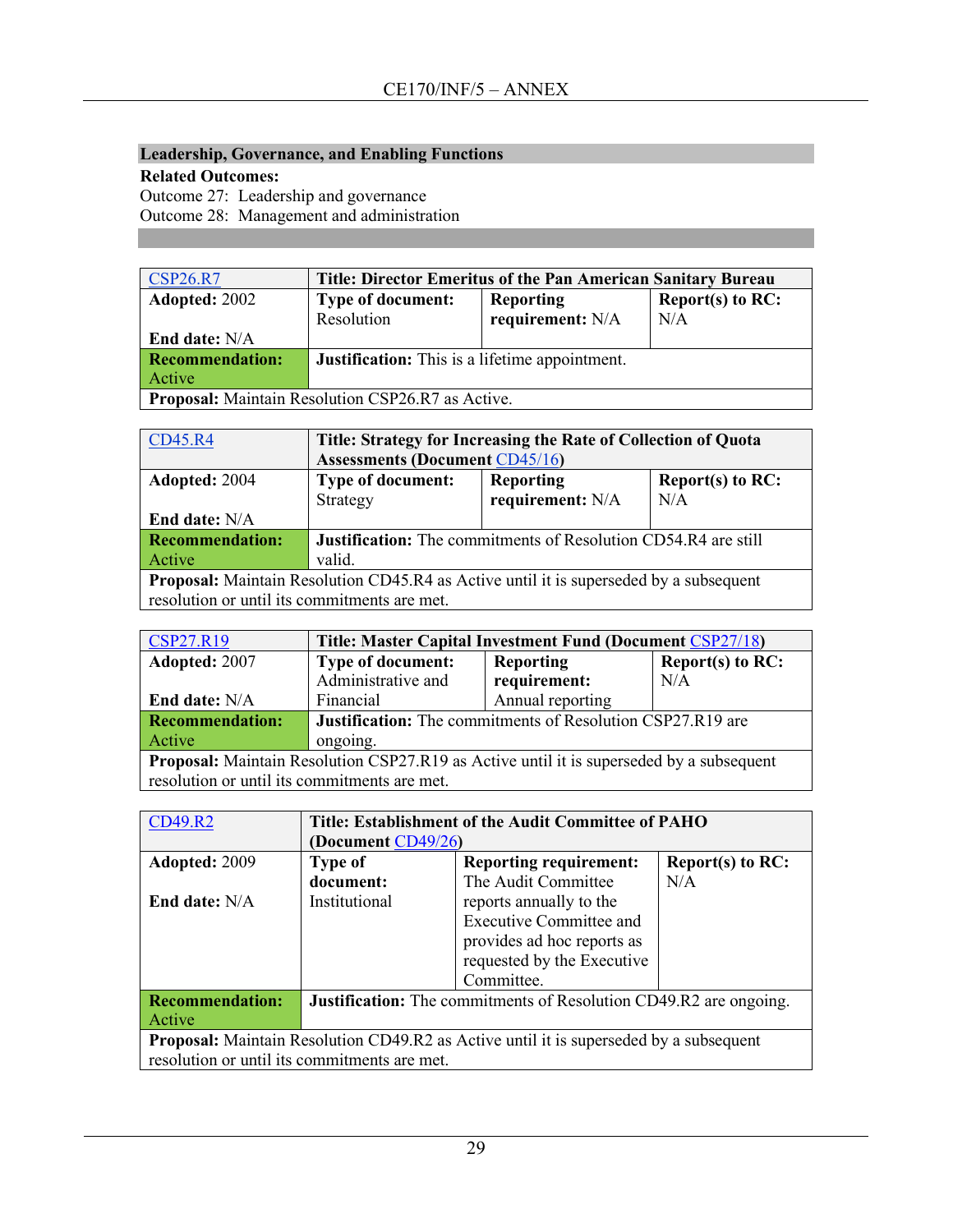| CD49.R5                                                                                       | Title: Establishment of a New Institutional Framework for the            |                  |                         |  |
|-----------------------------------------------------------------------------------------------|--------------------------------------------------------------------------|------------------|-------------------------|--|
|                                                                                               | <b>Latin American and Caribbean Center on Health Sciences</b>            |                  |                         |  |
|                                                                                               | <b>Information (BIREME) (Document CD49/17)</b>                           |                  |                         |  |
| Adopted: 2009                                                                                 | <b>Type of document:</b>                                                 | <b>Reporting</b> | <b>Report(s) to RC:</b> |  |
|                                                                                               | Institutional                                                            | requirement: N/A | CD51/INF/5-F (2011)     |  |
| End date: N/A                                                                                 |                                                                          |                  | CSP28/INF/3-H (2012)    |  |
|                                                                                               | CD52/INF/4-I (2013)                                                      |                  |                         |  |
|                                                                                               |                                                                          |                  | $CD53/INF/6-G (2014)$   |  |
|                                                                                               |                                                                          |                  | $CD54/INF/5-G(2015)$    |  |
|                                                                                               | $CD55/INF/12-F(2016)$                                                    |                  |                         |  |
|                                                                                               |                                                                          |                  | CSP29/INF/7-M (2017)    |  |
|                                                                                               |                                                                          |                  | $CD56/INF/22-K (2018)$  |  |
| <b>Recommendation:</b>                                                                        | <b>Justification:</b> The commitments of Resolution CD49.R5 are ongoing. |                  |                         |  |
| Active                                                                                        |                                                                          |                  |                         |  |
| <b>Proposal:</b> Maintain Resolution CD49.R5 as Active until it is superseded by a subsequent |                                                                          |                  |                         |  |
| resolution or until its commitments are met.                                                  |                                                                          |                  |                         |  |

| <b>CD50.R14</b>                                                                                | Title: Pan American Centers (Document CD50/9)                        |                    |                         |  |
|------------------------------------------------------------------------------------------------|----------------------------------------------------------------------|--------------------|-------------------------|--|
| Adopted: 2010                                                                                  | <b>Type of document:</b>                                             | <b>Reporting</b>   | <b>Report(s) to RC:</b> |  |
|                                                                                                | Strategy                                                             | requirement:       | $CD51/INF/5-F(2011)$    |  |
| End date: $N/A$                                                                                |                                                                      | Periodic reporting | CSP28/INF/3-H (2012)    |  |
|                                                                                                |                                                                      |                    | $CD52/INF/4-I(2013)$    |  |
|                                                                                                |                                                                      |                    | $CD53/INF/6-G (2014)$   |  |
|                                                                                                |                                                                      |                    | $CD54/INF/5-G (2015)$   |  |
|                                                                                                |                                                                      |                    | $CD55/INF/12-F$ (2016)  |  |
|                                                                                                |                                                                      |                    | CSP29/INF/7-M (2017)    |  |
|                                                                                                |                                                                      |                    | CD56/INF/22-K (2018)    |  |
| <b>Recommendation:</b>                                                                         | <b>Justification:</b> The Pan American Sanitary Conference requested |                    |                         |  |
| Active                                                                                         | periodic evaluations of each Center (Resolution CSP20.R31, 1978).    |                    |                         |  |
|                                                                                                | Commitments to Member States are ongoing.                            |                    |                         |  |
| <b>Proposal:</b> Maintain Resolution CD50.R14 as Active until it is superseded by a subsequent |                                                                      |                    |                         |  |
| resolution or until its commitments are met.                                                   |                                                                      |                    |                         |  |

| <b>CSP28.R6</b>                                                                                | Title: Method of Work of the Governing Bodies: Delegation of   |                  |     |
|------------------------------------------------------------------------------------------------|----------------------------------------------------------------|------------------|-----|
|                                                                                                | <b>Functions to the Executive Committee (Document CSP28/5)</b> |                  |     |
| Adopted: 2012                                                                                  | Report $(s)$ to RC:<br><b>Type of document:</b><br>Reporting   |                  |     |
|                                                                                                | Constitutional                                                 | requirement: N/A | N/A |
| End date: N/A                                                                                  |                                                                |                  |     |
| <b>Recommendation:</b>                                                                         | Justification: The commitments of Resolution CSP28.R6 are      |                  |     |
| Active                                                                                         | ongoing.                                                       |                  |     |
| <b>Proposal:</b> Maintain Resolution CSP28.R6 as Active until it is superseded by a subsequent |                                                                |                  |     |
| resolution or until its commitments are met.                                                   |                                                                |                  |     |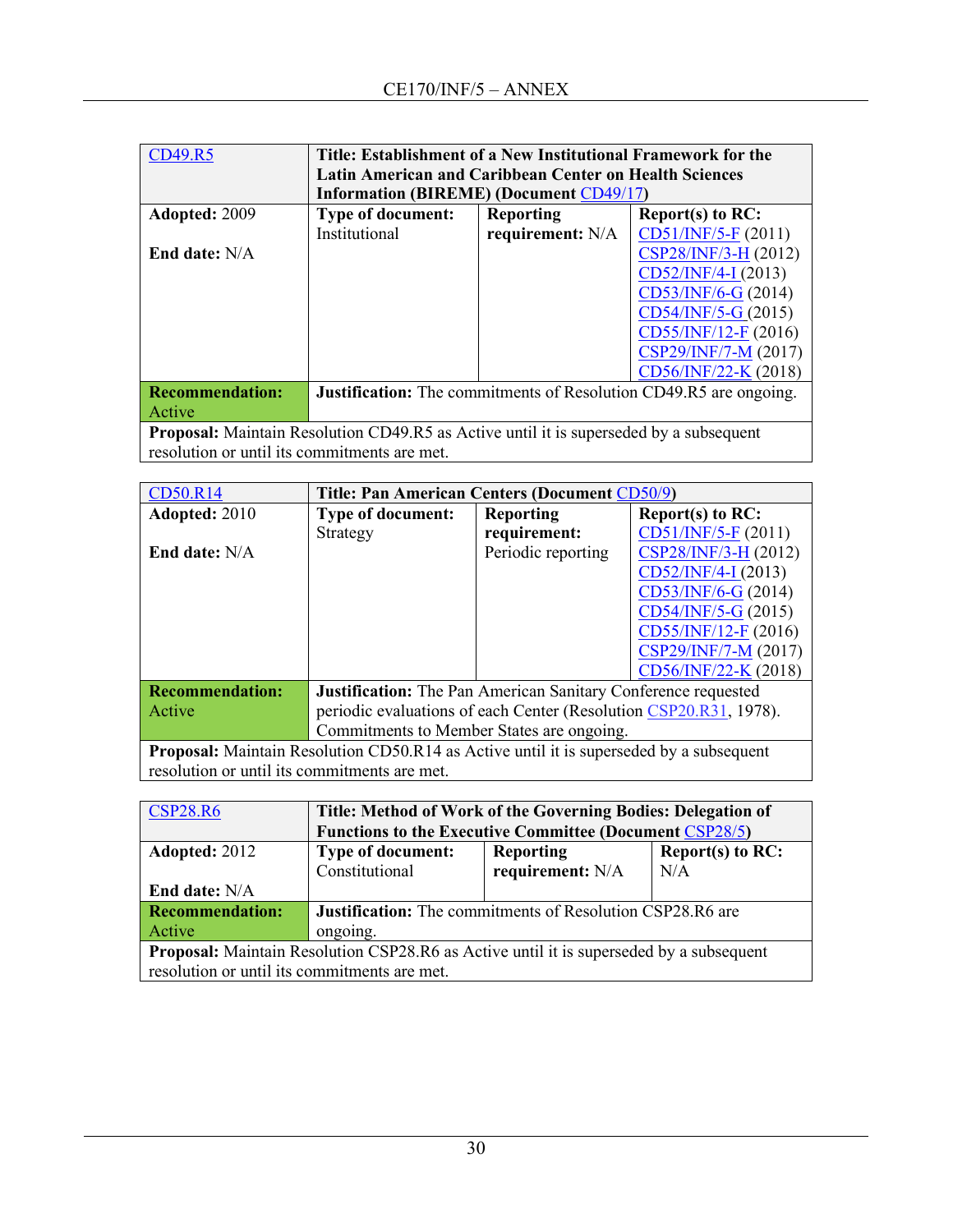| <b>CSP28.R8</b>                                   | Title: Director Emeritus of the Pan American Sanitary Bureau |                  |                     |  |
|---------------------------------------------------|--------------------------------------------------------------|------------------|---------------------|--|
| <b>Adopted: 2012</b>                              | <b>Type of document:</b>                                     | <b>Reporting</b> | Report(s) to $RC$ : |  |
|                                                   | Resolution                                                   | requirement: N/A | N/A                 |  |
| <b>End date:</b> N/A                              |                                                              |                  |                     |  |
| <b>Recommendation:</b>                            | <b>Justification:</b> This is a lifetime appointment.        |                  |                     |  |
| Active                                            |                                                              |                  |                     |  |
| Proposal: Maintain Resolution CSP28.R8 as Active. |                                                              |                  |                     |  |

| <b>CSP28.R10</b>                       | Title: PAHO Budget Policy (Document CSP28/7)                      |                                                                 |                  |  |
|----------------------------------------|-------------------------------------------------------------------|-----------------------------------------------------------------|------------------|--|
| Adopted: 2012                          | <b>Type of document:</b>                                          | Reporting                                                       | Report(s) to RC: |  |
|                                        | Policy                                                            | requirement:                                                    | CD55/6 (2016)    |  |
| End date: N/A                          |                                                                   | At the end of the first                                         | CD56/6 and       |  |
|                                        |                                                                   | biennium and the                                                | CD56/6, Add. I   |  |
|                                        |                                                                   | following two biennia.                                          | (2018)           |  |
| <b>Recommendation:</b>                 | Justification: Resolution CSP28.R10 has been superseded following |                                                                 |                  |  |
| <b>Sunset</b>                          |                                                                   | the close of the 2018-2019 biennium. The new PAHO Budget Policy |                  |  |
|                                        | (Document CD57/5) was adopted by the 57th Directing Council in    |                                                                 |                  |  |
|                                        | 2019 under Resolution CD57.R3.                                    |                                                                 |                  |  |
| Proposal: Sunset Resolution CSP28.R10. |                                                                   |                                                                 |                  |  |

| CSP28.R17                                                                                       | Title: Master Capital Investment Fund (Document CSP28/23)         |                    |                     |  |
|-------------------------------------------------------------------------------------------------|-------------------------------------------------------------------|--------------------|---------------------|--|
| Adopted: 2012                                                                                   | <b>Type of document:</b>                                          | <b>Reporting</b>   | Report(s) to $RC$ : |  |
|                                                                                                 | Administrative and                                                | requirement:       | N/A                 |  |
| End date: N/A                                                                                   | Financial                                                         | Periodic reporting |                     |  |
| <b>Recommendation:</b>                                                                          | <b>Justification:</b> The commitments of Resolution CSP28.R17 are |                    |                     |  |
| Active                                                                                          | ongoing.                                                          |                    |                     |  |
| <b>Proposal:</b> Maintain Resolution CSP28.R17 as Active until it is superseded by a subsequent |                                                                   |                    |                     |  |
| resolution or until its commitments are met.                                                    |                                                                   |                    |                     |  |

| CD52.R12                                     | Title: Review of the Charge Assessed on the Procurement of<br><b>Public Health Supplies for Member States (Document CD52/15)</b> |                                  |                                          |
|----------------------------------------------|----------------------------------------------------------------------------------------------------------------------------------|----------------------------------|------------------------------------------|
| Adopted: 2013                                | <b>Type of document:</b><br>Administrative and                                                                                   | <b>Reporting</b><br>requirement: | Report(s) to RC:<br><b>CSP29/INF/7-L</b> |
| End date: N/A                                | Financial                                                                                                                        | Biennial reporting               | (2017)<br>CD56/INF/22-J<br>(2018)        |
| <b>Recommendation:</b>                       | Justification: Resolution CD52.R12 has been superseded by                                                                        |                                  |                                          |
| <b>Sunset</b>                                | Resolution CD58.R4 (2020), Review of the Charge Assessed on the                                                                  |                                  |                                          |
|                                              | Procurement of Public Health Supplies for Member States.                                                                         |                                  |                                          |
| <b>Proposal:</b> Sunset Resolution CD52.R12. |                                                                                                                                  |                                  |                                          |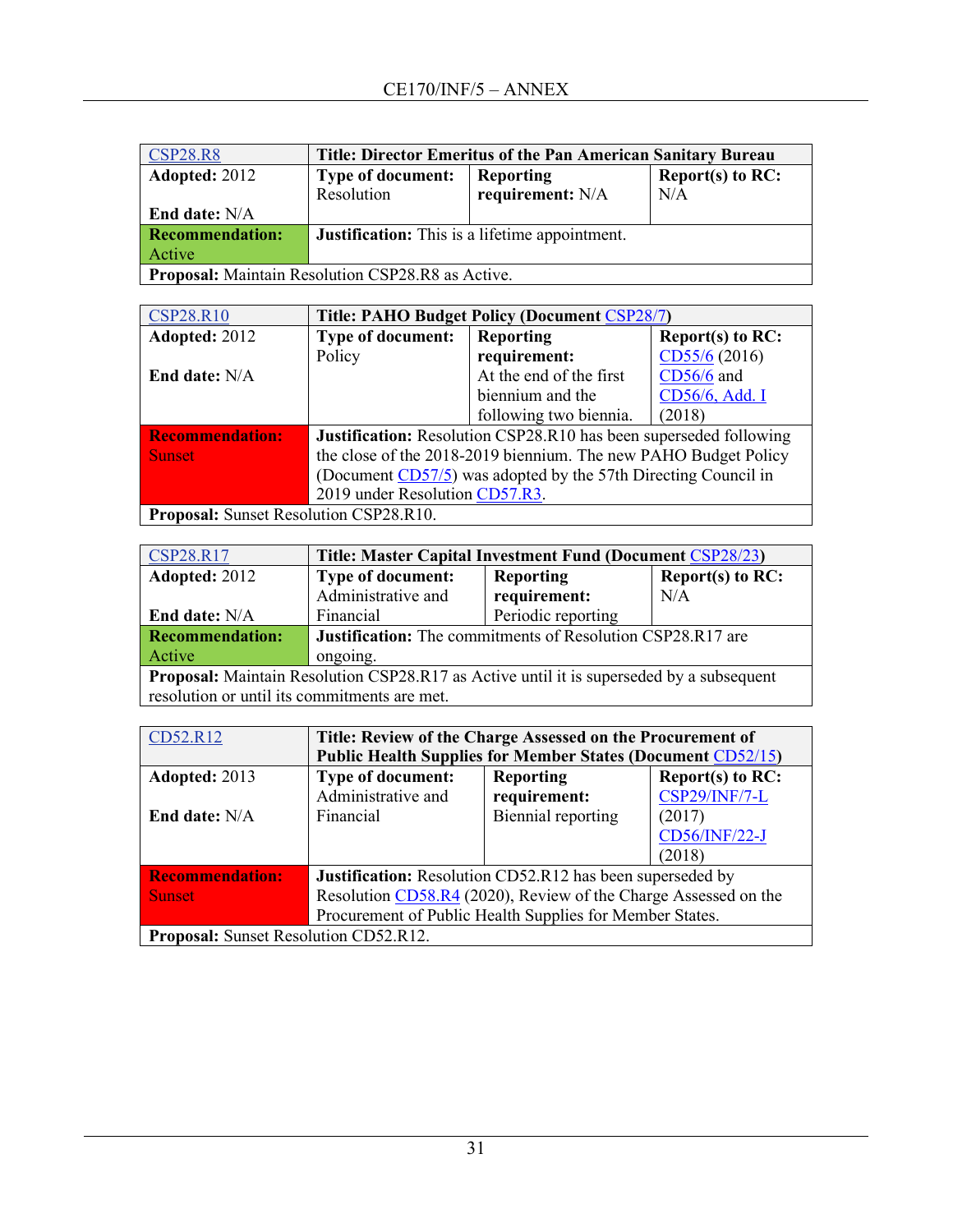| CD52.R15                                                                                       | Title: Cooperation for Health Development in the Americas                 |                    |                      |  |
|------------------------------------------------------------------------------------------------|---------------------------------------------------------------------------|--------------------|----------------------|--|
|                                                                                                | (Document CD52/11)                                                        |                    |                      |  |
| Adopted: 2013                                                                                  | Type of document:                                                         | <b>Reporting</b>   | Report(s) to $RC$ :  |  |
|                                                                                                | Policy                                                                    | requirement:       | CSP29/INF-K (2017)   |  |
| End date: N/A                                                                                  |                                                                           | Biennial reporting | CD57/INF/10-D (2019) |  |
|                                                                                                |                                                                           |                    | CD59/INF/16-G (2021) |  |
| <b>Recommendation:</b>                                                                         | <b>Justification:</b> The commitments of Resolution CD52.R15 are ongoing. |                    |                      |  |
| Active                                                                                         |                                                                           |                    |                      |  |
| <b>Proposal:</b> Maintain Resolution CD52.R15 as Active until it is superseded by a subsequent |                                                                           |                    |                      |  |
| resolution or until its commitments are met.                                                   |                                                                           |                    |                      |  |

| CD53.R10                                     | Title: Status and Authorized Level of the Working Capital Fund   |                    |                             |  |
|----------------------------------------------|------------------------------------------------------------------|--------------------|-----------------------------|--|
|                                              | (Document CD53/18)                                               |                    |                             |  |
| Adopted: 2014                                | <b>Type of document:</b>                                         | <b>Reporting</b>   | <b>Report(s) to RC:</b> The |  |
|                                              | Administrative and                                               | requirement:       | status of the WCF has       |  |
| <b>End date:</b> N/A                         | Financial                                                        | Periodic reporting | been included in the        |  |
|                                              |                                                                  |                    | annual financial            |  |
|                                              |                                                                  |                    | reports of the Director:    |  |
|                                              |                                                                  |                    | 2019, 2018, 2017,           |  |
|                                              |                                                                  |                    | 2016, 2015, 2014            |  |
| <b>Recommendation:</b>                       | <b>Justification:</b> Resolution CD53.R10 has been superseded by |                    |                             |  |
| <b>Sunset</b>                                | Resolution CD58.R1 (2020).                                       |                    |                             |  |
| <b>Proposal:</b> Sunset Resolution CD53.R10. |                                                                  |                    |                             |  |

| CD55.R2                                                                                       | Title: Methodology for the Programmatic Priorities Stratification        |                  |                       |  |
|-----------------------------------------------------------------------------------------------|--------------------------------------------------------------------------|------------------|-----------------------|--|
|                                                                                               | Framework of the PAHO Strategic Plan (Document CD55/7)                   |                  |                       |  |
| Adopted: 2016                                                                                 | <b>Type of document:</b>                                                 | <b>Reporting</b> | Report(s) to RC:      |  |
|                                                                                               | Report                                                                   | requirement:     | Report                |  |
| End date: N/A                                                                                 |                                                                          | Report in 2020   | CD58/5 and            |  |
|                                                                                               |                                                                          |                  | CD58/5, Add. I (2020) |  |
| <b>Recommendation:</b>                                                                        | <b>Justification:</b> The commitments of Resolution CD55.R2 are ongoing. |                  |                       |  |
| <b>Active</b>                                                                                 |                                                                          |                  |                       |  |
| <b>Proposal:</b> Maintain Resolution CD55.R2 as Active until it is superseded by a subsequent |                                                                          |                  |                       |  |
| resolution. The application of programmatic stratification for resource mobilization and      |                                                                          |                  |                       |  |
| resource allocation were documented in the Report of the End-of-biennium Assessment of the    |                                                                          |                  |                       |  |
| PAHO Program and Budget 2018-2019/Final Report on the Implementation of the PAHO              |                                                                          |                  |                       |  |
| Strategic Plan 2014-2019 (Document CD58/5 and CD58/5, Add. I). The methodology also           |                                                                          |                  |                       |  |
| remains relevant and was applied to the Strategic Plan of the Pan American Health             |                                                                          |                  |                       |  |
| Organization 2020-2025 (Official Document 359 and Add. I).                                    |                                                                          |                  |                       |  |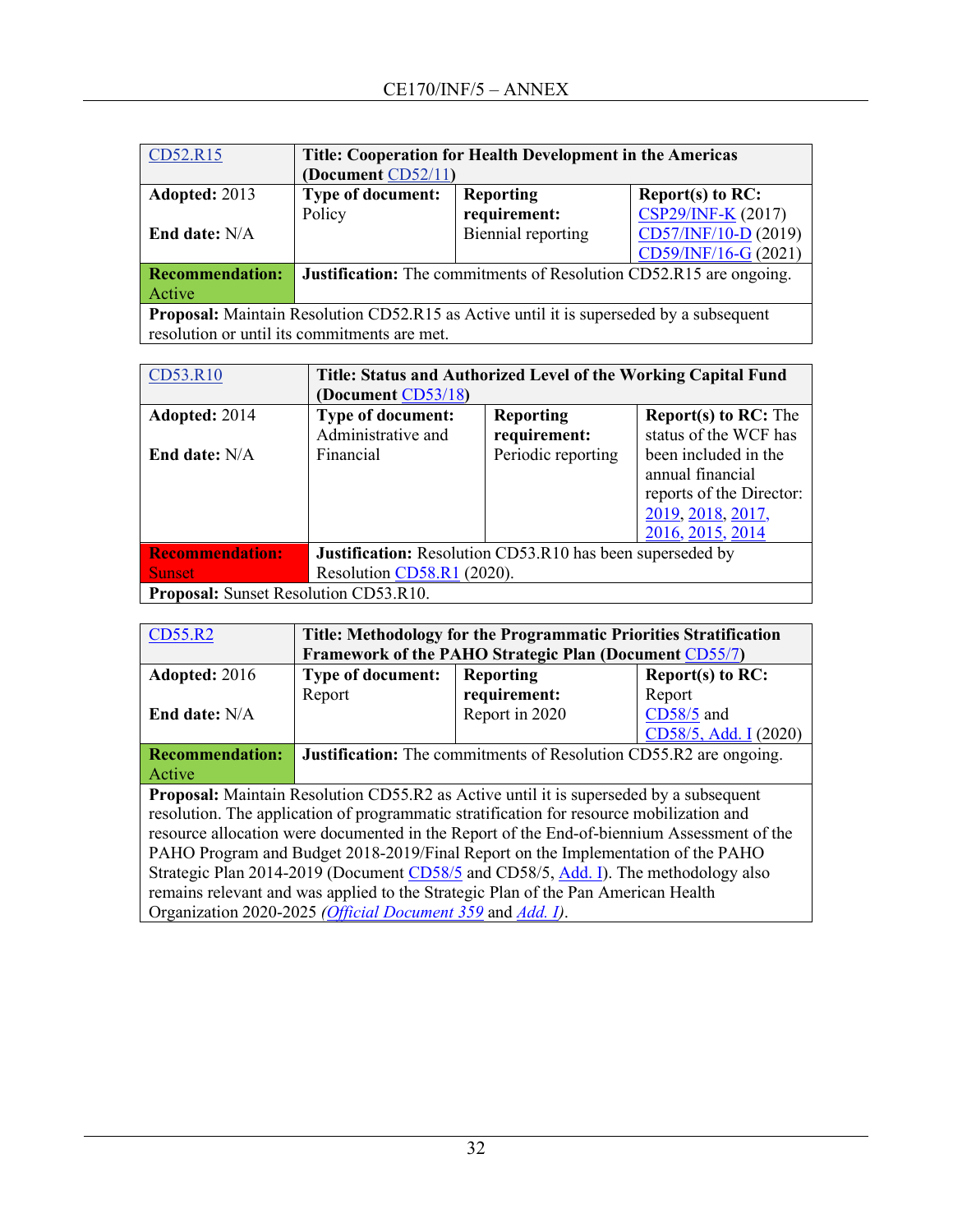| CD55.R3                                                                                     | <b>Title: Framework of Engagement with Non-State Actors</b>                   |                                                              |     |  |
|---------------------------------------------------------------------------------------------|-------------------------------------------------------------------------------|--------------------------------------------------------------|-----|--|
|                                                                                             | (Document CD55/8, Rev. 1)                                                     |                                                              |     |  |
| Adopted: 2016                                                                               |                                                                               | Type of document:<br><b>Reporting</b><br>Report(s) to $RC$ : |     |  |
|                                                                                             | Report                                                                        | requirement:                                                 | N/A |  |
| End date: N/A                                                                               |                                                                               | Annual reporting                                             |     |  |
| <b>Recommendation:</b>                                                                      | Justification: The lifespan of Resolution CD55.R3 remains in effect           |                                                              |     |  |
| Active                                                                                      | and its commitments are ongoing.                                              |                                                              |     |  |
| Proposal: Report to the Executive Committee on the implementation of FENSA at each of its   |                                                                               |                                                              |     |  |
| June sessions under a standing agenda item through its Subcommittee on Program, Budget, and |                                                                               |                                                              |     |  |
| Administration and share this report with WHO; maintain Resolution CD55.R3 as Active until  |                                                                               |                                                              |     |  |
|                                                                                             | it is superseded by a subsequent resolution or until its commitments are met. |                                                              |     |  |

| CD55.R4                                     | Title: Election of Three Member States to the Executive           |                               |     |  |  |
|---------------------------------------------|-------------------------------------------------------------------|-------------------------------|-----|--|--|
|                                             | <b>Committee on the Expiration of the Periods of Office of</b>    |                               |     |  |  |
|                                             | Bahamas, Costa Rica, and Ecuador (Document CD55/4)                |                               |     |  |  |
| <b>Adopted: 2016</b>                        | <b>Type of document:</b>                                          | Report(s) to RC:<br>Reporting |     |  |  |
|                                             | Constitutional                                                    | requirement: N/A              | N/A |  |  |
| End date: 2019                              |                                                                   |                               |     |  |  |
| <b>Recommendation:</b>                      | <b>Justification:</b> Resolution CD55.R4 has been superseded by   |                               |     |  |  |
| <b>Sunset</b>                               | Resolution CD57.R8 (2019), Election of Three Member States to the |                               |     |  |  |
|                                             | Executive Committee on the Expiration of the Periods of Office of |                               |     |  |  |
|                                             | Brazil, Colombia, and Panama.                                     |                               |     |  |  |
| <b>Proposal:</b> Sunset Resolution CD55.R4. |                                                                   |                               |     |  |  |

| CD55.R11                                                                                       | Title: Analysis of the Mandates of the Pan American Health<br><b>Organization (Document CD55/18, Rev. 1)</b> |                     |                   |
|------------------------------------------------------------------------------------------------|--------------------------------------------------------------------------------------------------------------|---------------------|-------------------|
|                                                                                                |                                                                                                              |                     |                   |
| Adopted: 2016                                                                                  | <b>Type of document:</b><br>Report(s) to $RC$ :<br><b>Reporting</b>                                          |                     |                   |
|                                                                                                | Institutional                                                                                                | requirement:        | CD57/INF/3 (2019) |
| End date: N/A                                                                                  |                                                                                                              | Triennial reporting |                   |
| <b>Recommendation:</b>                                                                         | <b>Justification:</b> The commitments of Resolution CD55.R11 are                                             |                     |                   |
| Active                                                                                         | ongoing.                                                                                                     |                     |                   |
| <b>Proposal:</b> Maintain Resolution CD55.R11 as Active until it is superseded by a subsequent |                                                                                                              |                     |                   |
| resolution or until its commitments are met.                                                   |                                                                                                              |                     |                   |

| <b>CSP29.R2</b>                                                                                | Title: Sustainable Health Agenda for the Americas 2018-2030          |                       |                     |
|------------------------------------------------------------------------------------------------|----------------------------------------------------------------------|-----------------------|---------------------|
|                                                                                                | (Document CSP29/6, Rev. 3)                                           |                       |                     |
| Adopted: 2017                                                                                  | <b>Type of document:</b>                                             | <b>Reporting</b>      | Report $(s)$ to RC: |
|                                                                                                | Strategy                                                             | requirement:          | N/A                 |
| <b>End date: 2030</b>                                                                          |                                                                      | Midterm review in     |                     |
|                                                                                                |                                                                      | 2025 and final report |                     |
|                                                                                                |                                                                      | in 2031               |                     |
| <b>Recommendation:</b>                                                                         | <b>Justification:</b> The lifespan of Resolution CSP29.R2 remains in |                       |                     |
| Active                                                                                         | effect and its commitments are ongoing.                              |                       |                     |
| <b>Proposal:</b> Maintain Resolution CSP29.R2 as Active until it is superseded by a subsequent |                                                                      |                       |                     |
| resolution or until its commitments are met.                                                   |                                                                      |                       |                     |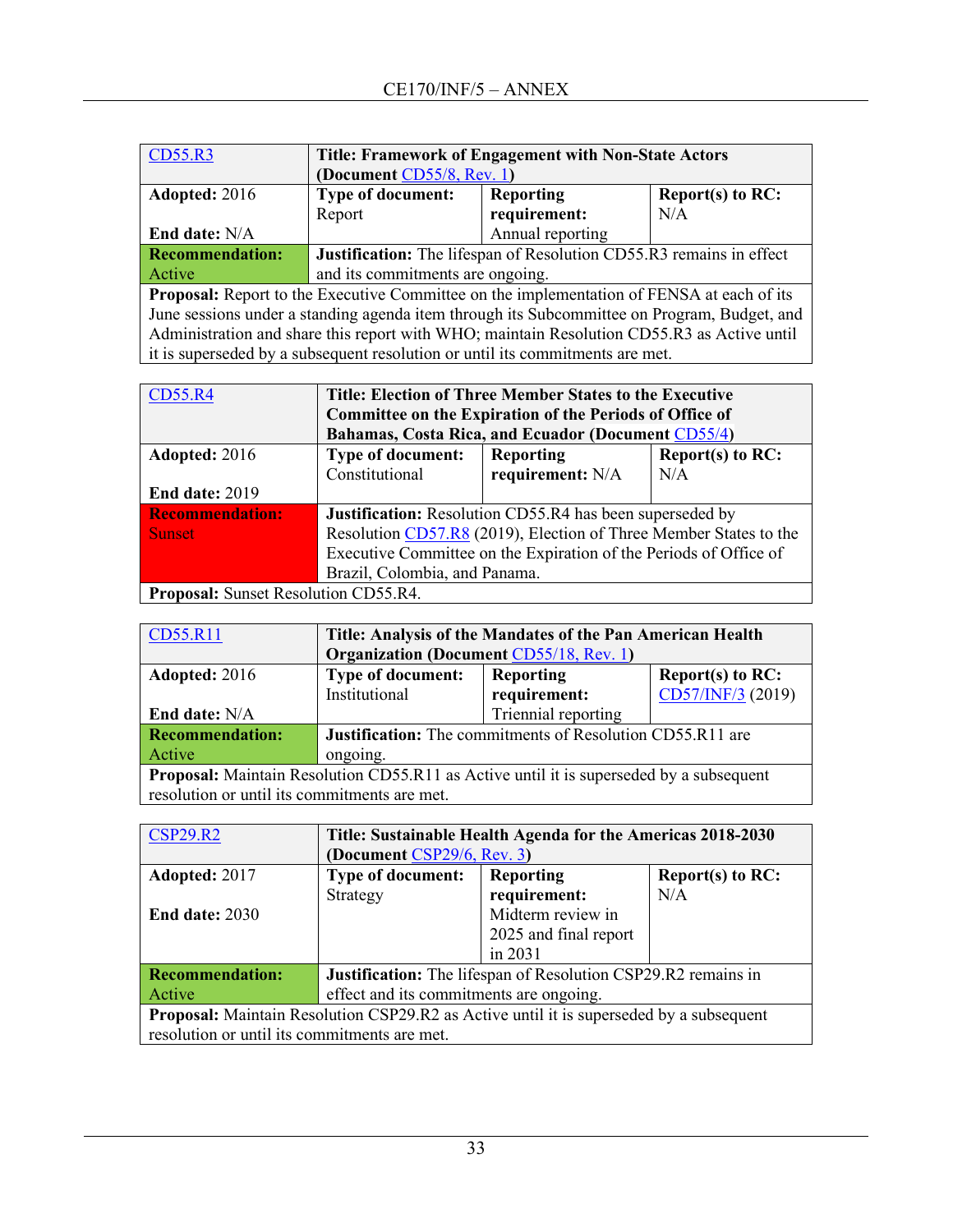| <b>CSP29.R5</b>                                                                                                                                                                                                                                                                                                                                                            | Title: Strategic Plan of PAHO 2014-2019 (Amended)                           |                                    |                       |  |  |
|----------------------------------------------------------------------------------------------------------------------------------------------------------------------------------------------------------------------------------------------------------------------------------------------------------------------------------------------------------------------------|-----------------------------------------------------------------------------|------------------------------------|-----------------------|--|--|
|                                                                                                                                                                                                                                                                                                                                                                            |                                                                             | (Official Document 345 and Add. I) |                       |  |  |
| Adopted: 2017                                                                                                                                                                                                                                                                                                                                                              | <b>Type of document:</b>                                                    | Reporting                          | Report(s) to RC:      |  |  |
|                                                                                                                                                                                                                                                                                                                                                                            | <b>Official Document</b>                                                    | requirement:                       | Second Interim Report |  |  |
| <b>End date: 2019</b>                                                                                                                                                                                                                                                                                                                                                      |                                                                             | Second interim report in           | $CD56/5$ and          |  |  |
|                                                                                                                                                                                                                                                                                                                                                                            |                                                                             | 2018 and final report in           | CD56/5, Add. I (2018) |  |  |
|                                                                                                                                                                                                                                                                                                                                                                            |                                                                             | 2020                               | Final Report          |  |  |
|                                                                                                                                                                                                                                                                                                                                                                            |                                                                             |                                    | CD58/5 and            |  |  |
|                                                                                                                                                                                                                                                                                                                                                                            |                                                                             |                                    | CD58/5, Add. I (2020) |  |  |
| <b>Recommendation:</b>                                                                                                                                                                                                                                                                                                                                                     | <b>Justification:</b> Resolution CSP29.R5 has been superseded by Resolution |                                    |                       |  |  |
| <b>Sunset</b>                                                                                                                                                                                                                                                                                                                                                              | CD57.R2 (2019), Strategic Plan of the Pan American Health                   |                                    |                       |  |  |
|                                                                                                                                                                                                                                                                                                                                                                            | Organization 2020-2025.                                                     |                                    |                       |  |  |
| $\mathbf{n}$ $\mathbf{n}$ $\mathbf{n}$ $\mathbf{n}$ $\mathbf{n}$ $\mathbf{n}$ $\mathbf{n}$ $\mathbf{n}$ $\mathbf{n}$ $\mathbf{n}$ $\mathbf{n}$ $\mathbf{n}$ $\mathbf{n}$ $\mathbf{n}$ $\mathbf{n}$ $\mathbf{n}$ $\mathbf{n}$ $\mathbf{n}$ $\mathbf{n}$ $\mathbf{n}$ $\mathbf{n}$ $\mathbf{n}$ $\mathbf{n}$ $\mathbf{n}$ $\mathbf{n}$ $\mathbf{n}$ $\mathbf{n}$ $\mathbf{n$ |                                                                             |                                    |                       |  |  |

**Proposal:** Sunset Resolution CSP29.R5.

| <b>CSP29.R6</b>                       | Title: PAHO Program and Budget 2018-2019 (Official Document 354,     |                    |                       |  |
|---------------------------------------|----------------------------------------------------------------------|--------------------|-----------------------|--|
|                                       | $Add. I$ and $Add. II$                                               |                    |                       |  |
| Adopted: 2017                         | <b>Type of</b>                                                       | <b>Reporting</b>   | Report $(s)$ to RC:   |  |
|                                       | document:                                                            | requirement:       | Final Report          |  |
| <b>End date: 2019</b>                 | <b>Official Document</b>                                             | Biennial reporting | CD58/5 and            |  |
|                                       |                                                                      |                    | CD58/5, Add. I (2020) |  |
| <b>Recommendation:</b>                | Justification: Resolution CSP29.R6 has been superseded by Resolution |                    |                       |  |
| <b>Sunset</b>                         | CD57.R5 (2019), Program Budget of the Pan American Health            |                    |                       |  |
|                                       | Organization 2020-2021.                                              |                    |                       |  |
| Proposal: Sunset Resolution CSP29.R6. |                                                                      |                    |                       |  |

| <b>CSP29.R7</b>                              | Title: Appointment of the External Auditor of PAHO for             |                  |                     |
|----------------------------------------------|--------------------------------------------------------------------|------------------|---------------------|
|                                              | 2018-2021 (Document CSP29/13)                                      |                  |                     |
| Adopted: 2017                                | <b>Type of document:</b>                                           | Reporting        | Report $(s)$ to RC: |
|                                              | Institutional                                                      | requirement: N/A | N/A                 |
| End date: 2021                               |                                                                    |                  |                     |
| <b>Recommendation:</b>                       | <b>Justification:</b> Resolution CSP29.R7 has been superseded by   |                  |                     |
| <b>Sunset</b>                                | Resolution CD59.R6 (2021). The appointment of the National Audit   |                  |                     |
|                                              | Office of the United Kingdom of Great Britain and Northern Ireland |                  |                     |
|                                              | was extended for an additional biennium, 2022-2023.                |                  |                     |
| <b>Proposal:</b> Sunset Resolution CSP29.R7. |                                                                    |                  |                     |

| <b>CSP29.R8</b>                              | Title: Election of Three Member States to the Executive<br>Committee on the Expiration of the Periods of Office of<br>Guatemala, Trinidad and Tobago, and United States of America<br>(Document CSP29/4) |                  |                     |  |
|----------------------------------------------|----------------------------------------------------------------------------------------------------------------------------------------------------------------------------------------------------------|------------------|---------------------|--|
| Adopted: 2017                                | <b>Type of document:</b>                                                                                                                                                                                 | <b>Reporting</b> | Report(s) to $RC$ : |  |
|                                              | Constitutional                                                                                                                                                                                           | requirement: N/A | N/A                 |  |
| <b>End date: 2020</b>                        |                                                                                                                                                                                                          |                  |                     |  |
| <b>Recommendation:</b>                       | <b>Justification:</b> Resolution CSP29.R8 has been superseded by                                                                                                                                         |                  |                     |  |
| <b>Sunset</b>                                | Resolution CD58.R5 (2020), Election of Three Member States to the                                                                                                                                        |                  |                     |  |
|                                              | Executive Committee on the Expiration of the Periods of Office of                                                                                                                                        |                  |                     |  |
|                                              | Belize, Canada, and Peru.                                                                                                                                                                                |                  |                     |  |
| <b>Proposal:</b> Sunset Resolution CSP29.R8. |                                                                                                                                                                                                          |                  |                     |  |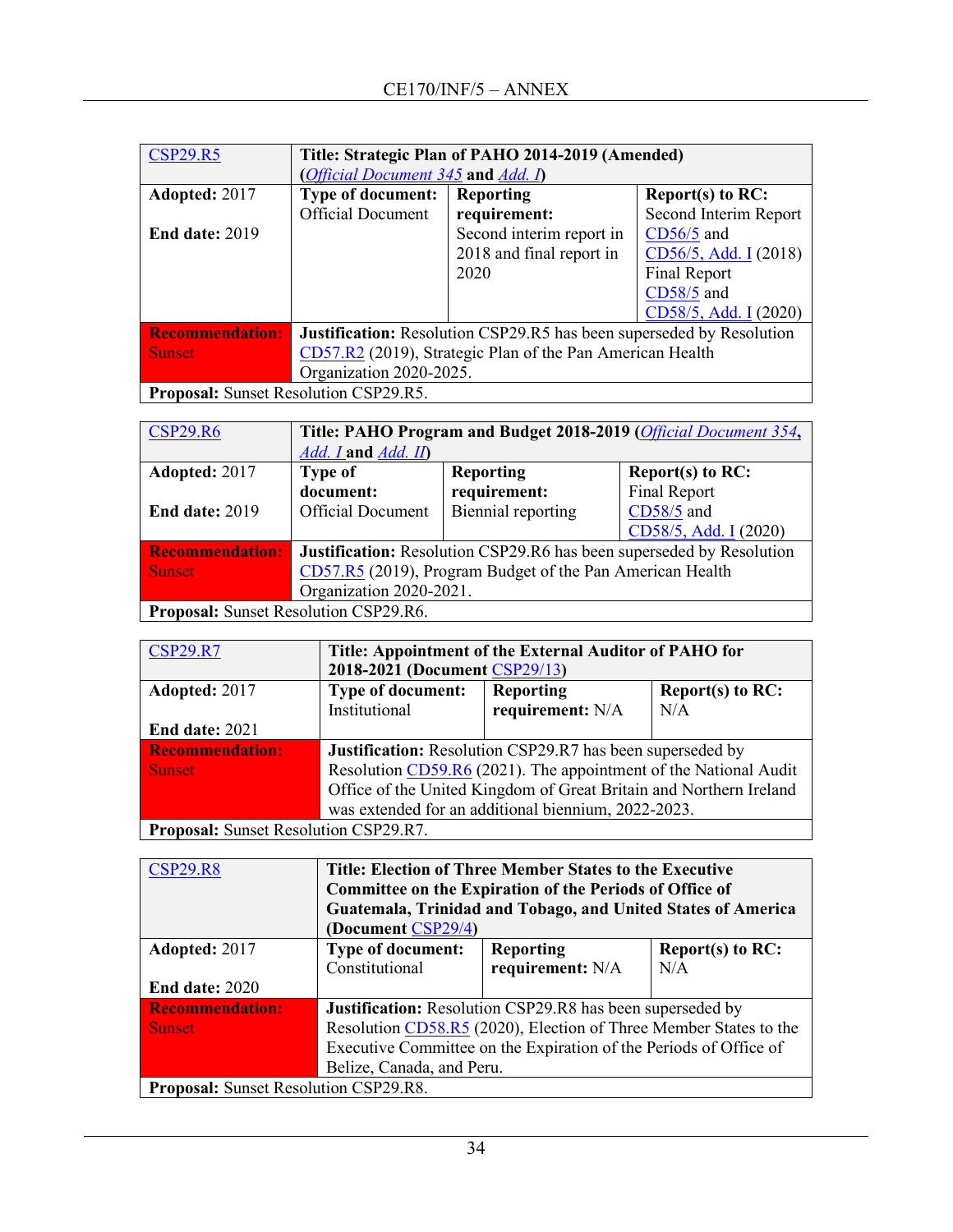| <b>CSP29.R9</b>                              | Title: Election of Two Members to the Advisory Committee of<br>the Latin American and Caribbean Center on Health Sciences<br><b>Information (BIREME) (Document CSP29/14)</b> |                  |     |
|----------------------------------------------|------------------------------------------------------------------------------------------------------------------------------------------------------------------------------|------------------|-----|
| Adopted: 2017                                | <b>Type of document:</b><br><b>Reporting</b><br>Report(s) to $RC$ :                                                                                                          |                  |     |
|                                              | Institutional                                                                                                                                                                | requirement: N/A | N/A |
| End date: 2020                               |                                                                                                                                                                              |                  |     |
| <b>Recommendation:</b>                       | <b>Justification:</b> Resolution CSP29.R9 has been superseded by                                                                                                             |                  |     |
| <b>Sunset</b>                                | Resolution CD58.R6 (2020), Election of Two Members to the                                                                                                                    |                  |     |
|                                              | Advisory Committee of the Latin American and Caribbean Center on                                                                                                             |                  |     |
|                                              | Health Sciences Information (BIREME).                                                                                                                                        |                  |     |
| <b>Proposal:</b> Sunset Resolution CSP29.R9. |                                                                                                                                                                              |                  |     |

| <b>CSP29.R10</b>                                                                                | Title: Election of the Director of the Pan American Sanitary            |                  |     |  |  |
|-------------------------------------------------------------------------------------------------|-------------------------------------------------------------------------|------------------|-----|--|--|
|                                                                                                 | Bureau and Nomination of the Regional Director of the World             |                  |     |  |  |
|                                                                                                 | <b>Health Organization for the Americas (Document CSP29/3)</b>          |                  |     |  |  |
| Adopted: 2017                                                                                   | <b>Type of document:</b><br><b>Report(s) to RC:</b><br><b>Reporting</b> |                  |     |  |  |
|                                                                                                 | Constitutional                                                          | requirement: N/A | N/A |  |  |
| <b>End date: 2022</b>                                                                           |                                                                         |                  |     |  |  |
| <b>Recommendation:</b>                                                                          | Justification: The lifespan of Resolution CSP29.R10 remains in effect   |                  |     |  |  |
| Active                                                                                          | and its commitments are ongoing.                                        |                  |     |  |  |
| <b>Proposal:</b> Maintain Resolution CSP29.R10 as Active until it is superseded by a subsequent |                                                                         |                  |     |  |  |
|                                                                                                 | resolution or until its commitments are met.                            |                  |     |  |  |

| <b>CSP29.R13</b>                                                                        | <b>Title: New Scale of Assessed Contributions (Documents CSP29/5)</b>      |                  |                  |
|-----------------------------------------------------------------------------------------|----------------------------------------------------------------------------|------------------|------------------|
|                                                                                         | and $CSP29/5$ , Add. I)                                                    |                  |                  |
| Adopted: 2017                                                                           | Type of document:                                                          | <b>Reporting</b> | Report(s) to RC: |
|                                                                                         | Constitutional                                                             | requirement: N/A | CD56/12 and      |
| <b>End date: 2018</b>                                                                   |                                                                            |                  | CD56/12, Add. 1  |
|                                                                                         |                                                                            |                  | (2018)           |
| <b>Recommendation:</b>                                                                  | <b>Justification:</b> Resolution CSP29.R13 was intended to apply to fiscal |                  |                  |
| <b>Conditional Active</b>                                                               | year 2018 only. However, given that quota contributions from some of       |                  |                  |
|                                                                                         | the Member States are still outstanding from 2018, it is proposed to       |                  |                  |
|                                                                                         | maintain the status of this resolution as Conditional Active.              |                  |                  |
| Proposal: Maintain Resolution CSP29.R13 as Conditional Active until its commitments are |                                                                            |                  |                  |
| met.                                                                                    |                                                                            |                  |                  |

| <b>CSP29.R14</b>          | Title: Assessed Contributions of the Member States, Participating<br><b>States, and Associate Members of the Pan American Health</b> |                  |                  |  |
|---------------------------|--------------------------------------------------------------------------------------------------------------------------------------|------------------|------------------|--|
|                           | Organization for 2018 (Documents CSP29/5 and CSP29/5, Add. I)                                                                        |                  |                  |  |
| Adopted: 2017             | <b>Type of document:</b>                                                                                                             | <b>Reporting</b> | Report(s) to RC: |  |
|                           | Constitutional                                                                                                                       | requirement: N/A | N/A              |  |
| <b>End date: 2018</b>     |                                                                                                                                      |                  |                  |  |
| <b>Recommendation:</b>    | <b>Justification:</b> Resolution CSP29.R14 was intended to apply to fiscal                                                           |                  |                  |  |
| <b>Conditional Active</b> | year 2018 only. However, given that quota contributions from some of                                                                 |                  |                  |  |
|                           | the Member States are still outstanding from 2018, it is proposed to                                                                 |                  |                  |  |
|                           | maintain the status of this resolution as Conditional Active.                                                                        |                  |                  |  |
|                           | Proposal: Maintain Resolution CSP29.R14 as Conditional Active until its commitments are                                              |                  |                  |  |
| met.                      |                                                                                                                                      |                  |                  |  |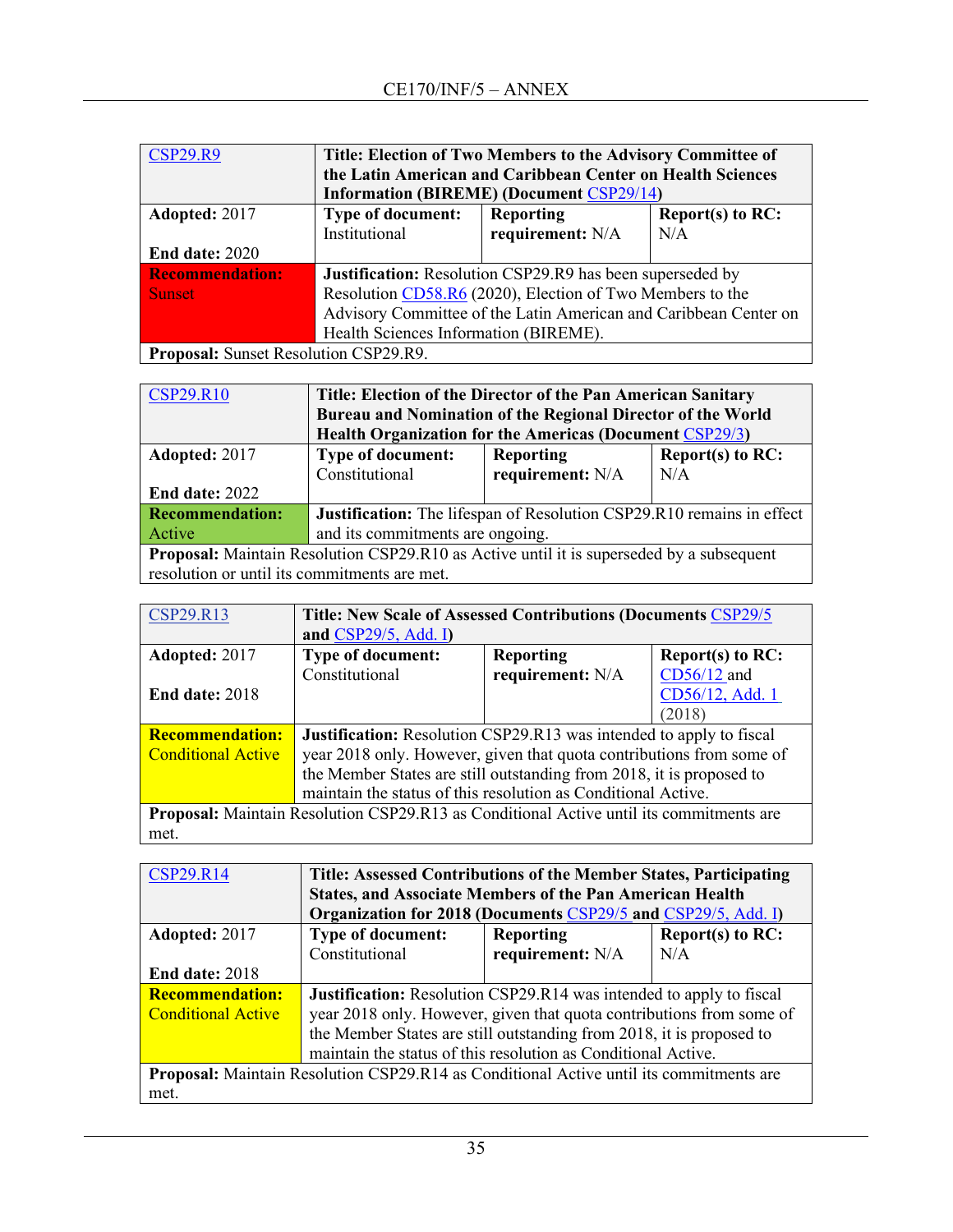| <b>CD56.R1</b>                              | <b>Title: Collection of Assessed Contributions</b><br>(Documents CD56/12 and CD56/12, Add. I) |  |  |  |  |
|---------------------------------------------|-----------------------------------------------------------------------------------------------|--|--|--|--|
| Adopted: 2018                               | <b>Type of document:</b><br>Report(s) to RC:<br><b>Reporting</b>                              |  |  |  |  |
|                                             | requirement: N/A<br>Periodic report<br>N/A                                                    |  |  |  |  |
| End date: 2019                              |                                                                                               |  |  |  |  |
| <b>Recommendation:</b>                      | <b>Justification:</b> Resolution CD56.R1 has been superseded by Resolution                    |  |  |  |  |
| <b>Sunset</b>                               | CD57.R1 (2019), Collection of Assessed Contributions.                                         |  |  |  |  |
| <b>Proposal:</b> Sunset Resolution CD56.R1. |                                                                                               |  |  |  |  |

| CD56.R3                                     | Title: Election of Three Member States to the Executive Committee<br>on the Expiration of the Periods of Office of Antigua and Barbuda,<br>Argentina, and Chile (Document CD56/4) |                                         |     |  |  |
|---------------------------------------------|-----------------------------------------------------------------------------------------------------------------------------------------------------------------------------------|-----------------------------------------|-----|--|--|
| Adopted: 2018                               | <b>Type of document:</b>                                                                                                                                                          | Report(s) to $RC$ :<br><b>Reporting</b> |     |  |  |
|                                             | Constitutional                                                                                                                                                                    | requirement: N/A                        | N/A |  |  |
| <b>End date: 2021</b>                       |                                                                                                                                                                                   |                                         |     |  |  |
| <b>Recommendation:</b>                      | Justification: Resolution CD56.R3 has been superseded by Resolution                                                                                                               |                                         |     |  |  |
| <b>Sunset</b>                               | CD59.R10 (2021), Election of Three Member States to the Executive                                                                                                                 |                                         |     |  |  |
|                                             | Committee on the Expiration of the Periods of Office of Barbados,                                                                                                                 |                                         |     |  |  |
|                                             | Ecuador, and United States of America.                                                                                                                                            |                                         |     |  |  |
| <b>Proposal:</b> Sunset Resolution CD56.R3. |                                                                                                                                                                                   |                                         |     |  |  |

| CD56.R4                                                                                                                                                                                               | Title: Election of Three Members to the Advisory Committee of the          |                                                |     |  |
|-------------------------------------------------------------------------------------------------------------------------------------------------------------------------------------------------------|----------------------------------------------------------------------------|------------------------------------------------|-----|--|
|                                                                                                                                                                                                       | <b>Latin American and Caribbean Center on Health Sciences</b>              |                                                |     |  |
|                                                                                                                                                                                                       |                                                                            | <b>Information (BIREME) (Document CD56/15)</b> |     |  |
| Adopted: 2018                                                                                                                                                                                         | <b>Type of document:</b><br>Report $(s)$ to RC:<br><b>Reporting</b>        |                                                |     |  |
|                                                                                                                                                                                                       | Institutional                                                              | requirement: N/A                               | N/A |  |
| End date: 2021                                                                                                                                                                                        |                                                                            |                                                |     |  |
| <b>Recommendation:</b>                                                                                                                                                                                | <b>Justification:</b> Resolution CD56.R4 has been superseded by Resolution |                                                |     |  |
| <b>Sunset</b>                                                                                                                                                                                         | CD59.R11 (2021), Election of Three Members to the Advisory                 |                                                |     |  |
|                                                                                                                                                                                                       | Committee of the Latin American and Caribbean Center on Health             |                                                |     |  |
|                                                                                                                                                                                                       | Sciences Information (BIREME).                                             |                                                |     |  |
| $\mathbf{D}_{\text{total}}$ and $\mathbf{C}_{\text{total}}$ $\mathbf{D}_{\text{total}}$ and $\mathbf{D}_{\text{total}}$ $\mathbf{C}$ $\mathbf{D}$ $\mathbf{F}$ $\mathbf{C}$ $\mathbf{D}$ $\mathbf{A}$ |                                                                            |                                                |     |  |

**Proposal:** Sunset Resolution CD56.R4. [CD56.R6](https://www.paho.org/hq/index.php?option=com_docman&view=download&alias=46578-cd56-r6-e-collection&category_slug=56-directing-council-english-9964&Itemid=270&lang=en) **Title: Scale of Assessments and Assessed Contributions of the Member States, Participating States, and Associate Members of the Pan American Health Organization for 2019 (***[Official Document](https://www.paho.org/hq/index.php?option=com_docman&task=doc_download&gid=41770&Itemid=270&lang=en)  [354](https://www.paho.org/hq/index.php?option=com_docman&task=doc_download&gid=41770&Itemid=270&lang=en)***) Adopted:** 2018 **End date:** 2019 **Type of document:**  Official Document **Reporting requirement:** N/A **Report(s) to RC:**  N/A **Recommendation:**  Conditional Active **Justification:** The lifespan of Resolution CD56.R6 remains in effect and its commitments are ongoing. Given that assessed contributions from some of the Member States are still outstanding from 2018, it is proposed to maintain the status of this resolution as Conditional Active.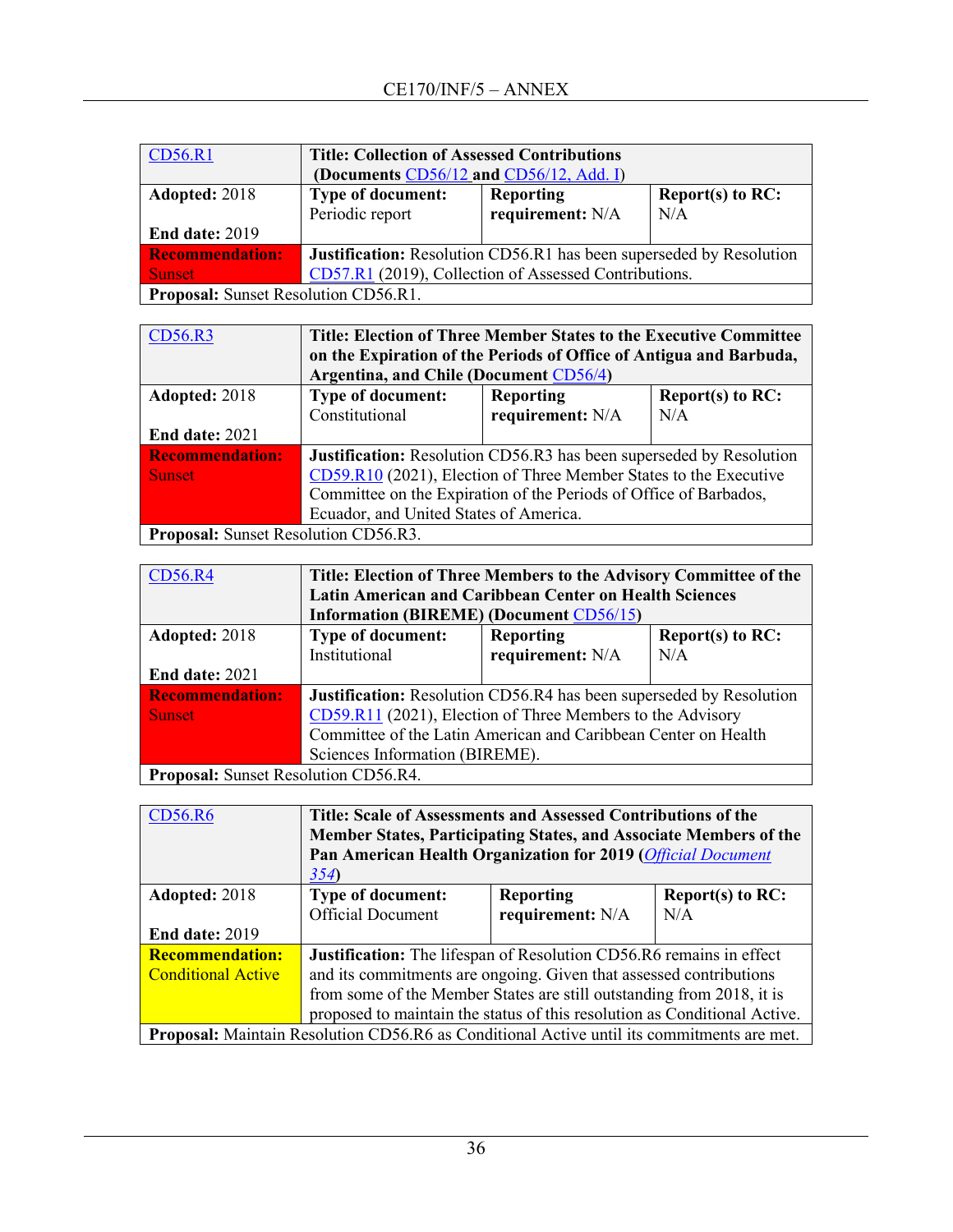| <b>CD57.R1</b>                              | Title: Collection of Assessed Contributions (Documents CD57/15      |                  |                     |
|---------------------------------------------|---------------------------------------------------------------------|------------------|---------------------|
|                                             | and $CD57/15$ , Add. I)                                             |                  |                     |
| <b>Adopted: 2019</b>                        | <b>Type of document:</b>                                            | <b>Reporting</b> | Report(s) to $RC$ : |
|                                             | Periodic Report                                                     | requirement: N/A | N/A                 |
| <b>End date: 2020</b>                       |                                                                     |                  |                     |
| <b>Recommendation:</b>                      | Justification: Resolution CD57.R1 has been superseded by Resolution |                  |                     |
| <b>Sunset</b>                               | CD58.R8 (2021), Collection of Assessed Contributions.               |                  |                     |
| <b>Proposal:</b> Sunset Resolution CD57.R1. |                                                                     |                  |                     |

| <b>CD57.R2</b>                                                                                | Title: Strategic Plan of the Pan American Health Organization<br>2020-2025 ( <i>Official Document 359</i> and <i>Add. I</i> ) |                          |                     |  |
|-----------------------------------------------------------------------------------------------|-------------------------------------------------------------------------------------------------------------------------------|--------------------------|---------------------|--|
|                                                                                               |                                                                                                                               |                          |                     |  |
| Adopted: 2019                                                                                 | Type of document:                                                                                                             | Reporting                | Report(s) to $RC$ : |  |
|                                                                                               | <b>Official Document</b>                                                                                                      | requirement: Biennial    | N/A                 |  |
| End date: $2025$                                                                              |                                                                                                                               | assessments in 2022 and  |                     |  |
|                                                                                               |                                                                                                                               | 2024 and final report in |                     |  |
|                                                                                               |                                                                                                                               | 2026                     |                     |  |
| <b>Recommendation:</b>                                                                        | Justification: The lifespan of Resolution CD57.R2 remains in effect and                                                       |                          |                     |  |
| Active                                                                                        | its commitments are ongoing until the end of 2025.                                                                            |                          |                     |  |
| <b>Proposal:</b> Maintain Resolution CD57.R2 as Active until it is superseded by a subsequent |                                                                                                                               |                          |                     |  |
|                                                                                               | resolution or until its commitments are met.                                                                                  |                          |                     |  |

| CD57.R3                                                                                       | Title: PAHO Budget Policy (Document CD57/5)                              |                               |                     |
|-----------------------------------------------------------------------------------------------|--------------------------------------------------------------------------|-------------------------------|---------------------|
| Adopted: 2019                                                                                 | <b>Type of document:</b>                                                 | <b>Reporting requirement:</b> | Report(s) to $RC$ : |
|                                                                                               | Policy                                                                   | Every two years, as part      | N/A                 |
| End date: $N/A$                                                                               |                                                                          | of the report on the end-     |                     |
|                                                                                               |                                                                          | of-biennium assessment        |                     |
|                                                                                               |                                                                          | of the PAHO Program           |                     |
|                                                                                               |                                                                          | Budget                        |                     |
| <b>Recommendation:</b>                                                                        | <b>Justification:</b> The commitments of Resolution CD57.R3 are ongoing. |                               |                     |
| Active                                                                                        |                                                                          |                               |                     |
| <b>Proposal:</b> Maintain Resolution CD57.R3 as Active until it is superseded by a subsequent |                                                                          |                               |                     |
| resolution or until its commitments are met.                                                  |                                                                          |                               |                     |

| <b>CD57.R4</b>            | Title: Scale of Assessed Contributions for 2020-2021                      |                                                                                                   |                     |
|---------------------------|---------------------------------------------------------------------------|---------------------------------------------------------------------------------------------------|---------------------|
|                           | (Document CD57/6)                                                         |                                                                                                   |                     |
| Adopted: 2019             | <b>Type of document:</b>                                                  | Reporting                                                                                         | Report(s) to $RC$ : |
|                           | Constitutional                                                            | requirement: N/A                                                                                  | N/A                 |
| <b>End date: 2021</b>     |                                                                           |                                                                                                   |                     |
| <b>Recommendation:</b>    | <b>Justification:</b> Resolution CD57.R4 was intended to apply to the     |                                                                                                   |                     |
| <b>Conditional Active</b> | biennium 2020-2021. However, given that quota contributions from          |                                                                                                   |                     |
|                           | some of the Member States are still outstanding from this period, it is   |                                                                                                   |                     |
|                           | proposed to maintain the status of this resolution as Conditional Active. |                                                                                                   |                     |
|                           |                                                                           | <b>Proposal:</b> Maintain Resolution CD57.R4 as Conditional Active until its commitments are met. |                     |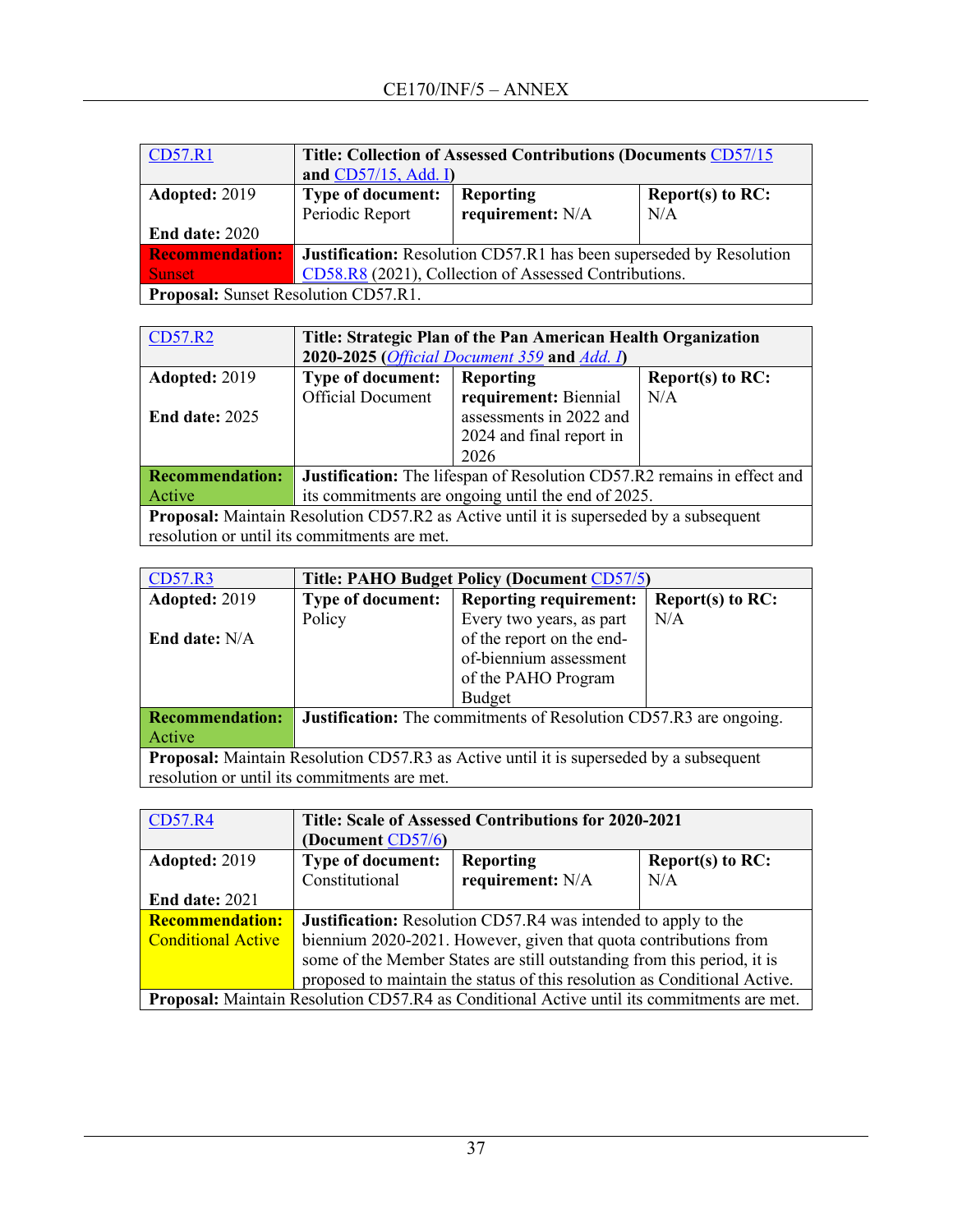| CD57.R5                                     | Title: Program Budget of the Pan American Health Organization              |                                                                       |     |  |  |
|---------------------------------------------|----------------------------------------------------------------------------|-----------------------------------------------------------------------|-----|--|--|
|                                             |                                                                            | 2020-2021 ( <i>Official Document 358, Add. I</i> and <i>Add. II</i> ) |     |  |  |
| Adopted: 2019                               | <b>Type of document:</b><br>Reporting<br>Report(s) to $RC$ :               |                                                                       |     |  |  |
|                                             | <b>Official Document</b>                                                   | requirement: Biennial                                                 | N/A |  |  |
| <b>End date: 2021</b>                       |                                                                            | reporting                                                             |     |  |  |
| <b>Recommendation:</b>                      | <b>Justification:</b> Resolution CD57.R5 has been superseded by Resolution |                                                                       |     |  |  |
| <b>Sunset</b>                               | CD59.R8 (2021), Program Budget of the Pan American Health                  |                                                                       |     |  |  |
|                                             | Organization 2022-2023.                                                    |                                                                       |     |  |  |
| <b>Proposal:</b> Sunset Resolution CD57.R5. |                                                                            |                                                                       |     |  |  |
|                                             |                                                                            |                                                                       |     |  |  |

| <b>CD57.R6</b>         | Title: Assessed Contributions of the Member States, Participating<br><b>States, and Associate Members of the Pan American Health</b><br>Organization for 2020-2021 (Official Document 358, Add. I and Add. |                  |                     |  |
|------------------------|------------------------------------------------------------------------------------------------------------------------------------------------------------------------------------------------------------|------------------|---------------------|--|
|                        | $\varPi$                                                                                                                                                                                                   |                  |                     |  |
| Adopted: 2019          | <b>Type of document:</b>                                                                                                                                                                                   | <b>Reporting</b> | Report $(s)$ to RC: |  |
|                        | Constitutional                                                                                                                                                                                             | requirement: N/A | N/A                 |  |
| <b>End date: 2021</b>  |                                                                                                                                                                                                            |                  |                     |  |
| <b>Recommendation:</b> | <b>Justification:</b> Resolution CD57.R6 was intended to apply to the                                                                                                                                      |                  |                     |  |
| Active                 | biennium 2020-2021. However, given that assessed contributions from                                                                                                                                        |                  |                     |  |
|                        | some of the Member States are still outstanding from this period, it is                                                                                                                                    |                  |                     |  |
|                        | proposed to maintain the status of this resolution as Active.                                                                                                                                              |                  |                     |  |
|                        | <b>Drapsel:</b> Meintein Besolution CD57 B6 es Active until its commitments are mot                                                                                                                        |                  |                     |  |

**Proposal:** Maintain Resolution CD57.R6 as Active until its commitments are met.

| <b>CD57.R8</b>                                                                                | Title: Election of Three Member States to the Executive Committee   |                          |                  |  |  |
|-----------------------------------------------------------------------------------------------|---------------------------------------------------------------------|--------------------------|------------------|--|--|
|                                                                                               | on the Expiration of the Periods of Office of Brazil, Colombia, and |                          |                  |  |  |
|                                                                                               |                                                                     | Panama (Document CD57/4) |                  |  |  |
| Adopted: 2019                                                                                 | <b>Type of document:</b>                                            | Reporting                | Report(s) to RC: |  |  |
|                                                                                               | Constitutional                                                      | requirement: N/A         | N/A              |  |  |
| <b>End date: 2022</b>                                                                         |                                                                     |                          |                  |  |  |
| <b>Recommendation:</b>                                                                        | Justification: The commitments of Resolution CD57.R8 are ongoing.   |                          |                  |  |  |
| Active                                                                                        |                                                                     |                          |                  |  |  |
| <b>Proposal:</b> Maintain Resolution CD57.R8 as Active until it is superseded by a subsequent |                                                                     |                          |                  |  |  |
| resolution or until its commitments are met.                                                  |                                                                     |                          |                  |  |  |

| <b>CD58.R1</b>                                                                                               | Title: Status and Authorized Level of the Working Capital Fund           |                               |                      |
|--------------------------------------------------------------------------------------------------------------|--------------------------------------------------------------------------|-------------------------------|----------------------|
|                                                                                                              | (Document CD58/10)                                                       |                               |                      |
| Adopted: 2020                                                                                                | <b>Type of document:</b>                                                 | <b>Reporting requirement:</b> | Report(s) to RC:     |
|                                                                                                              | Administrative and                                                       | Periodic reporting            | Reporting on the     |
| End date: N/A                                                                                                | Financial                                                                |                               | status of the WCF    |
|                                                                                                              |                                                                          |                               | has been included in |
|                                                                                                              |                                                                          |                               | the annual Financial |
|                                                                                                              |                                                                          |                               | Report of the        |
|                                                                                                              |                                                                          |                               | Director for 2020    |
| <b>Recommendation:</b>                                                                                       | <b>Justification:</b> The commitments of Resolution CD58.R1 are ongoing. |                               |                      |
| Active                                                                                                       |                                                                          |                               |                      |
| <b>Proposal:</b> Maintain Resolution CD58.R1 as Active until it is superseded by a subsequent<br>resolution. |                                                                          |                               |                      |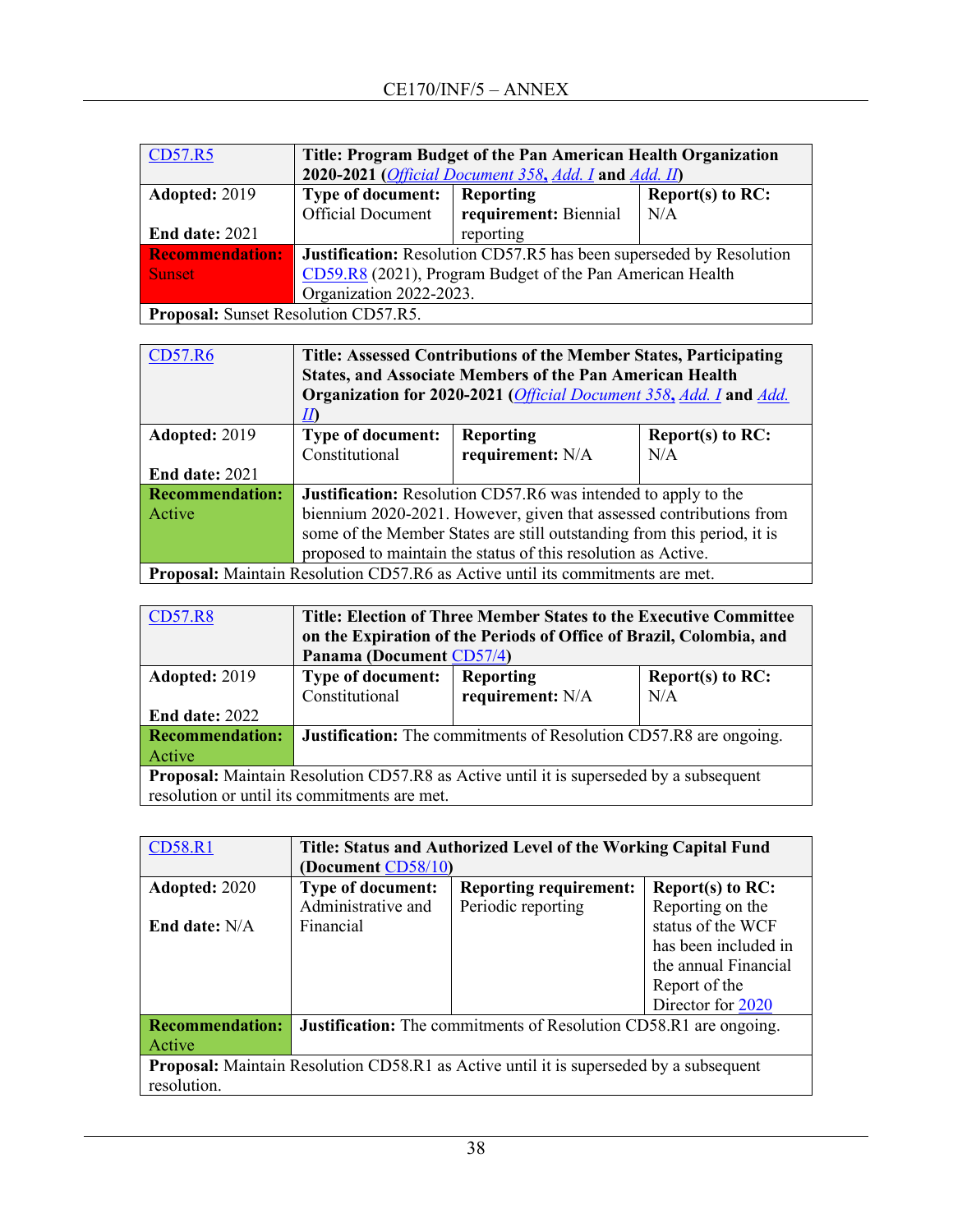| <b>CD58.R2</b>                              | Title: Programming of the Budget Surplus (Document CD58/11)              |                               |                    |  |  |
|---------------------------------------------|--------------------------------------------------------------------------|-------------------------------|--------------------|--|--|
| <b>Adopted: 2020</b>                        | <b>Type of document:</b>                                                 | <b>Reporting requirement:</b> | Report(s) to $RC:$ |  |  |
|                                             | Administrative and                                                       | N/A                           | N/A                |  |  |
| End date: $N/A$                             | Financial                                                                |                               |                    |  |  |
| <b>Recommendation:</b>                      | <b>Justification:</b> The funds referred in Resolution CD58.R2 have been |                               |                    |  |  |
| <b>Sunset</b>                               | allocated.                                                               |                               |                    |  |  |
| <b>Proposal:</b> Sunset Resolution CD58.R2. |                                                                          |                               |                    |  |  |

| CD58.R3                | Title: PAHO Governance Reform (Documents CD58/7 and Add. I)                |                                                                                                |                    |  |
|------------------------|----------------------------------------------------------------------------|------------------------------------------------------------------------------------------------|--------------------|--|
| Adopted: 2020          | <b>Type of document:</b>                                                   | <b>Reporting requirement:</b>                                                                  | Report(s) to $RC:$ |  |
|                        | Policy                                                                     | Report in 2021                                                                                 | N/A                |  |
| End date: N/A          |                                                                            |                                                                                                |                    |  |
| <b>Recommendation:</b> | <b>Justification:</b> The commitments of Resolution CD58.R3 are ongoing. A |                                                                                                |                    |  |
| Active                 | report on lessons learned was presented to the 169th Session of the        |                                                                                                |                    |  |
|                        | Executive Committee in September 2021.                                     |                                                                                                |                    |  |
|                        |                                                                            | <b>Decrease by Maintein Develotion CD50 D2</b> on Astronomia it is announceded by a subsequent |                    |  |

**Proposal:** Maintain Resolution CD58.R3 as Active until it is superseded by a subsequent resolution or until its commitments are met.

| <b>CD58.R4</b>                                                                                | Title: Review of the Charge Assessed on the Procurement of Public                |                    |     |  |
|-----------------------------------------------------------------------------------------------|----------------------------------------------------------------------------------|--------------------|-----|--|
|                                                                                               | <b>Health Supplies for Member States (Document CD58/15)</b>                      |                    |     |  |
| Adopted: 2020                                                                                 | <b>Reporting requirement:</b><br><b>Type of document:</b><br>Report(s) to $RC$ : |                    |     |  |
|                                                                                               | Administrative and                                                               | Biennial reporting | N/A |  |
| End date: N/A                                                                                 | Financial                                                                        |                    |     |  |
| <b>Recommendation:</b>                                                                        | <b>Justification:</b> The commitments of Resolution CD58.R4 are ongoing.         |                    |     |  |
| Active                                                                                        |                                                                                  |                    |     |  |
| <b>Proposal:</b> Maintain Resolution CD58.R4 as Active until it is superseded by a subsequent |                                                                                  |                    |     |  |
| resolution or until its commitments are met.                                                  |                                                                                  |                    |     |  |

| <b>CD58.R5</b>                                                                                | Title: Election of Three Member States to the Executive Committee        |                                            |                     |
|-----------------------------------------------------------------------------------------------|--------------------------------------------------------------------------|--------------------------------------------|---------------------|
|                                                                                               | on the Expiration of the Periods of Office of Belize, Canada, and        |                                            |                     |
|                                                                                               | Peru (Document CD58/4)                                                   |                                            |                     |
| Adopted: 2020                                                                                 |                                                                          | Type of document:   Reporting requirement: | Report(s) to $RC$ : |
|                                                                                               | Constitutional                                                           | N/A                                        | N/A                 |
| <b>End date: 2023</b>                                                                         |                                                                          |                                            |                     |
| <b>Recommendation:</b>                                                                        | <b>Justification:</b> The commitments of Resolution CD58.R5 are ongoing. |                                            |                     |
| Active                                                                                        |                                                                          |                                            |                     |
| <b>Proposal:</b> Maintain Resolution CD58.R5 as Active until it is superseded by a subsequent |                                                                          |                                            |                     |
| resolution or until its commitments are met.                                                  |                                                                          |                                            |                     |

| <b>CD58.R6</b>                                                                                | Title: Election of Two Members to the Advisory Committee of the   |                  |                     |
|-----------------------------------------------------------------------------------------------|-------------------------------------------------------------------|------------------|---------------------|
|                                                                                               | <b>Latin American and Caribbean Center on Health Sciences</b>     |                  |                     |
|                                                                                               | <b>Information (BIREME) (Document CD58/16)</b>                    |                  |                     |
| Adopted: 2020                                                                                 | <b>Type of document:</b>                                          | <b>Reporting</b> | Report $(s)$ to RC: |
|                                                                                               | Institutional                                                     | requirement: N/A | N/A                 |
| End date: 2023                                                                                |                                                                   |                  |                     |
| <b>Recommendation:</b>                                                                        | Justification: The commitments of Resolution CD58.R6 are ongoing. |                  |                     |
| Active                                                                                        |                                                                   |                  |                     |
| <b>Proposal:</b> Maintain Resolution CD58.R6 as Active until it is superseded by a subsequent |                                                                   |                  |                     |
| resolution or until its commitments are met.                                                  |                                                                   |                  |                     |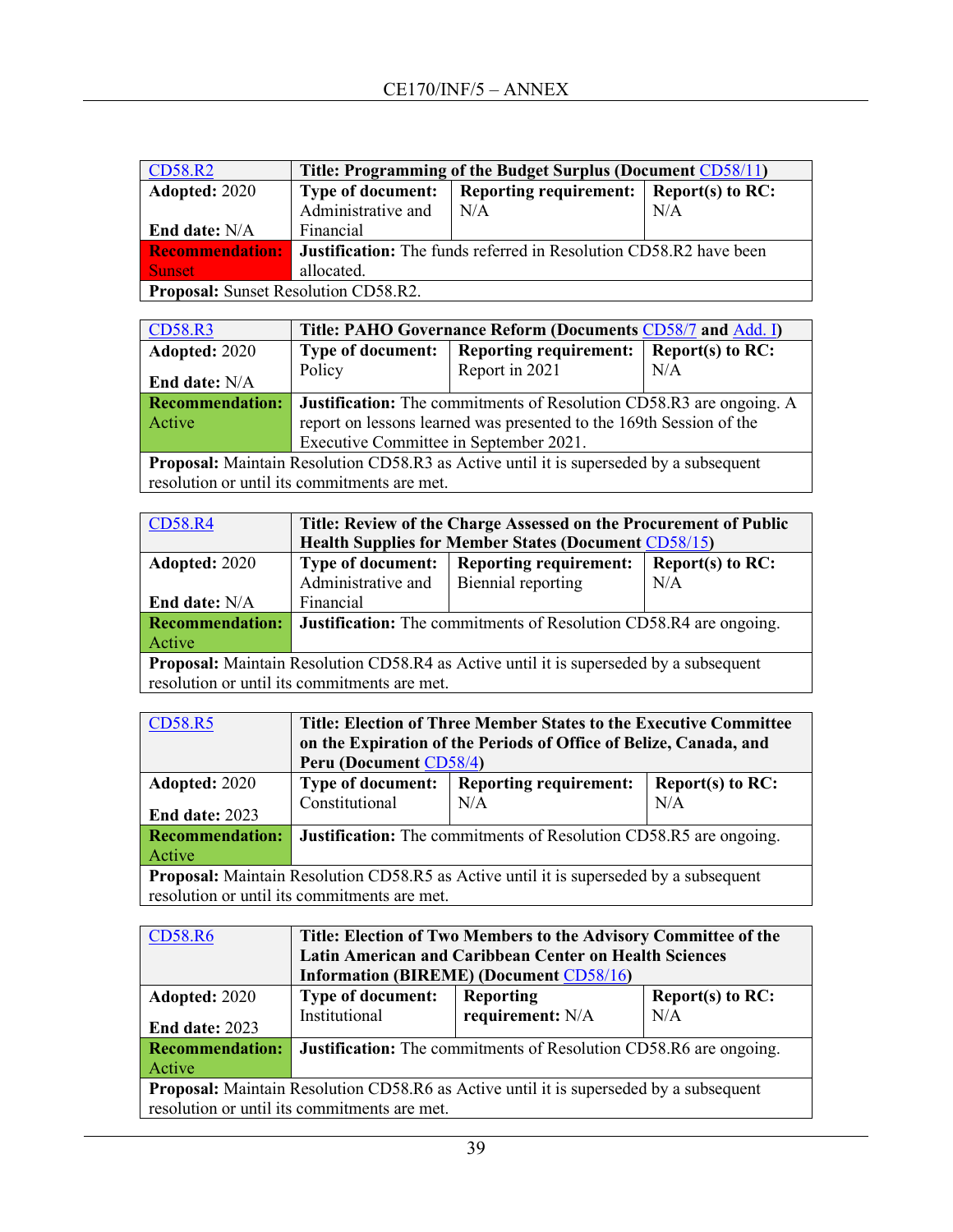| <b>CD58.R7</b>                                                                                | Title: Amendments to the Financial Regulations and Financial Rules<br>of PAHO (Documents CD58/13 and CD58/13, Add. I) |                                                      |     |  |  |
|-----------------------------------------------------------------------------------------------|-----------------------------------------------------------------------------------------------------------------------|------------------------------------------------------|-----|--|--|
| Adopted: 2020                                                                                 | <b>Type of document:</b>                                                                                              | <b>Reporting requirement:</b><br>Report(s) to $RC$ : |     |  |  |
|                                                                                               | Administrative and                                                                                                    | N/A                                                  | N/A |  |  |
| End date: N/A                                                                                 | Financial                                                                                                             |                                                      |     |  |  |
| <b>Recommendation:</b>                                                                        | <b>Justification:</b> The commitments of Resolution CD58.R7 are ongoing.                                              |                                                      |     |  |  |
| Active                                                                                        |                                                                                                                       |                                                      |     |  |  |
| <b>Proposal:</b> Maintain Resolution CD58.R7 as Active until it is superseded by a subsequent |                                                                                                                       |                                                      |     |  |  |
| resolution or until its commitments are met.                                                  |                                                                                                                       |                                                      |     |  |  |

| <b>CD58.R8</b>                              | <b>Title: Collection of Assessed Contributions</b>                               |     |     |  |
|---------------------------------------------|----------------------------------------------------------------------------------|-----|-----|--|
|                                             | (Documents CD58/9 and CD58/9, Add. I)                                            |     |     |  |
| Adopted: 2020                               | <b>Type of document:</b><br><b>Reporting requirement:</b><br>Report(s) to $RC$ : |     |     |  |
|                                             | Periodic Report                                                                  | N/A | N/A |  |
| <b>End date: 2021</b>                       |                                                                                  |     |     |  |
| <b>Recommendation:</b>                      | <b>Justification:</b> Resolution CD58.R8 has been superseded by Resolution       |     |     |  |
| <b>Sunset</b>                               | CD59.R5 (2021), Collection of Assessed Contributions.                            |     |     |  |
| <b>Proposal:</b> Sunset Resolution CD58.R8. |                                                                                  |     |     |  |

| CD59.R5                                                                                       | Title: Collection of Assessed Contributions (Documents CD59/12,   |                                                      |     |  |  |
|-----------------------------------------------------------------------------------------------|-------------------------------------------------------------------|------------------------------------------------------|-----|--|--|
|                                                                                               | CD59/12, Add. I and CD59/12, Add. II)                             |                                                      |     |  |  |
| Adopted: 2021                                                                                 | <b>Type of document:</b>                                          | <b>Reporting requirement:</b><br>Report(s) to $RC$ : |     |  |  |
| <b>End date: 2022</b>                                                                         | Periodic report                                                   | N/A                                                  | N/A |  |  |
| <b>Recommendation:</b>                                                                        | Justification: The commitments of Resolution CD59.R5 are ongoing. |                                                      |     |  |  |
| Active                                                                                        |                                                                   |                                                      |     |  |  |
| <b>Proposal:</b> Maintain Resolution CD59.R5 as Active until it is superseded by a subsequent |                                                                   |                                                      |     |  |  |
| resolution or until its commitments are met.                                                  |                                                                   |                                                      |     |  |  |

| CD59.R6                                                                                       | Title: Appointment of the External Auditor of PAHO for 2022-2023         |                               |                     |
|-----------------------------------------------------------------------------------------------|--------------------------------------------------------------------------|-------------------------------|---------------------|
|                                                                                               | (Document CD59/13)                                                       |                               |                     |
| Adopted: 2021                                                                                 | <b>Type of document:</b>                                                 | <b>Reporting requirement:</b> | Report(s) to $RC$ : |
| <b>End date: 2023</b>                                                                         | Institutional                                                            | N/A                           | N/A                 |
| <b>Recommendation:</b>                                                                        | <b>Justification:</b> The commitments of Resolution CD59.R6 are ongoing. |                               |                     |
| Active                                                                                        |                                                                          |                               |                     |
| <b>Proposal:</b> Maintain Resolution CD59.R6 as Active until it is superseded by a subsequent |                                                                          |                               |                     |
| resolution or until its commitments are met.                                                  |                                                                          |                               |                     |

| <b>CD59.R7</b>                                                                                | Title: Scale of Assessed Contributions 2022-2023 (Document CD59/5)       |                               |                    |
|-----------------------------------------------------------------------------------------------|--------------------------------------------------------------------------|-------------------------------|--------------------|
| Adopted: 2021                                                                                 | <b>Type of document:</b>                                                 | <b>Reporting requirement:</b> | Report(s) to $RC:$ |
|                                                                                               | Constitutional                                                           | N/A                           | N/A                |
| <b>End date: 2023</b>                                                                         |                                                                          |                               |                    |
| <b>Recommendation:</b>                                                                        | <b>Justification:</b> The commitments of Resolution CD59.R7 are ongoing. |                               |                    |
| Active                                                                                        |                                                                          |                               |                    |
| <b>Proposal:</b> Maintain Resolution CD59.R7 as Active until it is superseded by a subsequent |                                                                          |                               |                    |
|                                                                                               | resolution or until its commitments are met.                             |                               |                    |